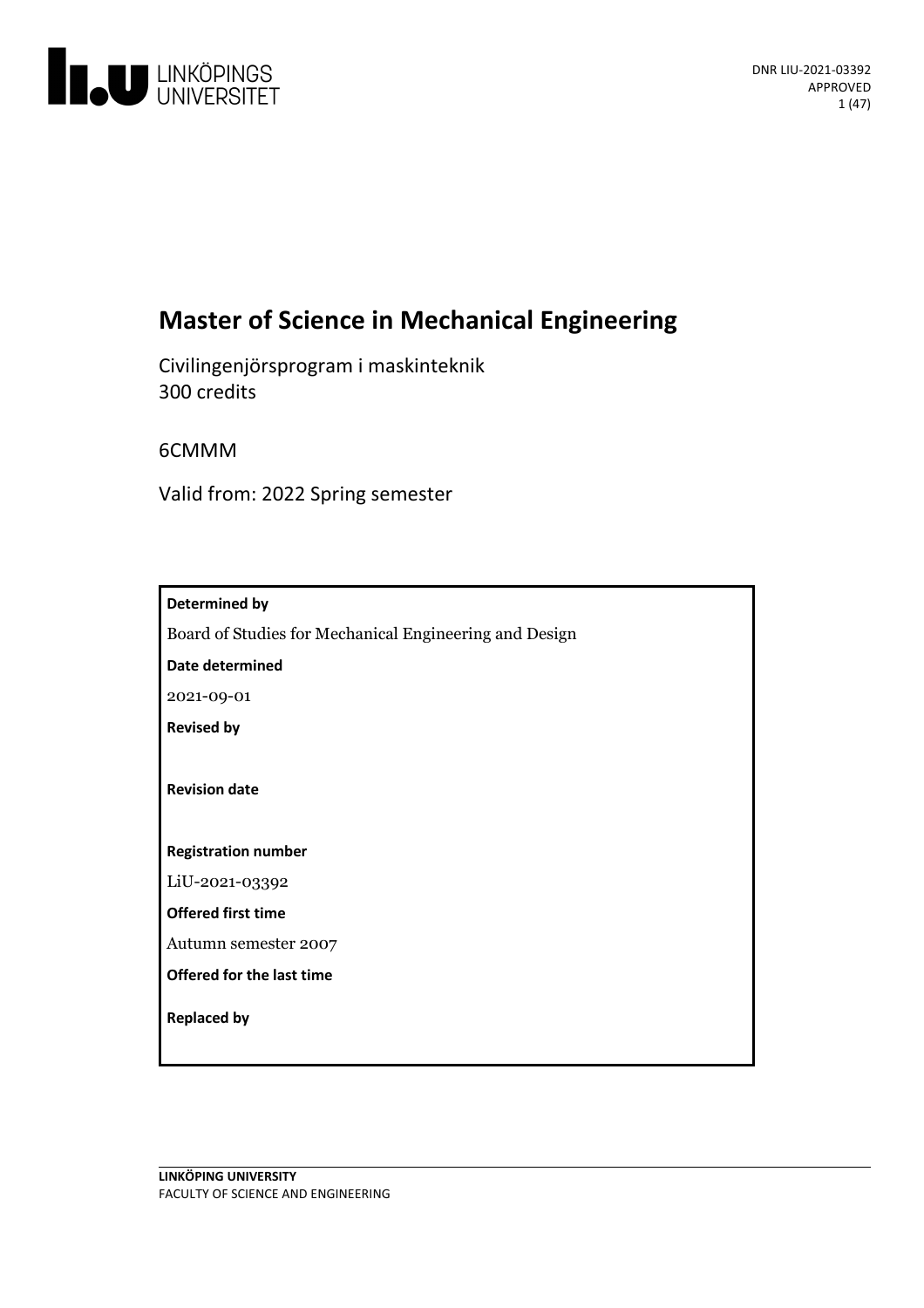# Entry requirements

# Degree in Swedish

Civilingenjör 300 hp och Teknologie master 120 hp

# Degree in English

Master of Science in Engineering 300 credits and Master of Science 120 credits

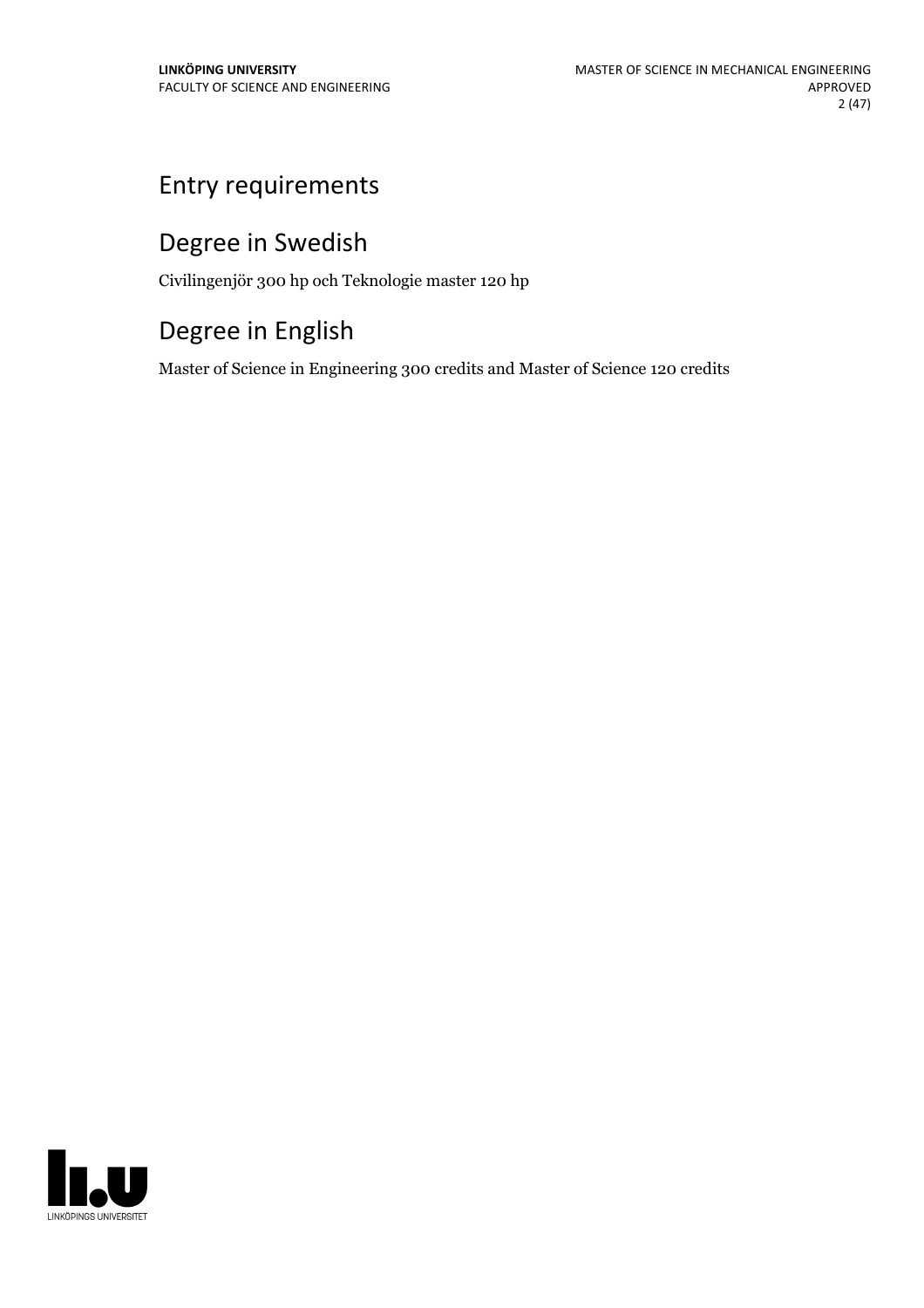# **Curriculum**

## **Semester 1 (Autumn 2022)**

| Period 0<br>$6*$<br>C<br><b>Foundation Course in Mathematics</b><br>G1X<br>TATB01<br>Period 1<br>$6*$<br>C<br>G1X<br>TATA67<br>Linear Algebra with Geometry<br>4<br>$6*$<br>3<br>C<br><b>Foundation Course in Mathematics</b><br>G1X<br>TATB01<br>$6*$<br>C<br>G1X<br>2<br>Programming and problem solving<br>TDDE54<br>$6*$<br>TMPR02<br>G1X<br>1<br>C<br>Introduction to Mechanical Engineering<br><b>Period 2</b><br>$6*$<br>G1X<br>C<br>Linear Algebra with Geometry<br>4<br>TATA67<br>$6*$<br>3<br>C<br>Programming and problem solving<br>G1X<br>TDDE54<br>TMMV04<br>G1X<br>C<br><b>Engineering Thermodynamics</b><br>1<br>6<br>$6*$<br>TMPR02<br>G1X<br>2<br>C<br>Introduction to Mechanical Engineering | Course<br>code | Course name | <b>Credits</b> | Level | <b>Timetable</b><br>module | <b>ECV</b> |
|-----------------------------------------------------------------------------------------------------------------------------------------------------------------------------------------------------------------------------------------------------------------------------------------------------------------------------------------------------------------------------------------------------------------------------------------------------------------------------------------------------------------------------------------------------------------------------------------------------------------------------------------------------------------------------------------------------------------|----------------|-------------|----------------|-------|----------------------------|------------|
|                                                                                                                                                                                                                                                                                                                                                                                                                                                                                                                                                                                                                                                                                                                 |                |             |                |       |                            |            |
|                                                                                                                                                                                                                                                                                                                                                                                                                                                                                                                                                                                                                                                                                                                 |                |             |                |       |                            |            |
|                                                                                                                                                                                                                                                                                                                                                                                                                                                                                                                                                                                                                                                                                                                 |                |             |                |       |                            |            |
|                                                                                                                                                                                                                                                                                                                                                                                                                                                                                                                                                                                                                                                                                                                 |                |             |                |       |                            |            |
|                                                                                                                                                                                                                                                                                                                                                                                                                                                                                                                                                                                                                                                                                                                 |                |             |                |       |                            |            |
|                                                                                                                                                                                                                                                                                                                                                                                                                                                                                                                                                                                                                                                                                                                 |                |             |                |       |                            |            |
|                                                                                                                                                                                                                                                                                                                                                                                                                                                                                                                                                                                                                                                                                                                 |                |             |                |       |                            |            |
|                                                                                                                                                                                                                                                                                                                                                                                                                                                                                                                                                                                                                                                                                                                 |                |             |                |       |                            |            |
|                                                                                                                                                                                                                                                                                                                                                                                                                                                                                                                                                                                                                                                                                                                 |                |             |                |       |                            |            |
|                                                                                                                                                                                                                                                                                                                                                                                                                                                                                                                                                                                                                                                                                                                 |                |             |                |       |                            |            |
|                                                                                                                                                                                                                                                                                                                                                                                                                                                                                                                                                                                                                                                                                                                 |                |             |                |       |                            |            |
|                                                                                                                                                                                                                                                                                                                                                                                                                                                                                                                                                                                                                                                                                                                 |                |             |                |       |                            |            |

## **Semester 2 (Spring 2023)**

| Course<br>code | Course name                                | <b>Credits</b> | Level | <b>Timetable</b><br>module | <b>ECV</b> |
|----------------|--------------------------------------------|----------------|-------|----------------------------|------------|
| Period 1       |                                            |                |       |                            |            |
| TATA41         | Calculus in One Variable 1                 | 6              | G1X   | 3                          | C          |
| TEAE04         | Industrial Economics and Organisation      | 6              | G1X   | $\overline{2}$             | C          |
| TMMT04         | <b>Experimental Mechanical Engineering</b> | $6*$           | G1X   | 1                          | C          |
| THEN18         | English                                    | $6*$           | G1X   | 4                          | E          |
| TGTU96         | Sustainable study situation                | $2*$           | G1X   |                            | v          |
| Period 2       |                                            |                |       |                            |            |
| TATA42         | Calculus in One Variable 2                 | 6              | G1X   | 3                          | C          |
| TMME63         | <b>Engineering Mechanics - Statics</b>     | 6              | G1X   | $\overline{2}$             | C          |
| TMMT04         | <b>Experimental Mechanical Engineering</b> | 6*             | G1X   | 1                          | C          |
| THEN18         | English                                    | $6*$           | G1X   | 4                          | E          |
| TGTU96         | Sustainable study situation                | $2*$           | G1X   |                            | v          |

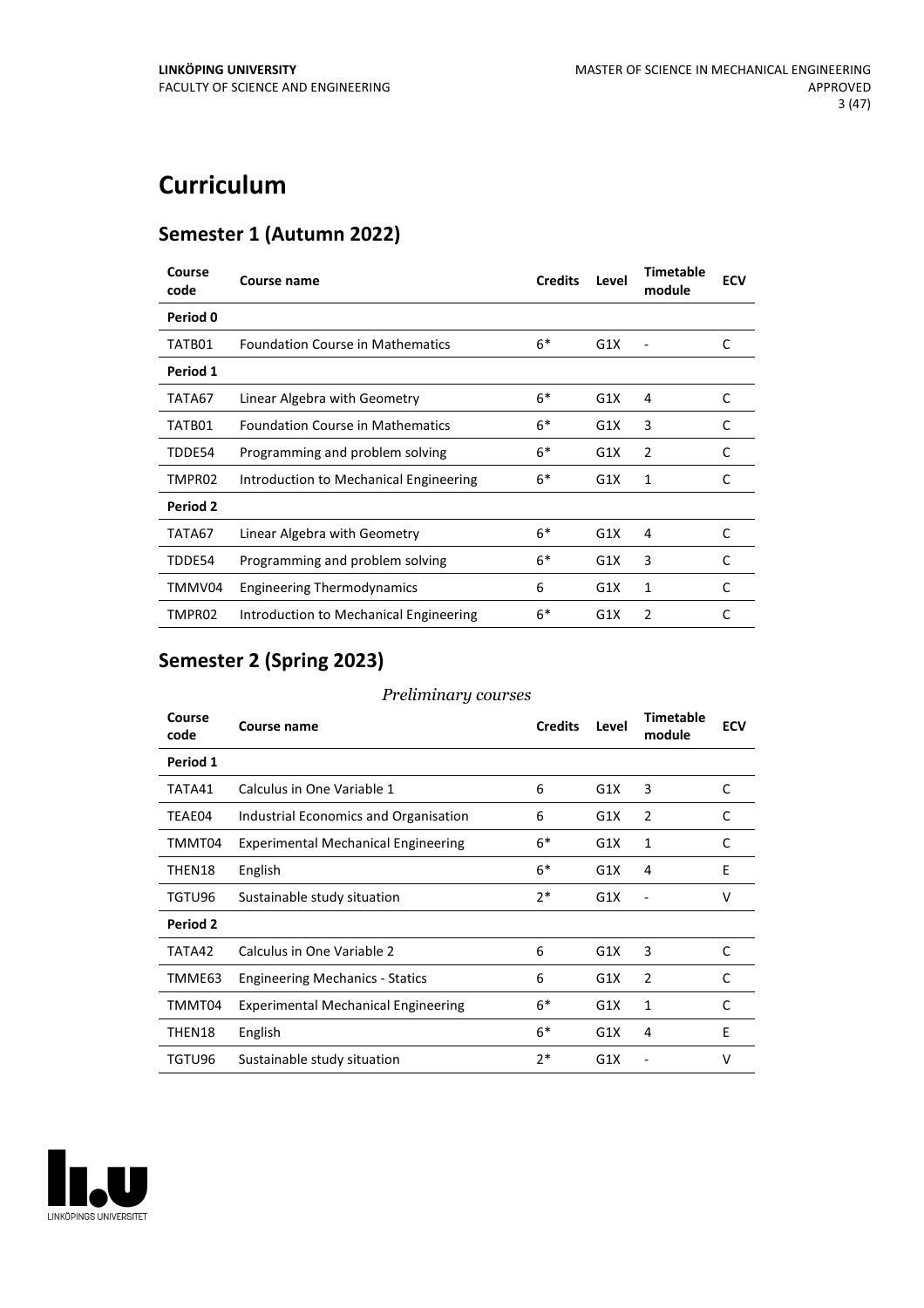## **Semester 3 (Autumn 2023)**

| Course<br>code  | ັ<br>Course name                        | <b>Credits</b> | Level | Timetable<br>module | <b>ECV</b> |
|-----------------|-----------------------------------------|----------------|-------|---------------------|------------|
| Period 1        |                                         |                |       |                     |            |
| TATA69          | Calculus in Several Variables           | 6              | G1X   | 4                   | C          |
| TMHL22          | Solid Mechanics                         | 6              | G2X   | 3                   | C          |
| TMPS34          | <b>Manufacturing Engineering</b>        | $6*$           | G1X   | 1                   | C          |
| <b>Period 2</b> |                                         |                |       |                     |            |
| TMKM12          | <b>Engineering Materials Metals</b>     | 6              | G1X   | 3                   | C          |
| TMME28          | <b>Engineering Mechanics - Dynamics</b> | 6              | G1X   | 2                   | C          |
| TMPS34          | <b>Manufacturing Engineering</b>        | $6*$           | G1X   | 4                   |            |

## *Preliminary courses*

## **Semester 4 (Spring 2024)**

| Course<br>code | Course name                                              | <b>Credits</b> | Level | <b>Timetable</b><br>module | <b>ECV</b> |
|----------------|----------------------------------------------------------|----------------|-------|----------------------------|------------|
| Period 1       |                                                          |                |       |                            |            |
| TAMS11         | Probability and Statistics, first course                 | 6              | G2X   | 4                          | C          |
| TMKA02         | Mechanical Design Methodology and Product<br>Development | $6*$           | G2X   | 1                          | C          |
| TMMV11         | <b>Fluid Mechanics and Heat Transfer</b>                 | 6              | G2X   | 3                          | C          |
| TSRT04         | Introduction in Matlab                                   | 2              | G1X   | 2                          | E          |
| Period 2       |                                                          |                |       |                            |            |
| TKMJ24         | <b>Environmental Engineering</b>                         | 6              | G1X   | 4                          | C          |
| TMHL24         | Solid Mechanics - Design Criteria                        | 6              | G2X   | 1                          | C          |
| TMKA02         | Mechanical Design Methodology and Product<br>Development | $6*$           | G2X   | $\mathcal{P}$              | C          |
| TPTE06         | <b>Industrial Placement</b>                              | 6              | G1X   |                            | E          |

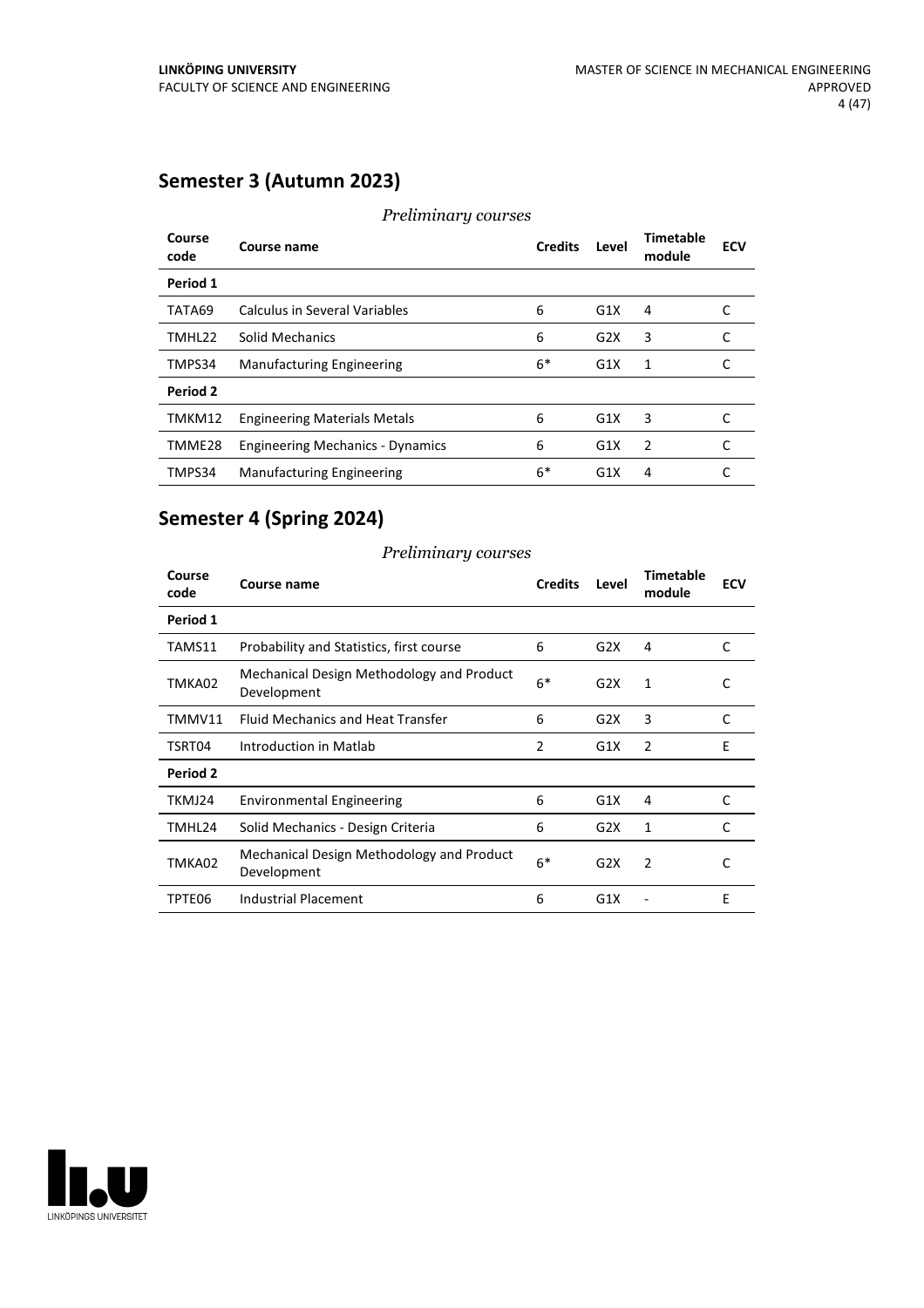## **Semester 5 (Autumn 2024)**

| Course<br>code | Course name                             | <b>Credits</b> | Level | Timetable<br>module | <b>ECV</b> |
|----------------|-----------------------------------------|----------------|-------|---------------------|------------|
| Period 1       |                                         |                |       |                     |            |
| TMEL08         | <b>Electrical Systems</b>               | 6              | G2X   | 2                   | C          |
| TMHL63         | Introduction to Computational Mechanics | 6              | G2X   | 3                   | C          |
| TMKM14         | <b>Industrial Material Selection</b>    | $6*$           | G2X   | 1                   | C          |
| THFR27         | French with a technical focus           | $6*$           | G1X   | 4                   | E          |
| THSP27         | Spanish with a technical focus          | $6*$           | G1X   | 4                   | E          |
| THTY27         | German with a technical focus           | $6*$           | G1X   | 4                   | E          |
| Period 2       |                                         |                |       |                     |            |
| TMKM14         | Industrial Material Selection           | $6*$           | G2X   | 1                   | C          |
| TMKT39         | <b>Machine Elements</b>                 | 6              | G2X   | $\overline{2}$      | C          |
| TSRT19         | <b>Automatic Control</b>                | 6              | G2X   | 4                   | C          |
| THFR27         | French with a technical focus           | $6*$           | G1X   | 4                   | E          |
| THSP27         | Spanish with a technical focus          | $6*$           | G1X   | 4                   | E          |
| THTY27         | German with a technical focus           | $6*$           | G1X   | 4                   | E          |

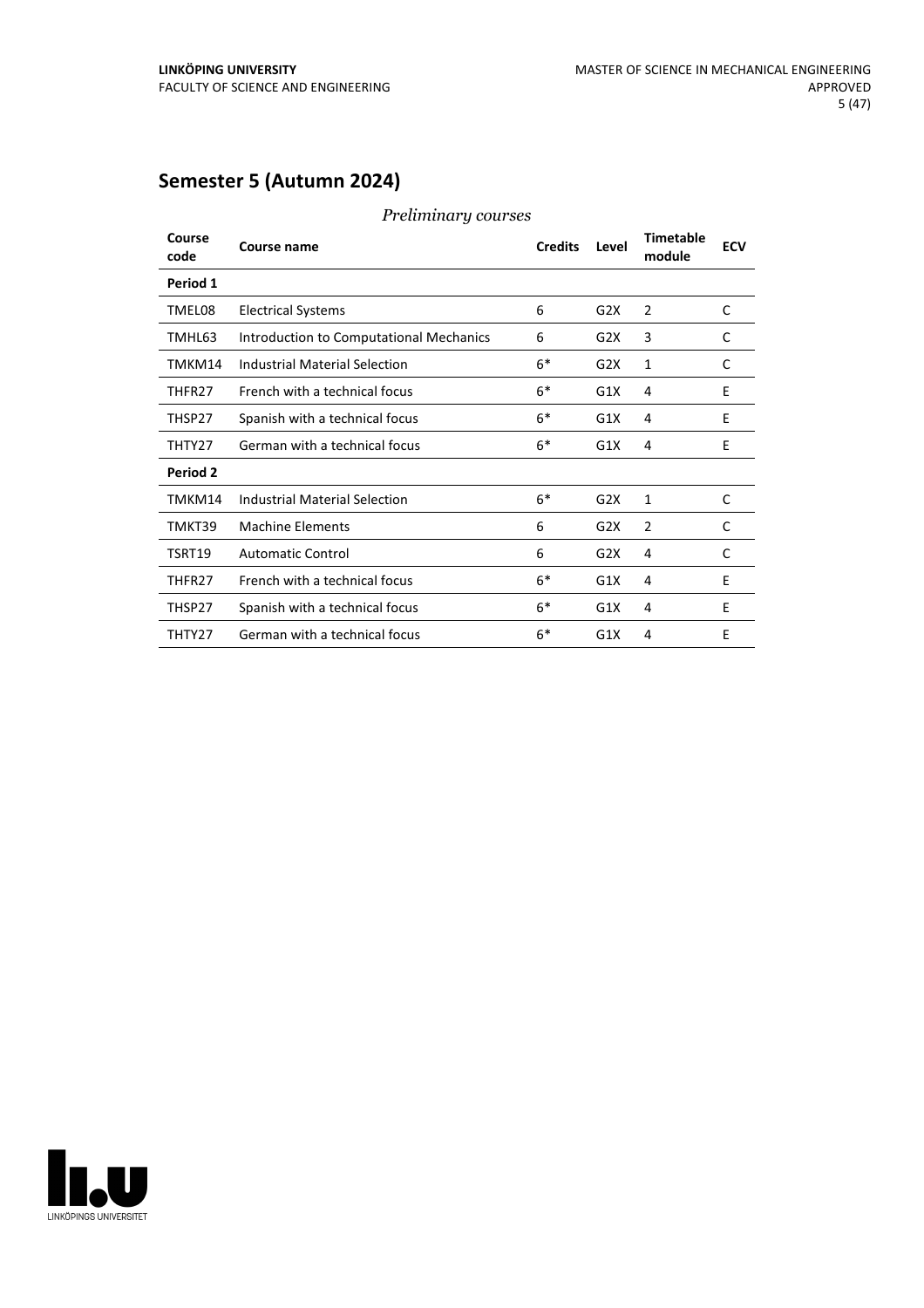## **Semester 6 (Spring 2025)**

| Course<br>code | Course name                               | <b>Credits</b> | Level | <b>Timetable</b><br>module | <b>ECV</b> |
|----------------|-------------------------------------------|----------------|-------|----------------------------|------------|
| Period 1       |                                           |                |       |                            |            |
| TMMS21         | Mechatronics                              | 6              | G2X   | 1                          | C          |
| TMMT31         | Bachelor Thesis - Mechanical Engineering  | 18*            | G2X   |                            | C          |
| TPPE91         | Production System Planning and Management | 6              | G2X   | $\overline{2}$             | C          |
| THFR27         | French with a technical focus             | $6*$           | G1X   | 4                          | E          |
| THSP27         | Spanish with a technical focus            | $6*$           | G1X   | 4                          | E          |
| THTY27         | German with a technical focus             | $6*$           | G1X   | 4                          | E          |
| Period 2       |                                           |                |       |                            |            |
| TMMT31         | Bachelor Thesis - Mechanical Engineering  | 18*            | G2X   |                            | C          |
| THFR27         | French with a technical focus             | $6*$           | G1X   | 4                          | E          |
| THSP27         | Spanish with a technical focus            | $6*$           | G1X   | 4                          | E          |
| THTY27         | German with a technical focus             | $6*$           | G1X   | 4                          | Ε          |

#### *Preliminary courses*

## **Semester 7 (Autumn 2025)**

| Course<br>code | Course name                                                    | <b>Credits</b> | Level | <b>Timetable</b><br>module | <b>ECV</b> |
|----------------|----------------------------------------------------------------|----------------|-------|----------------------------|------------|
| Period 1       |                                                                |                |       |                            |            |
| TANA21         | Scientific Computing                                           | 6              | G1X   | 3                          | E          |
| TDDE18         | Programming C++                                                | $6*$           | G2X   | 2                          | E          |
| TDDE56         | Foundations of AI and machine learning                         | $6*$           | G2X   |                            | E          |
| TEIM11         | Industrial Marketing                                           | 6              | G2X   | 3                          | E          |
| TEIO19         | Industrial Management                                          | 6              | G2X   | 4                          | E          |
| TETS37         | <b>Basics in Logistics Management</b>                          | 6              | G2X   | 4                          | E          |
| TFYA88         | Additive Manufacturing: Tools, Materials and<br><b>Methods</b> | 6              | A1X   | 3                          | E          |
| TKMJ31         | Biofuels for Transportation                                    | 6              | A1X   | $\mathbf{1}$               | E          |
| TMAL02         | Aircraft and Vehicle Design                                    | 6              | G2X   | 4                          | E          |
| TMHL03         | Mechanics of Light Structures                                  | 6              | A1X   | 4                          | E          |
| TMHP02         | <b>Fluid Power Systems</b>                                     | 6              | G2X   | $\overline{2}$             | E          |

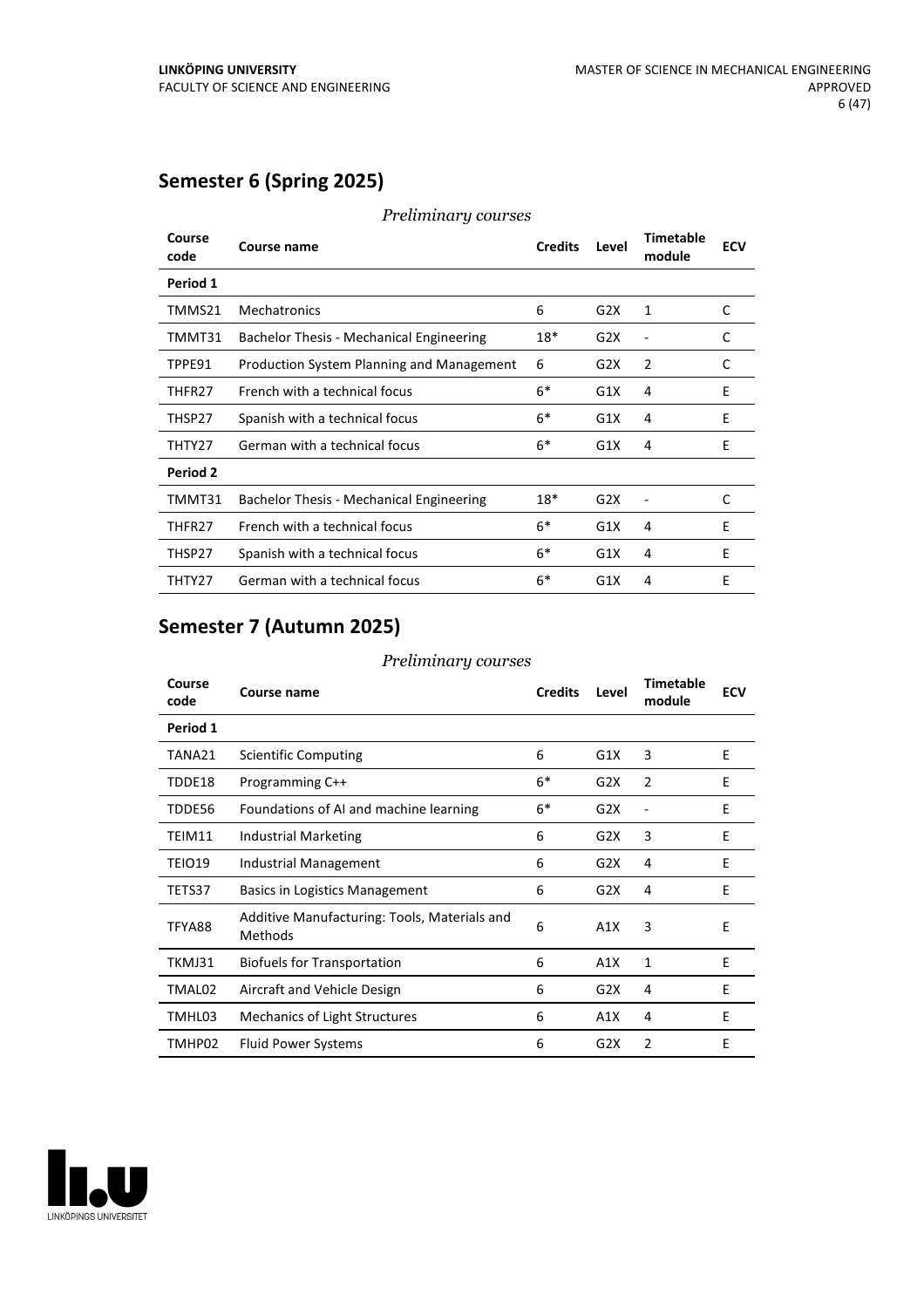| Course<br>code | <b>Course name</b>                                              | <b>Credits</b> | Level            | <b>Timetable</b><br>module | <b>ECV</b> |
|----------------|-----------------------------------------------------------------|----------------|------------------|----------------------------|------------|
| TMKO02         | <b>Engineering Materials and Manufacturing</b><br>Technology    | 6              | A1X              | $\overline{2}$             | E          |
| TMKT69         | Conceptual Design - Project Course                              | 6              | A1X              | 4                          | E          |
| TMKT80         | Wood - Material                                                 | 6              | G2X              | 2                          | E          |
| TMME14         | Machine Elements, Second Course                                 | 6              | A1X              | 3                          | E          |
| TMME40         | <b>Vibration Analysis of Structures</b>                         | 6              | A1X              | 3                          | E          |
| TMME67         | Musculoskeletal Biomechanics and Human<br>Movements             | 6              | A1X              | 2                          | E          |
| TMMI68         | CAD and Drafting Techniques, Continued<br>Course                | $6*$           | G2X              | 2                          | E          |
| TMMV01         | Aerodynamics                                                    | 6              | A1X              | 2                          | E          |
| TMMV18         | <b>Fluid Mechanics</b>                                          | 6              | A1X              | 1                          | E          |
| TMPS33         | <b>Virtual Manufacturing</b>                                    | 6              | A1X              | 4                          | E          |
| TMPT03         | Production Engineering - Continuing Course                      | 6              | G2X              | 2                          | E          |
| TMQU03         | <b>Quality Management and Engineering</b>                       | 6              | G2X              | 2                          | E          |
| TPPE16         | <b>Manufacturing Strategies</b>                                 | 6              | A1X              | $\overline{2}$             | E          |
| TSFS09         | Modelling and Control of Engines and<br><b>Drivelines</b>       | $6*$           | A1X              | 4                          | E          |
| TMPP02         | Project Course - Race Vehicle Engineering                       | $6*$           | G1X              |                            | $\vee$     |
| Period 2       |                                                                 |                |                  |                            |            |
| TATA71         | <b>Ordinary Differential Equations and Dynamical</b><br>Systems | 6              | G <sub>2</sub> X | 2                          | E          |
| TDDE18         | Programming C++                                                 | 6*             | G <sub>2</sub> X | 1                          | Ε          |
| TDDE56         | Foundations of AI and machine learning                          | $6*$           | G2X              | 1                          | E          |
| TEIE42         | Industrial Sales Management                                     | 6              | A1X              | 4                          | E          |
| TEIM10         | <b>Industrial Service Development</b>                           | 6              | A1X              | 2                          | E          |
| TETS27         | <b>Supply Chain Logistics</b>                                   | 6              | A1X              | 2                          | E          |
| TFYA96         | The physics behind technology                                   | 6              | G <sub>2</sub> X | 4                          | E          |
| TGTU04         | Leadership                                                      | 6              | G <sub>2</sub> X | 2                          | E          |
| TGTU49         | <b>History of Technology</b>                                    | 6              | G1X              | 3                          | E          |
| TMES17         | <b>Building Energy Systems</b>                                  | 6              | A1X              | 3                          | E          |
| TMES51         | <b>International Energy Markets</b>                             | 6              | A1X              | $\mathbf 1$                | E          |
| TMHL41         | <b>Continuum Mechanics</b>                                      | 6              | A1X              | 4                          | E          |
| TMHP03         | <b>Engineering Systems Design</b>                               | 6              | A1X              | 4                          | E          |

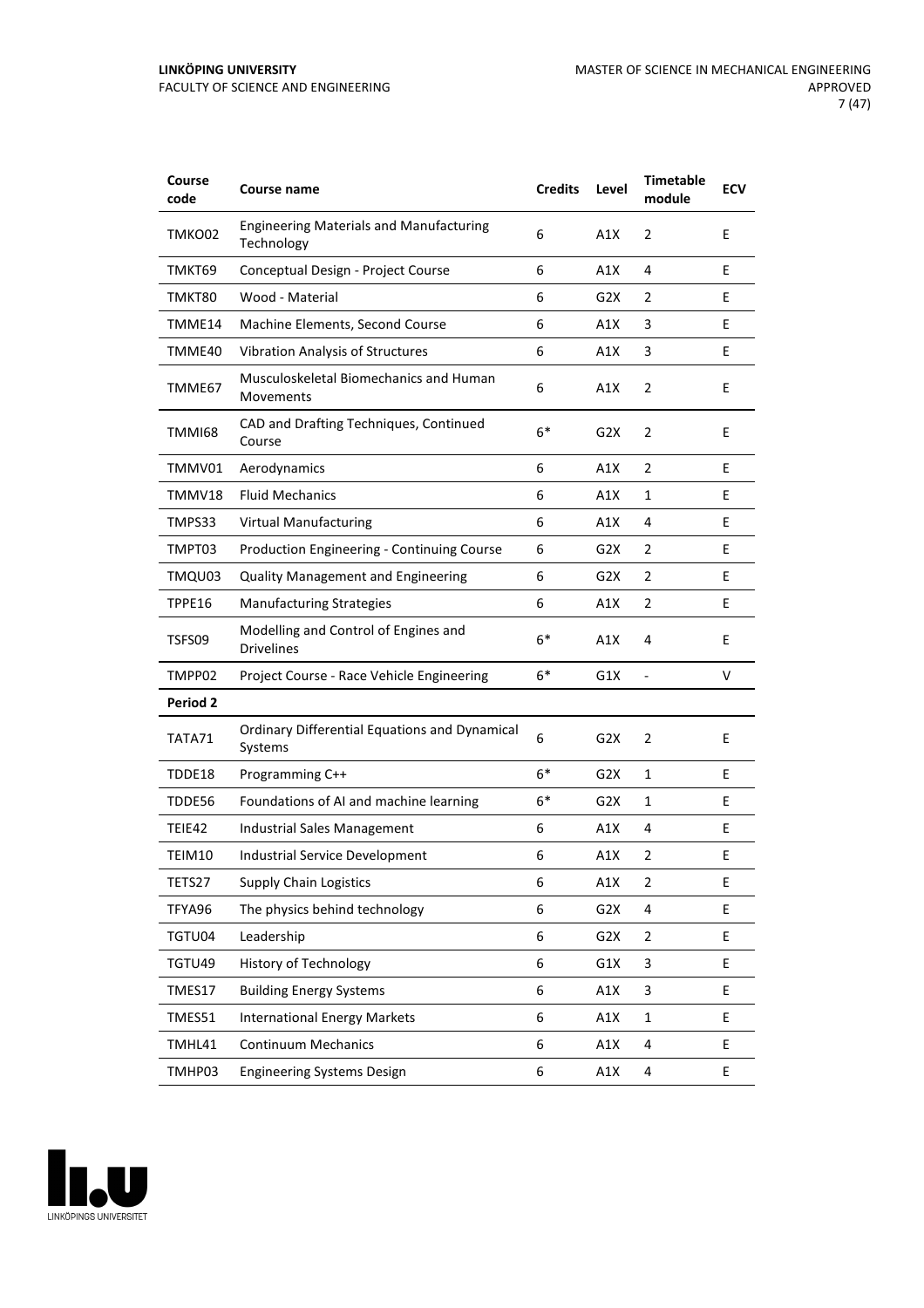| Course<br>code | <b>Course name</b>                                        | <b>Credits</b> | Level | <b>Timetable</b><br>module | <b>ECV</b> |
|----------------|-----------------------------------------------------------|----------------|-------|----------------------------|------------|
| TMKA03         | <b>Industrial Design</b>                                  | 6              | G2X   | 1                          | E          |
| TMKM90         | Engineering Materials - Deformation and<br>Fracture       | 6              | A1X   | $\overline{2}$             | E          |
| TMKO05         | Additive Manufacturing for Industrial<br>Applications     | 6              | G2X   | 3                          | E          |
| TMKT71         | <b>Affective Engineering</b>                              | 6              | A1X   | $\overline{2}$             | E          |
| TMME50         | <b>Flight Mechanics</b>                                   | 6              | A1X   | 2                          | E          |
| TMMI68         | CAD and Drafting Techniques, Continued<br>Course          | $6*$           | G2X   | 4                          | E          |
| TMMS31         | Biomechanical Modelling of Tissues and<br>Systems         | 6              | A1X   | 4                          | E          |
| TMMV62         | <b>Computational Heat Transfer</b>                        | 6              | A1X   | $\mathbf 1$                | E          |
| TMPR01         | Wood - Realisation                                        | 6              | G2X   | $\mathbf{1}$               | E          |
| TMPS31         | Sustainable Manufacturing                                 | 6              | A1X   | 1                          | E          |
| TMQU12         | Lean Production                                           | 6              | A1X   | $\overline{2}$             | E          |
| TPPE76         | <b>Operations Planning and Control</b>                    | 6              | A1X   | 4                          | E          |
| TSEA81         | <b>Computer Engineering and Real-time Systems</b>         | 6              | A1X   | 4                          | E          |
| TSFS02         | Vehicle Dynamics and Control                              | 6              | A1X   | $\mathbf{1}$               | E          |
| TSFS09         | Modelling and Control of Engines and<br><b>Drivelines</b> | $6*$           | A1X   | 3                          | E          |
| TSIU02         | <b>Computer Hardware and Architecture</b>                 | 4              | G1X   | $\overline{2}$             | E          |
| TSRT06         | Automatic Control, Advanced Course                        | 6              | A1X   | 2                          | E          |
| TSRT78         | <b>Digital Signal Processing</b>                          | 6              | A1X   | 2                          | E          |
| TMPP02         | Project Course - Race Vehicle Engineering                 | $6*$           | G1X   | $\overline{a}$             | v          |

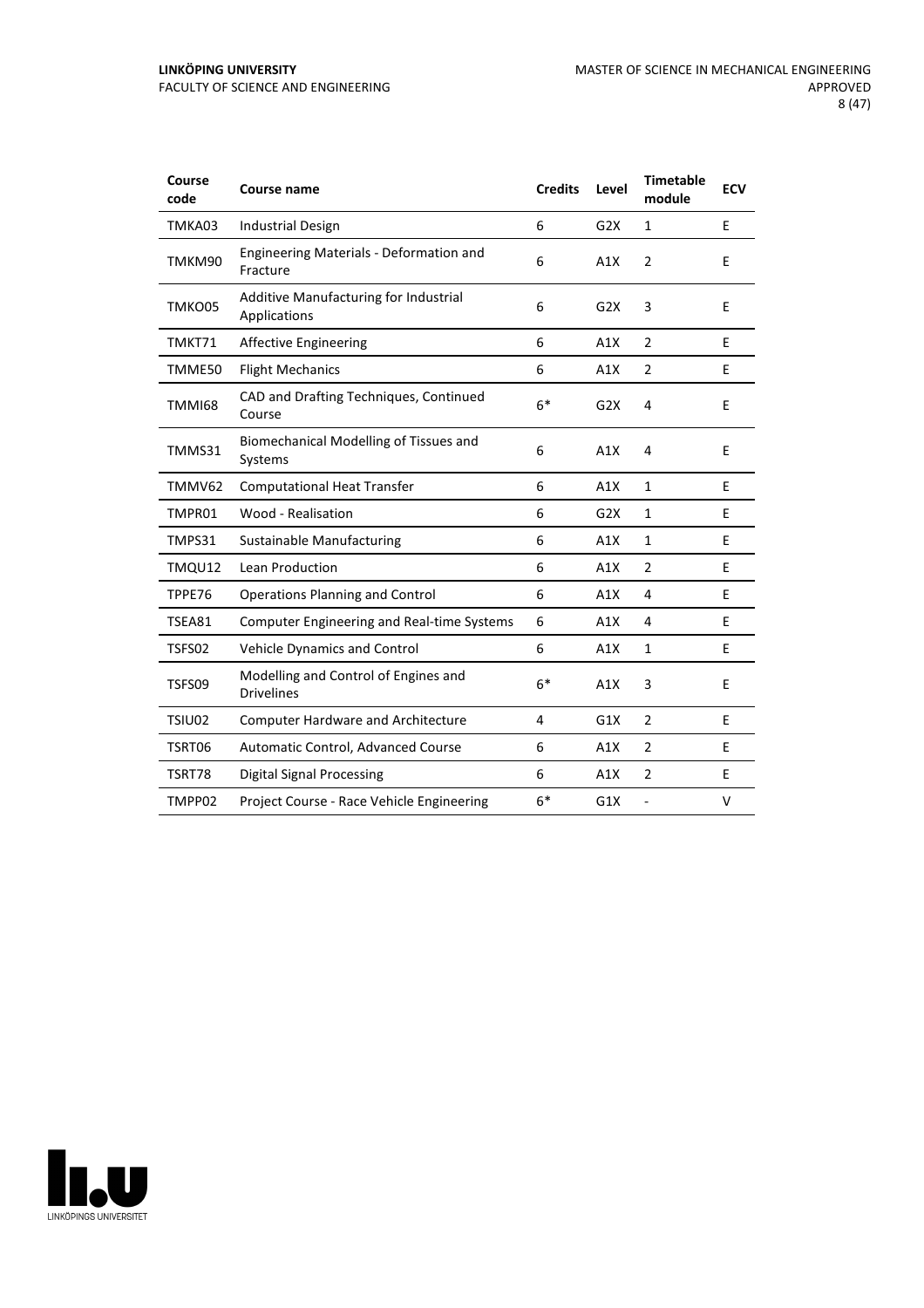| Course<br>code | Course name                          | <b>Credits</b> | Level | <b>Timetable</b><br>module | <b>ECV</b> |
|----------------|--------------------------------------|----------------|-------|----------------------------|------------|
| Period 1       |                                      |                |       |                            |            |
| TMAL02         | Aircraft and Vehicle Design          | 6              | G2X   | 4                          | C          |
| TMMV01         | Aerodynamics                         | 6              | A1X   | 2                          | C          |
| TAOP88         | <b>Engineering Optimization</b>      | 6              | G2X   | 1                          | F          |
| TMHL03         | <b>Mechanics of Light Structures</b> | 6              | A1X   | 4                          | E          |
| Period 2       |                                      |                |       |                            |            |
| TMHP03         | <b>Engineering Systems Design</b>    | 6              | A1X   | 4                          | C          |
| TMME50         | <b>Flight Mechanics</b>              | 6              | A1X   | 2                          | C          |
| TMHL41         | <b>Continuum Mechanics</b>           | 6              | A1X   | 4                          | E          |
| TMMS20         | <b>Structural Optimization</b>       | 6              | A1X   | $\mathbf{1}$               | E          |

#### *Specialisation: Aeronautical Engineering — Preliminary courses*

*Specialisation: Energy and Environmental Engineering — Preliminary courses*

| Course<br>code | Course name                                       | <b>Credits</b> | Level | <b>Timetable</b><br>module | <b>ECV</b> |
|----------------|---------------------------------------------------|----------------|-------|----------------------------|------------|
| Period 1       |                                                   |                |       |                            |            |
| TAOP88         | <b>Engineering Optimization</b>                   | 6              | G2X   | 1                          |            |
| TKMJ53         | Perspectives on energy and environment<br>systems | 12             | G2X   | 2/4                        |            |
| Period 2       |                                                   |                |       |                            |            |
| TMES17         | <b>Building Energy Systems</b>                    | 6              | A1X   | 3                          |            |
| TMES51         | <b>International Energy Markets</b>               | 6              | A1X   |                            | E          |

*Specialisation: Engineering Design and Product Development — Preliminary courses*

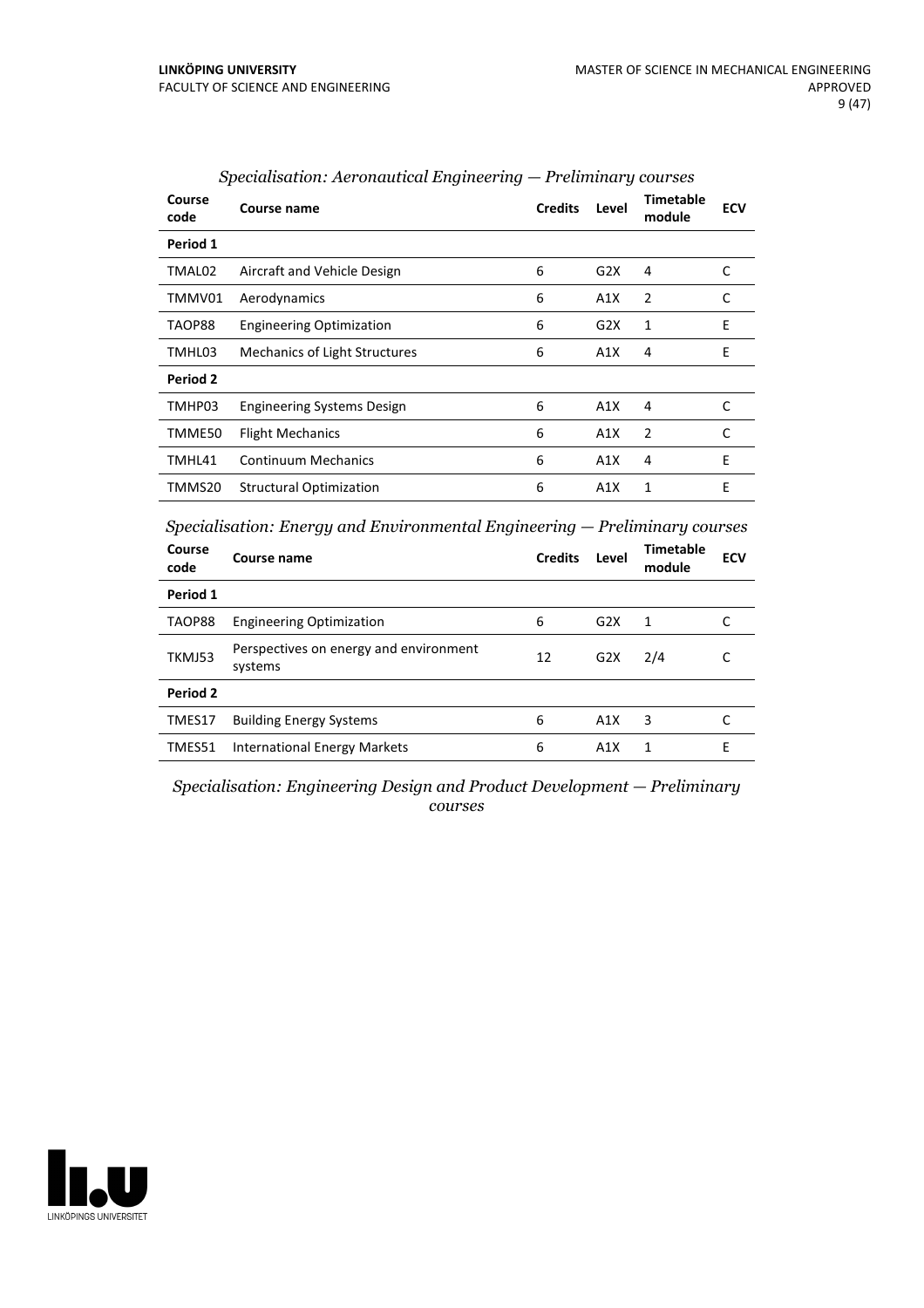| Course<br>code | Course name                                                  | <b>Credits</b> | Level            | <b>Timetable</b><br>module | <b>ECV</b> |
|----------------|--------------------------------------------------------------|----------------|------------------|----------------------------|------------|
| Period 1       |                                                              |                |                  |                            |            |
| TAOP88         | <b>Engineering Optimization</b>                              | 6              | G2X              | $\mathbf{1}$               | C          |
| TMKT69         | Conceptual Design - Project Course                           | 6              | A1X              | 4                          | C          |
| TDDE56         | Foundations of AI and machine learning                       | $6*$           | G2X              | $\frac{1}{2}$              | E          |
| TMHL03         | Mechanics of Light Structures                                | 6              | A1X              | 4                          | E          |
| TMKO02         | <b>Engineering Materials and Manufacturing</b><br>Technology | 6              | A1X              | $\overline{2}$             | E          |
| TMME14         | Machine Elements, Second Course                              | 6              | A1X              | 3                          | E          |
| <b>TMMI68</b>  | CAD and Drafting Techniques, Continued<br>Course             | $6*$           | G <sub>2</sub> X | $\overline{2}$             | E          |
| TMPT03         | <b>Production Engineering - Continuing Course</b>            | 6              | G <sub>2</sub> X | $\overline{2}$             | E          |
| Period 2       |                                                              |                |                  |                            |            |
| TDDE56         | Foundations of AI and machine learning                       | $6*$           | G <sub>2</sub> X | $\mathbf{1}$               | E          |
| TFYA96         | The physics behind technology                                | 6              | G <sub>2</sub> X | 4                          | E          |
| TMHP03         | <b>Engineering Systems Design</b>                            | 6              | A1X              | 4                          | E          |
| TMKA11         | Model-based System-of-Systems Engineering                    | 6              | A1X              | 3                          | E          |
| TMKM90         | <b>Engineering Materials - Deformation and</b><br>Fracture   | 6              | A1X              | $\overline{2}$             | E          |
| TMKO05         | Additive Manufacturing for Industrial<br>Applications        | 6              | G2X              | 3                          | E          |
| TMKT71         | <b>Affective Engineering</b>                                 | 6              | A1X              | $\overline{2}$             | E          |
| <b>TMMI68</b>  | CAD and Drafting Techniques, Continued<br>Course             | $6*$           | G2X              | 4                          | E          |
| TMMV62         | <b>Computational Heat Transfer</b>                           | 6              | A1X              | $\mathbf{1}$               | E          |
| TMPS31         | Sustainable Manufacturing                                    | 6              | A1X              | 1                          | E          |

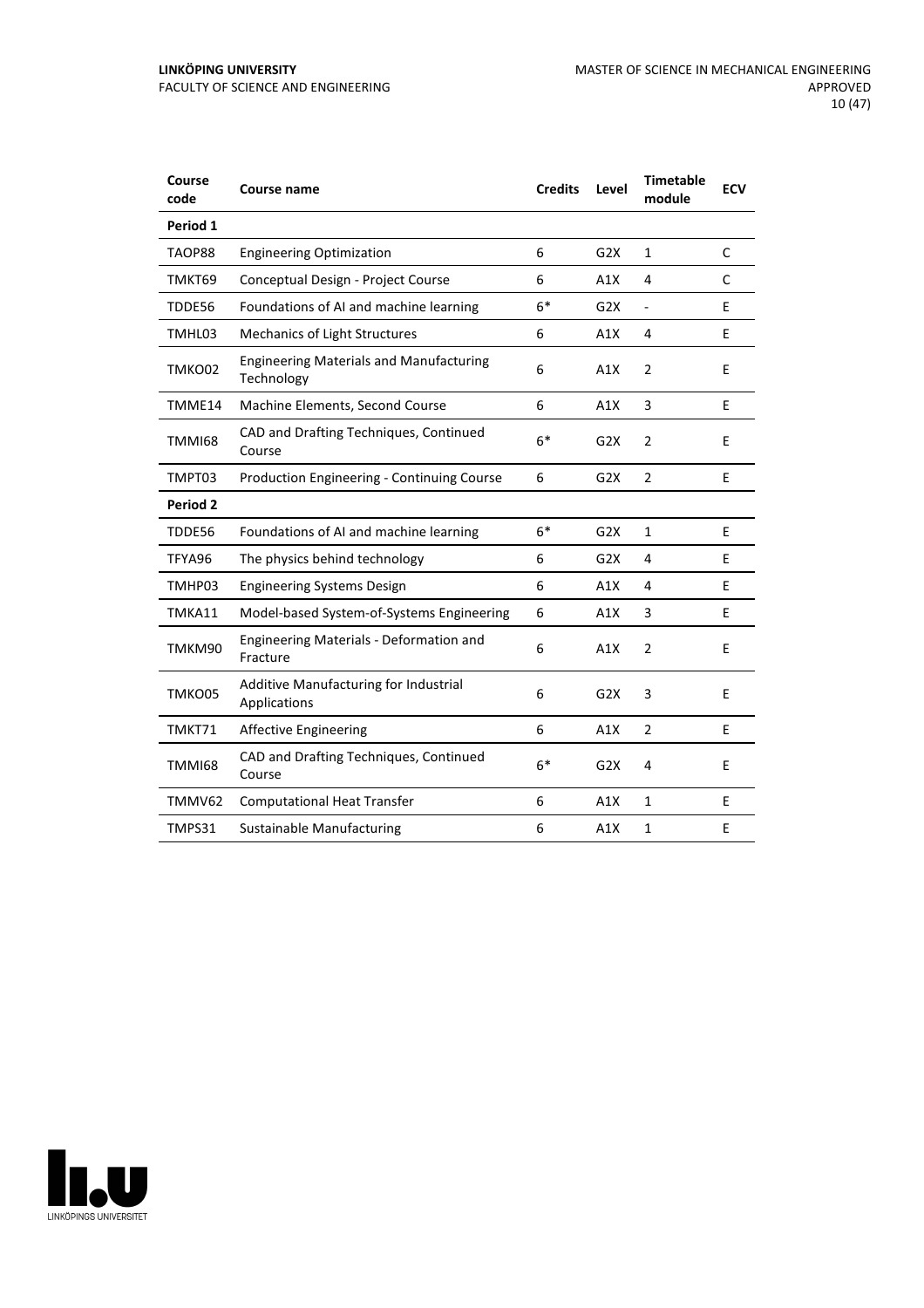| Course<br>code | Course name                                                  | <b>Credits</b> | Level | <b>Timetable</b><br>module | <b>ECV</b> |
|----------------|--------------------------------------------------------------|----------------|-------|----------------------------|------------|
| Period 1       |                                                              |                |       |                            |            |
| TAOP88         | <b>Engineering Optimization</b>                              | 6              | G2X   | 1                          | C          |
| TMKO02         | <b>Engineering Materials and Manufacturing</b><br>Technology | 6              | A1X   | 2                          | C          |
| TMHL03         | Mechanics of Light Structures                                | 6              | A1X   | 4                          | E          |
| TMKT69         | Conceptual Design - Project Course                           | 6              | A1X   | 4                          | E          |
| TMKT80         | Wood - Material                                              | 6              | G2X   | $\overline{2}$             | E          |
| TMME14         | Machine Elements, Second Course                              | 6              | A1X   | 3                          | E          |
| TMPT03         | <b>Production Engineering - Continuing Course</b>            | 6              | G2X   | $\overline{2}$             | Е          |
| Period 2       |                                                              |                |       |                            |            |
| TMKM90         | <b>Engineering Materials - Deformation and</b><br>Fracture   | 6              | A1X   | $\overline{2}$             | C          |
| TMHL41         | <b>Continuum Mechanics</b>                                   | 6              | A1X   | 4                          | E          |
| TMKO05         | Additive Manufacturing for Industrial<br>Applications        | 6              | G2X   | 3                          | E          |
| TMMV62         | <b>Computational Heat Transfer</b>                           | 6              | A1X   | $\mathbf{1}$               | F          |
| TMPS31         | Sustainable Manufacturing                                    | 6              | A1X   | 1                          | E          |

## *Specialisation: Engineering materials — Preliminary courses*

## *Specialisation: Engineering Mechanics — Preliminary courses*

| Course<br>code | Course name                                         | <b>Credits</b> | Level | <b>Timetable</b><br>module | <b>ECV</b> |
|----------------|-----------------------------------------------------|----------------|-------|----------------------------|------------|
| Period 1       |                                                     |                |       |                            |            |
| TMHL03         | <b>Mechanics of Light Structures</b>                | 6              | A1X   | 4                          | C          |
| TAOP88         | <b>Engineering Optimization</b>                     | 6              | G2X   | 1                          | E          |
| TMME40         | <b>Vibration Analysis of Structures</b>             | 6              | A1X   | 3                          | E          |
| TMME67         | Musculoskeletal Biomechanics and Human<br>Movements | 6              | A1X   | 2                          | E          |
| TMMV01         | Aerodynamics                                        | 6              | A1X   | 2                          | E          |
| TMMV18         | <b>Fluid Mechanics</b>                              | 6              | A1X   | 1                          | E          |
| Period 2       |                                                     |                |       |                            |            |
| TMHL41         | <b>Continuum Mechanics</b>                          | 6              | A1X   | 4                          | C          |
| TMMS31         | Biomechanical Modelling of Tissues and<br>Systems   | 6              | A1X   | 4                          | Е          |
| TMMV62         | <b>Computational Heat Transfer</b>                  | 6              | A1X   | 1                          | E          |

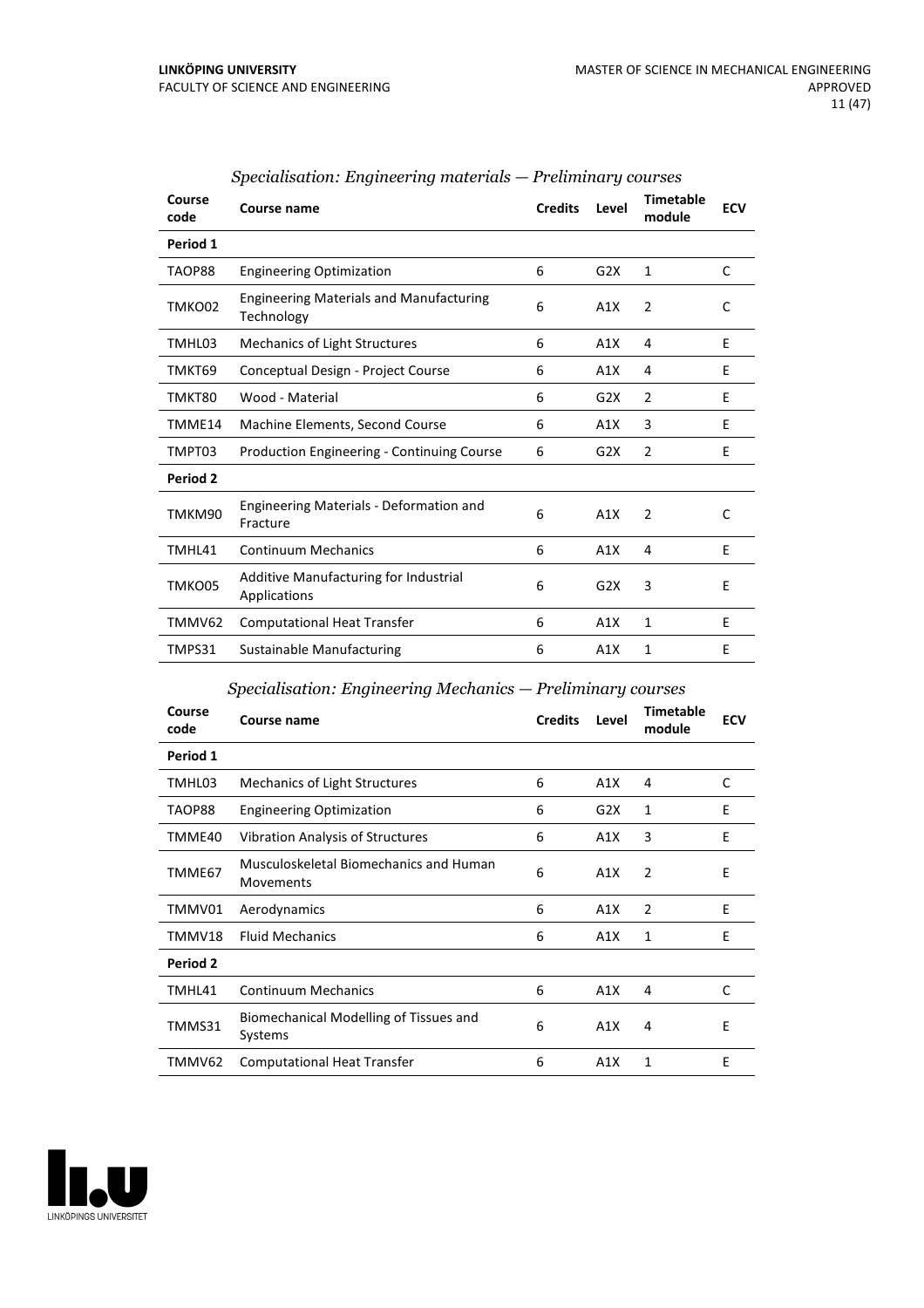| Course<br>code | Course name                               | <b>Credits</b> | Level | <b>Timetable</b><br>module | <b>ECV</b> |
|----------------|-------------------------------------------|----------------|-------|----------------------------|------------|
| Period 1       |                                           |                |       |                            |            |
| TAOP88         | <b>Engineering Optimization</b>           | 6              | G2X   | 1                          | C          |
| TETS37         | Basics in Logistics Management            | 6              | G2X   | 4                          | C          |
| TDDE56         | Foundations of AI and machine learning    | $6*$           | G2X   |                            | E          |
| TEIM11         | Industrial Marketing                      | 6              | G2X   | 3                          | F          |
| TMQU03         | <b>Quality Management and Engineering</b> | 6              | G2X   | 2                          | E          |
| TPPE16         | <b>Manufacturing Strategies</b>           | 6              | A1X   | 2                          | E          |
| Period 2       |                                           |                |       |                            |            |
| TETS27         | <b>Supply Chain Logistics</b>             | 6              | A1X   | 2                          | C          |
| TDDE56         | Foundations of AI and machine learning    | 6*             | G2X   | 1                          | F          |
| TMQU12         | Lean Production                           | 6              | A1X   | 2                          | E          |
| TPPE76         | <b>Operations Planning and Control</b>    | 6              | A1X   | 4                          | E          |

*Specialisation: Logistics and Supply Chain Management — Preliminary courses*

## *Specialisation: Mechatronics — Preliminary courses*

| Course<br>code | Course name                                               | <b>Credits</b> | Level | <b>Timetable</b><br>module | <b>ECV</b> |
|----------------|-----------------------------------------------------------|----------------|-------|----------------------------|------------|
| Period 1       |                                                           |                |       |                            |            |
| TAOP88         | <b>Engineering Optimization</b>                           | 6              | G2X   | 1                          | C          |
| TMHP02         | <b>Fluid Power Systems</b>                                | 6              | G2X   | 2                          | C          |
| TSFS09         | Modelling and Control of Engines and<br><b>Drivelines</b> | $6*$           | A1X   | 4                          | C          |
| Period 2       |                                                           |                |       |                            |            |
| TSFS09         | Modelling and Control of Engines and<br><b>Drivelines</b> | $6*$           | A1X   | 3                          | C          |
| TSRT06         | Automatic Control, Advanced Course                        | 6              | A1X   | $\overline{2}$             | C          |
| TMME50         | <b>Flight Mechanics</b>                                   | 6              | A1X   | 2                          | E          |
| TSFS02         | <b>Vehicle Dynamics and Control</b>                       | 6              | A1X   | 1                          | E          |

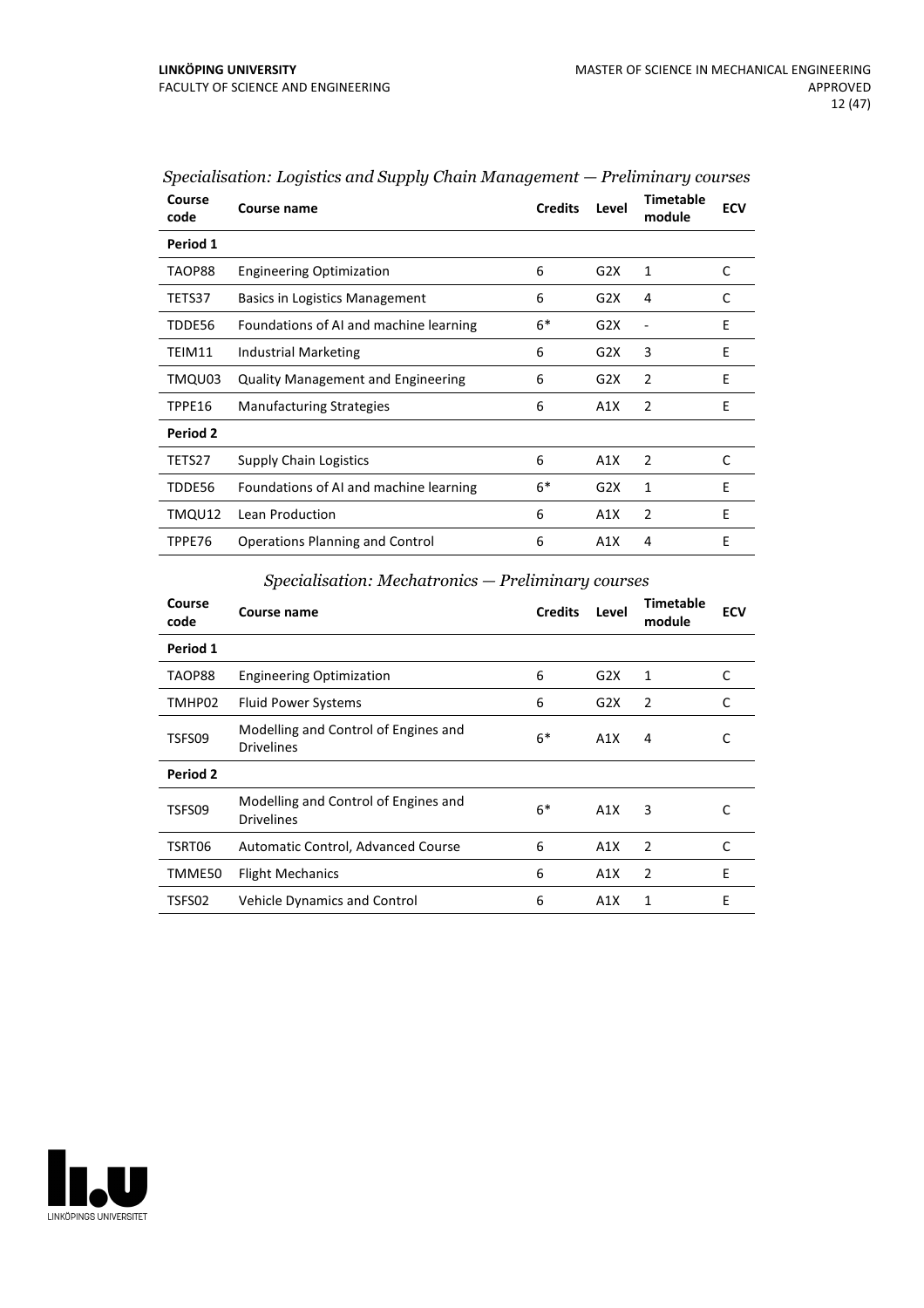| Course<br>code | Course name                                       | <b>Credits</b> | Level | Timetable<br>module | <b>ECV</b> |
|----------------|---------------------------------------------------|----------------|-------|---------------------|------------|
| Period 1       |                                                   |                |       |                     |            |
| TAOP88         | <b>Engineering Optimization</b>                   | 6              | G2X   | 1                   | C          |
| TMPS33         | <b>Virtual Manufacturing</b>                      | 6              | A1X   | 4                   | E          |
| TMPT03         | <b>Production Engineering - Continuing Course</b> | 6              | G2X   | $\overline{2}$      | E          |
| TPPE17         | Corporate Finance                                 | 6              | G2X   | 4                   | E          |
| TPPE99         | Simulation in Production and Logistics            | 6              | A1X   | 3                   | E          |
| Period 2       |                                                   |                |       |                     |            |
| TMQU12         | Lean Production                                   | 6              | A1X   | 2                   | C          |
| TPPE76         | <b>Operations Planning and Control</b>            | 6              | A1X   | 4                   |            |
| TMPS31         | Sustainable Manufacturing                         | 6              | A1X   | 1                   | E          |

## *Specialisation: Operations Management — Preliminary courses*

|  |  | Specialisation: Production Engineering – Preliminary courses |  |
|--|--|--------------------------------------------------------------|--|
|  |  |                                                              |  |

| Course<br>code | <b>Course name</b>                                           | <b>Credits</b> | Level            | Timetable<br>module          | <b>ECV</b> |
|----------------|--------------------------------------------------------------|----------------|------------------|------------------------------|------------|
| Period 1       |                                                              |                |                  |                              |            |
| TAOP88         | <b>Engineering Optimization</b>                              | 6              | G2X              | 1                            | C          |
| TMPT03         | <b>Production Engineering - Continuing Course</b>            | 6              | G2X              | 2                            | C          |
| TDDE56         | Foundations of AI and machine learning                       | $6*$           | G2X              | $\qquad \qquad \blacksquare$ | F          |
| TETS37         | <b>Basics in Logistics Management</b>                        | 6              | G2X              | 4                            | E          |
| TMKO02         | <b>Engineering Materials and Manufacturing</b><br>Technology | 6              | A1X              | $\overline{2}$               | E          |
| TMPS33         | <b>Virtual Manufacturing</b>                                 | 6              | A1X              | 4                            | E          |
| TMQU03         | <b>Quality Management and Engineering</b>                    | 6              | G <sub>2</sub> X | $\overline{2}$               | E          |
| TPPE16         | <b>Manufacturing Strategies</b>                              | 6              | A1X              | $\mathcal{P}$                | F.         |
| Period 2       |                                                              |                |                  |                              |            |
| TPPE76         | <b>Operations Planning and Control</b>                       | 6              | A1X              | 4                            | C          |
| TDDE56         | Foundations of AI and machine learning                       | $6*$           | G <sub>2</sub> X | 1                            | E          |
| TMKO05         | Additive Manufacturing for Industrial<br>Applications        | 6              | G2X              | 3                            | E          |
| TMPS31         | Sustainable Manufacturing                                    | 6              | A1X              | $\mathbf{1}$                 | E          |
| TMQU12         | Lean Production                                              | 6              | A1X              | 2                            | E          |

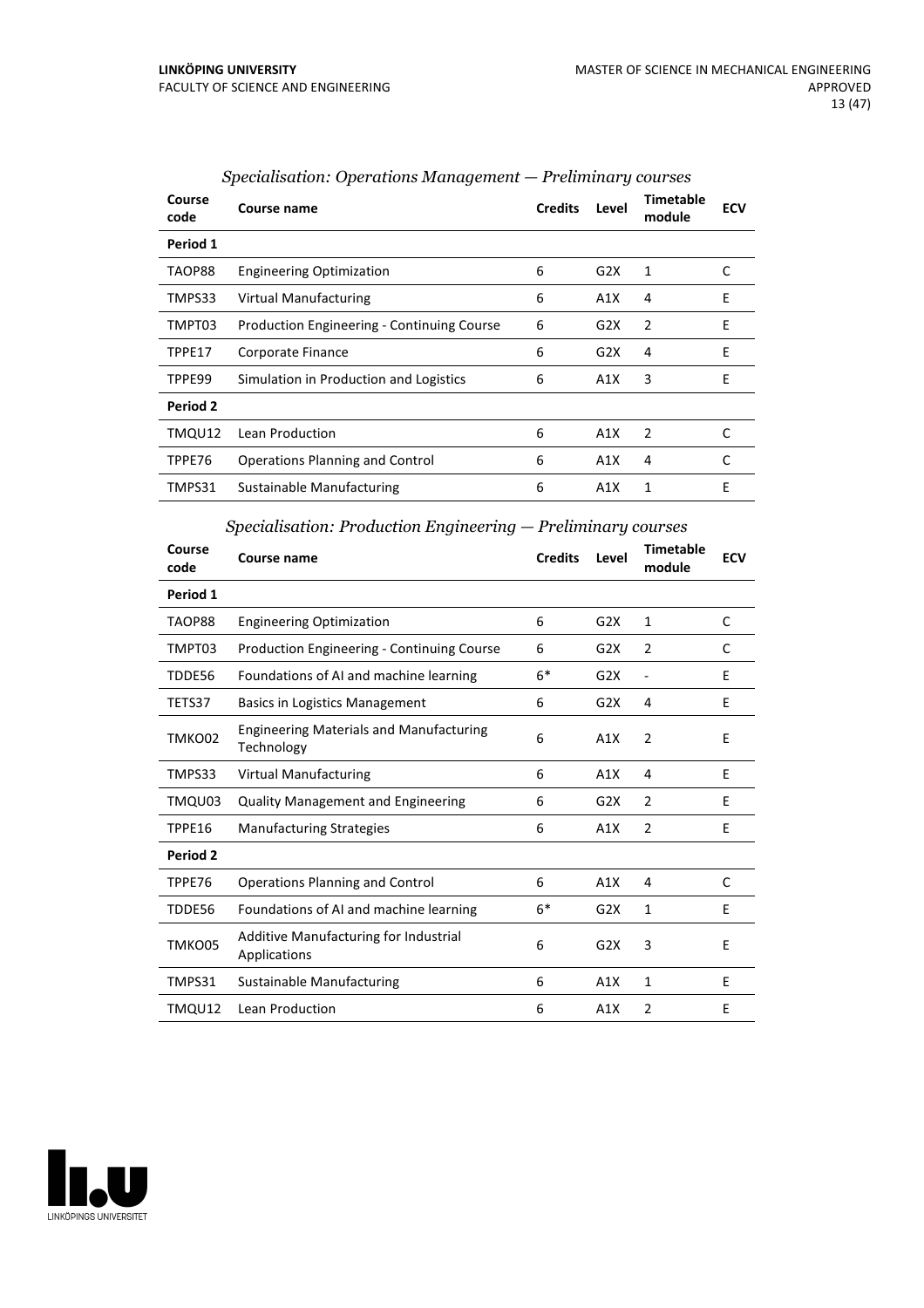| Course<br>code | Course name                               | <b>Credits</b> | Level | Timetable<br>module | <b>ECV</b> |
|----------------|-------------------------------------------|----------------|-------|---------------------|------------|
| Period 1       |                                           |                |       |                     |            |
| TAOP88         | <b>Engineering Optimization</b>           | 6              | G2X   | 1                   | C          |
| TMQU03         | <b>Quality Management and Engineering</b> | 6              | G2X   | 2                   | C          |
| TEIM11         | <b>Industrial Marketing</b>               | 6              | G2X   | 3                   | E          |
| TETS37         | <b>Basics in Logistics Management</b>     | 6              | G2X   | 4                   | F          |
| TPPE16         | <b>Manufacturing Strategies</b>           | 6              | A1X   | 2                   | E          |
| Period 2       |                                           |                |       |                     |            |
| TMQU12         | Lean Production                           | 6              | A1X   | 2                   | C          |
| TETS27         | Supply Chain Logistics                    | 6              | A1X   | 2                   | E          |

## *Specialisation: Quality Management — Preliminary courses*

## **Semester 8 (Spring 2026)**

| Course<br>code | Course name                                            | <b>Credits</b> | Level | <b>Timetable</b><br>module | <b>ECV</b> |
|----------------|--------------------------------------------------------|----------------|-------|----------------------------|------------|
| Period 1       |                                                        |                |       |                            |            |
| TDDE10         | Object Oriented Programming in Java                    | 6              | G2X   | 1                          | E          |
| TEIO13         | Leadership and Organizational Change                   | 6              | A1X   | 4                          | E          |
| <b>TEIO46</b>  | Technology-based Projects and Organisations            | $6*$           | G2X   | 4                          | E          |
| <b>TEIO94</b>  | Entrepreneurship and Idea Development                  | $6*$           | G2X   | 4                          | E          |
| TETS57         | Logistics Analysis                                     | 6              | A1X   | $\overline{2}$             | E          |
| TGTU91         | Oral and Written Communication                         | 6              | G1X   | $\overline{2}$             | E          |
| TGTU94         | <b>Technology and Ethics</b>                           | 6              | G1X   | $\mathbf{1}$               | E          |
| TKMJ10         | <b>Industrial Ecology</b>                              | 6              | A1X   | $\mathbf{1}$               | F          |
| TKMJ15         | <b>Environmental Management Strategies</b>             | 6              | G1X   | 3                          | E          |
| TMAL51         | Aircraft Conceptual Design                             | 6              | A1X   | 2                          | E          |
| TMAL56         | Aircraft Systems Engineering                           | 6              | A1X   | $\mathbf{1}$               | F          |
| TMES43         | Analysis and Modelling of Industrial Energy<br>Systems | 6              | A1X   | $\mathbf{1}$               | E          |
| TMHL62         | The Finite Element Method; advanced course             | 6              | A1X   | 4                          | E          |
| TMHP51         | <b>Hydraulic Servo Systems</b>                         | 6              | A1X   | 3                          | E          |
| TMKA13         | Wood - Innovation                                      | 6              | A1X   | $\mathbf{1}$               | E          |
| TMKO01         | Advanced materials and the environment                 | 6              | A1X   | $\mathfrak{p}$             | F          |

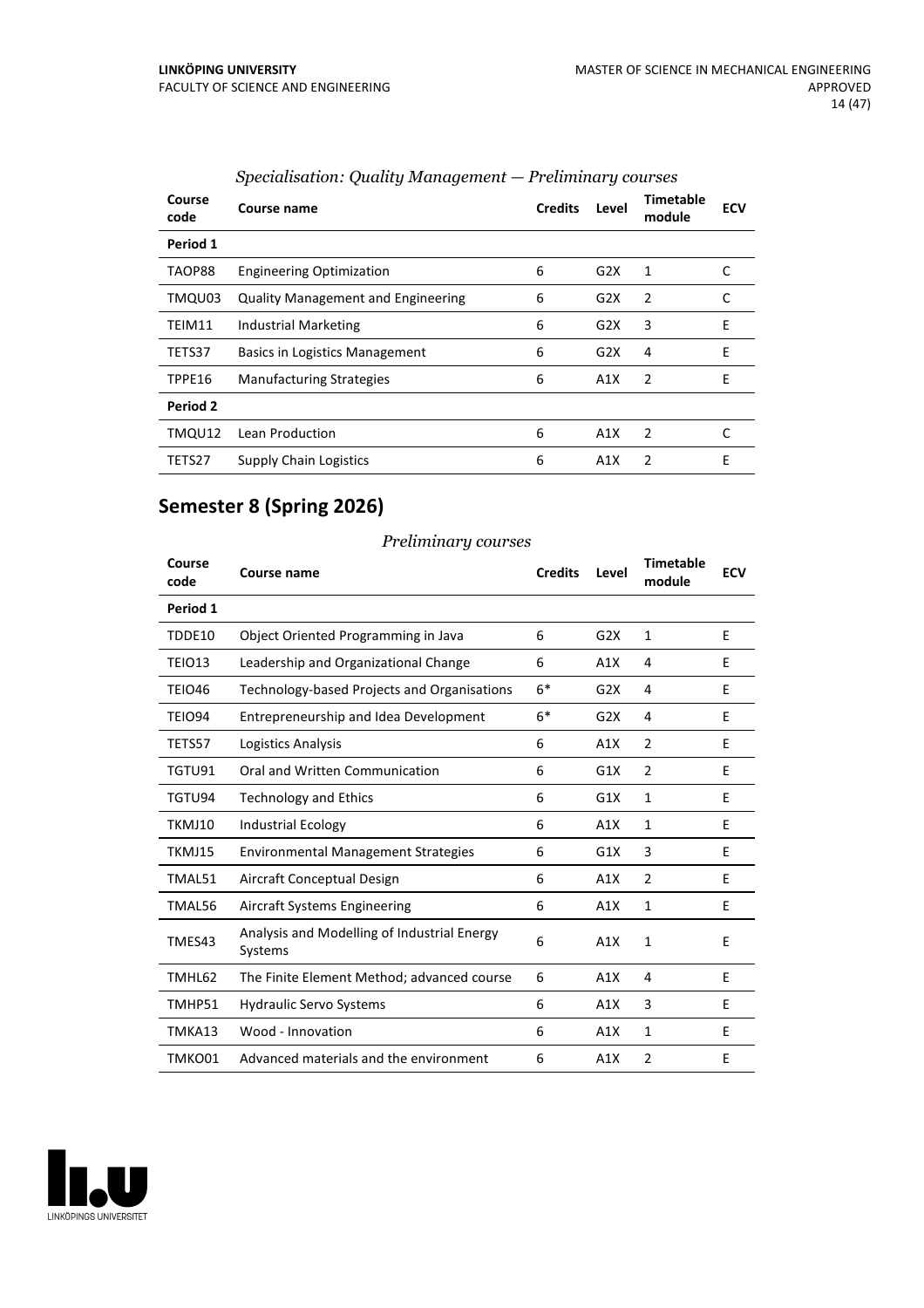| Course<br>code  | Course name                                                                     | <b>Credits</b>   | Level            | <b>Timetable</b><br>module | <b>ECV</b> |
|-----------------|---------------------------------------------------------------------------------|------------------|------------------|----------------------------|------------|
| TMKO04          | Composite materials                                                             | $6*$             | A1X              | 1                          | E          |
| TMKT48          | Design Optimization                                                             | 6                | A1X              | 3                          | E          |
| TMKT59          | <b>Computers as Design Tools</b>                                                | $6*$             | G2X              | 3                          | E          |
| TMKT74          | Advanced CAD                                                                    | 6                | A1X              | 4                          | E          |
| TMMI46          | <b>Industrial Automation</b>                                                    | 6                | G2X              | 1                          | E          |
| TMMS30          | Multi Body Dynamics and Robotics                                                | 6                | A1X              | 1                          | E          |
| TMMV08          | <b>Computational Fluid Dynamics</b>                                             | 6                | A1X              | 3                          | E          |
| TMQU31          | <b>Statistical Quality Control</b>                                              | 6                | A1X              | $\overline{2}$             | E          |
| TPPE78          | Quantitative Models and Analysis in<br><b>Operations Management</b>             | 6                | A1X              | 1                          | E          |
| TRTE16          | <b>Basic Principles for Environmental Chemistry</b>                             | $6*$             | G1X              | 1                          | E          |
| TSFS04          | <b>Electrical Drives</b>                                                        | 6                | G <sub>2</sub> X | 4                          | E          |
| TSIU51          | Project with Microcontroller                                                    | $8*$             | G1X              | 3                          | E          |
| TSRT07          | Industrial Control Systems                                                      | 6                | A1X              | $\overline{2}$             | E          |
| <b>Period 2</b> |                                                                                 |                  |                  |                            |            |
| TANA31          | Computational Methods for Ordinary and<br><b>Partial Differential Equations</b> | 6                | A1X              | 2                          | E          |
| TDDD12          | Database Technology                                                             | 6                | G2X              | 4                          | E          |
| TEAE13          | Civil and Commercial Law                                                        | 6                | G1X              | $\overline{2}$             | E          |
| TEIO46          | Technology-based Projects and Organisations                                     | $6*$             | G2X              | 1                          | E          |
| TEIO94          | Entrepreneurship and Idea Development                                           | $6*$             | G <sub>2</sub> X | 4                          | E          |
| TETS36          | Sustainable Logistics Systems                                                   | 6                | A1X              | 4                          | E          |
| TETS56          | Logistics and Quality in Health Care                                            | 6                | A1X              | 2                          | E          |
| TGTU95          | Philosophy of Science and Technology                                            | 6                | G1X              | 4                          | E          |
| TKMJ29          | <b>Resource Efficient Products</b>                                              | 6                | A1X              | $\mathbf{1}$               | E          |
| TMAL06          | Aircraft Conceptual Design - Project Course                                     | 6                | A1X              | $\overline{2}$             | E          |
| TMHL61          | Damage Mechanics and Life Analysis                                              | 6                | A1X              | $\overline{2}$             | E          |
| TMHP06          | Fluid power systems, advanced course                                            | 6                | A1X              | $\overline{2}$             | E.         |
| TMKM17          | <b>Polymer Materials</b>                                                        | $\boldsymbol{6}$ | A1X              | $\overline{2}$             | E          |
| TMKO03          | Metals for lightweight applications                                             | 6                | A1X              | $\ensuremath{\mathsf{3}}$  | E          |
| TMKO04          | Composite materials                                                             | $6*$             | A1X              | 4                          | E.         |
| TMKT57          | <b>Product Modelling</b>                                                        | 6                | A1X              | $\ensuremath{\mathsf{3}}$  | E          |
| TMKT59          | <b>Computers as Design Tools</b>                                                | $6*$             | G <sub>2</sub> X | 3                          | E          |

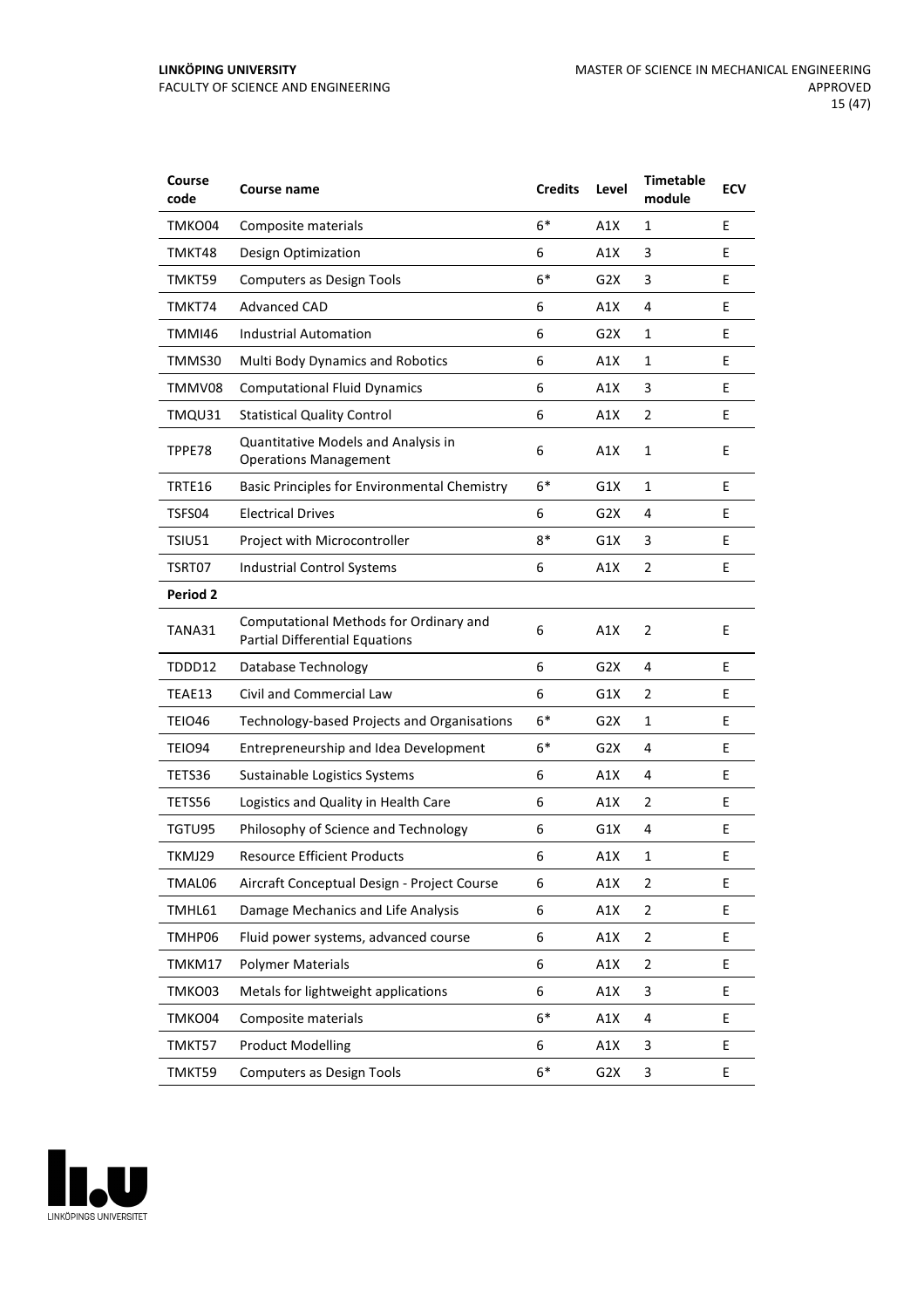| Course<br>code | Course name                                                | <b>Credits</b> | Level | <b>Timetable</b><br>module | <b>ECV</b> |
|----------------|------------------------------------------------------------|----------------|-------|----------------------------|------------|
| TMKT77         | <b>System Safety</b>                                       | 6              | A1X   | 4                          | E          |
| TMME11         | Road Vehicle Dynamics                                      | 6              | A1X   | $\mathbf{1}$               | F          |
| TMME19         | Mechanics, second course                                   | 6              | A1X   | 1                          | E          |
| TMMV07         | Computational Fluid Dynamics, advanced<br>course           | 6              | A1X   | 4                          | E          |
| TMMV63         | <b>Computational Aerodynamics</b>                          | 6              | A1X   | 3                          | E          |
| TMPS27         | <b>Production Systems</b>                                  | 6              | A1X   | 3                          | F          |
| TMQU04         | Six Sigma Quality                                          | 6              | A1X   | $\overline{2}$             | E          |
| TMQU13         | <b>Customer Focused Product and Service</b><br>Development | 6              | A1X   | 4                          | E          |
| TPPE74         | Design and Development of Manufacturing<br>Operations      | 6              | A1X   | 4                          | E          |
| TRTE16         | Basic Principles for Environmental Chemistry               | $6*$           | G1X   | $\mathbf{1}$               | F          |
| TSFS03         | <b>Vehicle Propulsion Systems</b>                          | 6              | A1X   | 3                          | E          |
| TSFS06         | Diagnosis and Supervision                                  | 6              | A1X   | 1                          | E          |
| TSFS11         | <b>Electrical and Energy Technology</b>                    | 6              | G2X   | 4                          | E          |
| <b>TSIU51</b>  | Project with Microcontroller                               | $8*$           | G1X   |                            | E          |

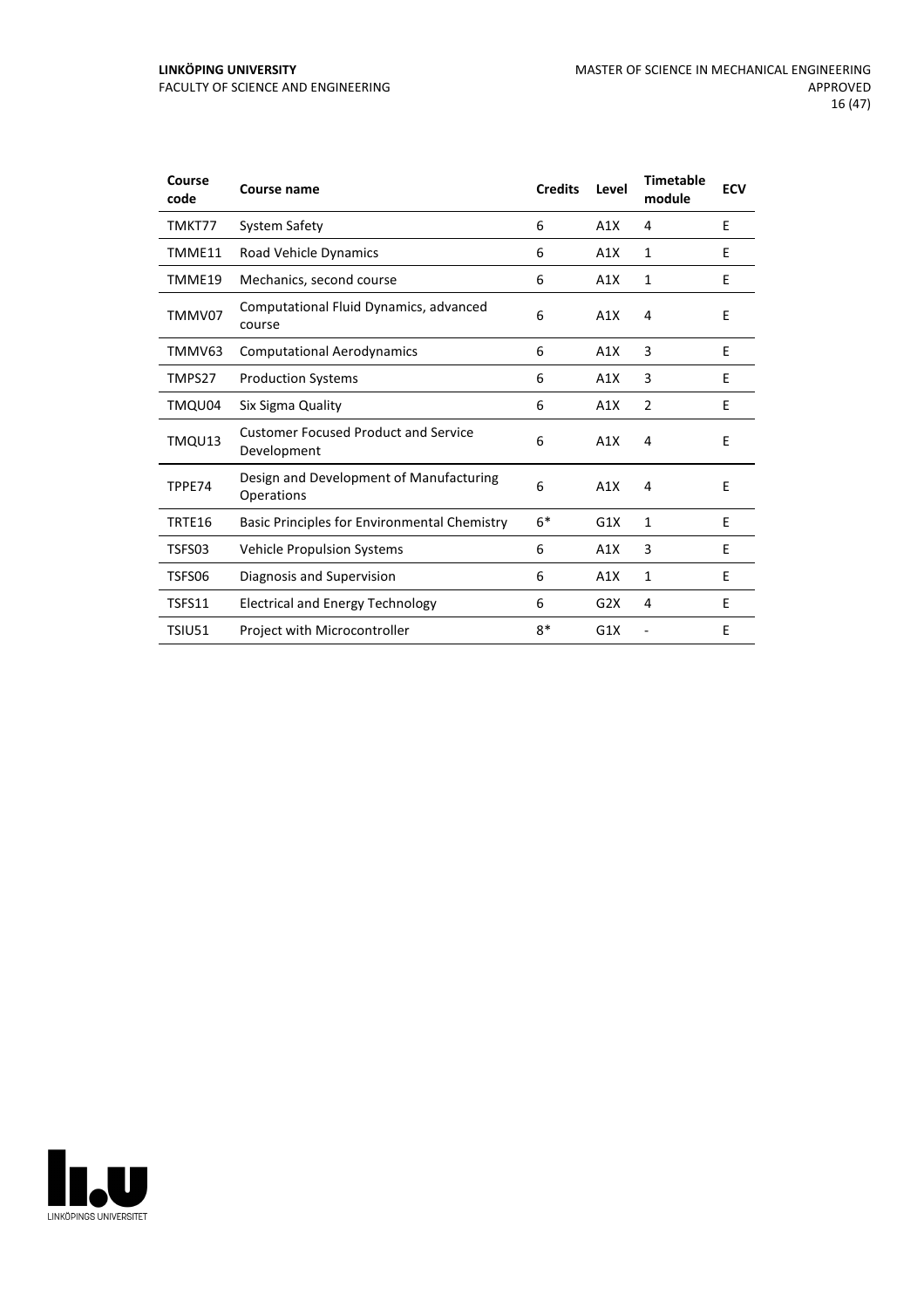| Course<br>code | Course name                                                                                        | <b>Credits</b> | Level | <b>Timetable</b><br>module | <b>ECV</b> |
|----------------|----------------------------------------------------------------------------------------------------|----------------|-------|----------------------------|------------|
| Period 1       |                                                                                                    |                |       |                            |            |
| TMAL51         | Aircraft Conceptual Design                                                                         | 6              | A1X   | $\overline{2}$             | C          |
| TMMV08         | <b>Computational Fluid Dynamics</b>                                                                | 6              | A1X   | 3                          | C          |
| TMAL56         | <b>Aircraft Systems Engineering</b>                                                                | 6              | A1X   | $\mathbf{1}$               | E          |
| TMHL62         | The Finite Element Method; advanced course                                                         | 6              | A1X   | 4                          | E          |
| TMKO01         | Advanced materials and the environment                                                             | 6              | A1X   | 2                          | E          |
| TMMS30         | <b>Multi Body Dynamics and Robotics</b>                                                            | 6              | A1X   | $\mathbf{1}$               | F          |
| Period 2       |                                                                                                    |                |       |                            |            |
| TMAL06         | Aircraft Conceptual Design - Project Course                                                        | 6              | A1X   | $\overline{2}$             | C          |
| TMHL61         | Damage Mechanics and Life Analysis                                                                 | 6              | A1X   | $\overline{2}$             | E          |
| TMKO03         | Metals for lightweight applications                                                                | 6              | A1X   | 3                          | E          |
| TMKT57         | <b>Product Modelling</b>                                                                           | 6              | A1X   | 3                          | E          |
| TMME11         | Road Vehicle Dynamics                                                                              | 6              | A1X   | $\mathbf{1}$               | E          |
| TMMV07         | Computational Fluid Dynamics, advanced<br>course                                                   | 6              | A1X   | $\overline{4}$             | E          |
| TMMV63         | <b>Computational Aerodynamics</b>                                                                  | 6              | A1X   | 3                          | E          |
| Course<br>code | Specialisation: Energy and Environmental Engineering $-$ Preliminary courses<br><b>Course name</b> | <b>Credits</b> | Level | Timetable<br>module        | <b>ECV</b> |

TKMJ10 Industrial Ecology 6 A1X 1 C

TKMJ29 Resource Efficient Products 6 A1X 1 C

## *Specialisation: Aeronautical Engineering — Preliminary courses*



**Period 2**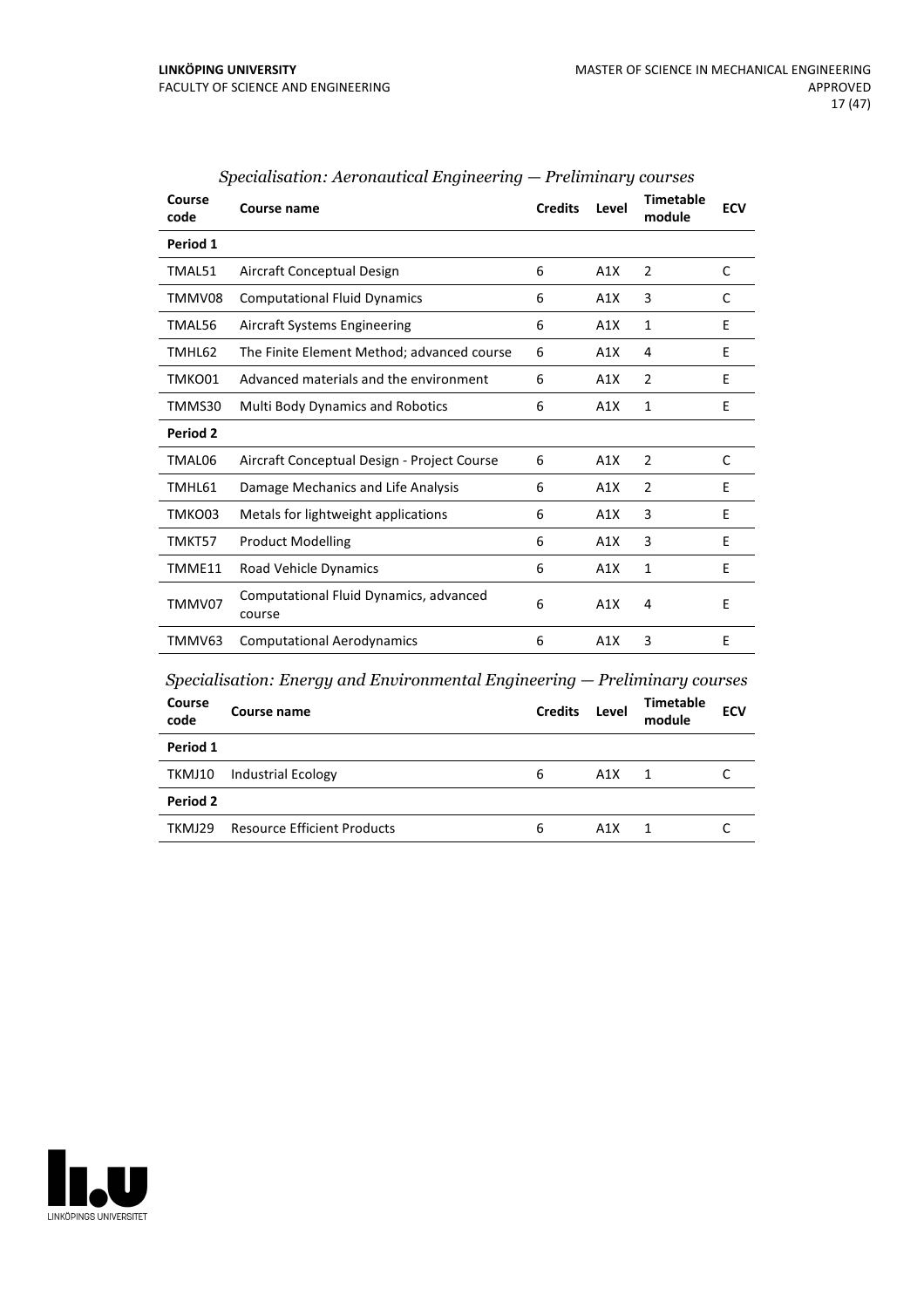| Course<br>code | Course name                            | <b>Credits</b> | Level | Timetable<br>module | <b>ECV</b> |
|----------------|----------------------------------------|----------------|-------|---------------------|------------|
| Period 1       |                                        |                |       |                     |            |
| TMKT48         | Design Optimization                    | 6              | A1X   | 3                   | C          |
| TMKT74         | Advanced CAD                           | 6              | A1X   | 4                   | C          |
| TMKO01         | Advanced materials and the environment | 6              | A1X   | 2                   | E          |
| Period 2       |                                        |                |       |                     |            |
| TMKT77         | System Safety                          | 6              | A1X   | 4                   |            |
| TKMJ29         | <b>Resource Efficient Products</b>     | 6              | A1X   | 1                   | F          |
| TMKT57         | <b>Product Modelling</b>               | 6              | A1X   | 3                   | E          |

| Specialisation: Engineering Design and Product Development – Preliminary |  |
|--------------------------------------------------------------------------|--|
| courses                                                                  |  |

## *Specialisation: Engineering materials — Preliminary courses*

| Course<br>code | Course name                                  | <b>Credits</b> | Level | <b>Timetable</b><br>module | <b>ECV</b> |
|----------------|----------------------------------------------|----------------|-------|----------------------------|------------|
| Period 1       |                                              |                |       |                            |            |
| TMKO01         | Advanced materials and the environment       | 6              | A1X   | 2                          | C          |
| TMKO04         | Composite materials                          | $6*$           | A1X   | 1                          | C/E        |
| TFYM04         | Growth and characterization of nanomaterials | $6*$           | A1X   | 1                          | E          |
| TMHL62         | The Finite Element Method; advanced course   | 6              | A1X   | 4                          | E          |
| TMKT48         | Design Optimization                          | 6              | A1X   | 3                          | E          |
| Period 2       |                                              |                |       |                            |            |
| TMKM17         | <b>Polymer Materials</b>                     | 6              | A1X   | 2                          | C          |
| TMKO03         | Metals for lightweight applications          | 6              | A1X   | 3                          | C/E        |
| TMKO04         | Composite materials                          | $6*$           | A1X   | 4                          | C/E        |
| TFYA21         | <b>Physical Metallurgy</b>                   | 6              | A1X   | 3                          | E          |
| TFYM04         | Growth and characterization of nanomaterials | $6*$           | A1X   | 1                          | E          |
| TMHL61         | Damage Mechanics and Life Analysis           | 6              | A1X   | $\overline{2}$             | E          |

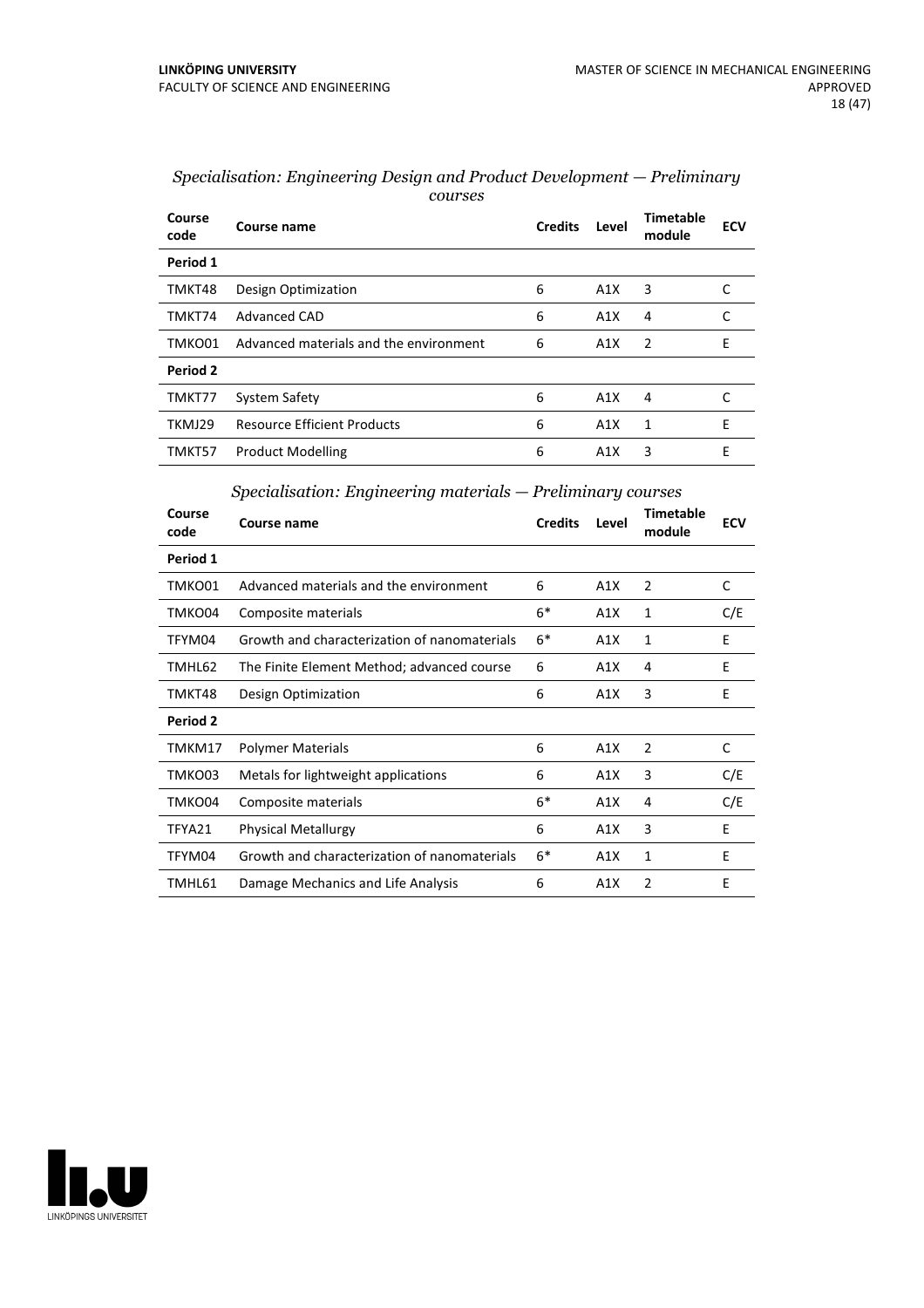| Course<br>code | Course name                                      | <b>Credits</b> | Level | <b>Timetable</b><br>module | <b>ECV</b> |
|----------------|--------------------------------------------------|----------------|-------|----------------------------|------------|
| Period 1       |                                                  |                |       |                            |            |
| TMHL62         | The Finite Element Method; advanced course       | 6              | A1X   | 4                          | C/E        |
| TMMV08         | <b>Computational Fluid Dynamics</b>              | 6              | A1X   | 3                          | C/E        |
| TMKO01         | Advanced materials and the environment           | 6              | A1X   | 2                          | E          |
| TMKO04         | Composite materials                              | $6*$           | A1X   | 1                          | E          |
| TMMS30         | <b>Multi Body Dynamics and Robotics</b>          | 6              | A1X   | 1                          | F          |
| Period 2       |                                                  |                |       |                            |            |
| TMHL61         | Damage Mechanics and Life Analysis               | 6              | A1X   | $\mathcal{P}$              | F          |
| TMKO04         | Composite materials                              | $6*$           | A1X   | 4                          | E          |
| TMME11         | Road Vehicle Dynamics                            | 6              | A1X   | 1                          | E          |
| TMME19         | Mechanics, second course                         | 6              | A1X   | 1                          | E          |
| TMMV07         | Computational Fluid Dynamics, advanced<br>course | 6              | A1X   | 4                          | E          |
| TMMV63         | <b>Computational Aerodynamics</b>                | 6              | A1X   | 3                          | E          |

## *Specialisation: Engineering Mechanics — Preliminary courses*

*Specialisation: Logistics and Supply Chain Management — Preliminary courses*

| Course<br>code | Course name                                           | <b>Credits</b> | Level | Timetable<br>module | <b>ECV</b> |
|----------------|-------------------------------------------------------|----------------|-------|---------------------|------------|
| Period 1       |                                                       |                |       |                     |            |
| TETS57         | Logistics Analysis                                    | 6              | A1X   | 2                   |            |
| Period 2       |                                                       |                |       |                     |            |
| TETS36         | Sustainable Logistics Systems                         | 6              | A1X   | 4                   | F          |
| TETS56         | Logistics and Quality in Health Care                  | 6              | A1X   | $\mathcal{P}$       | F          |
| TPPE74         | Design and Development of Manufacturing<br>Operations | 6              | A1X   | 4                   | E          |

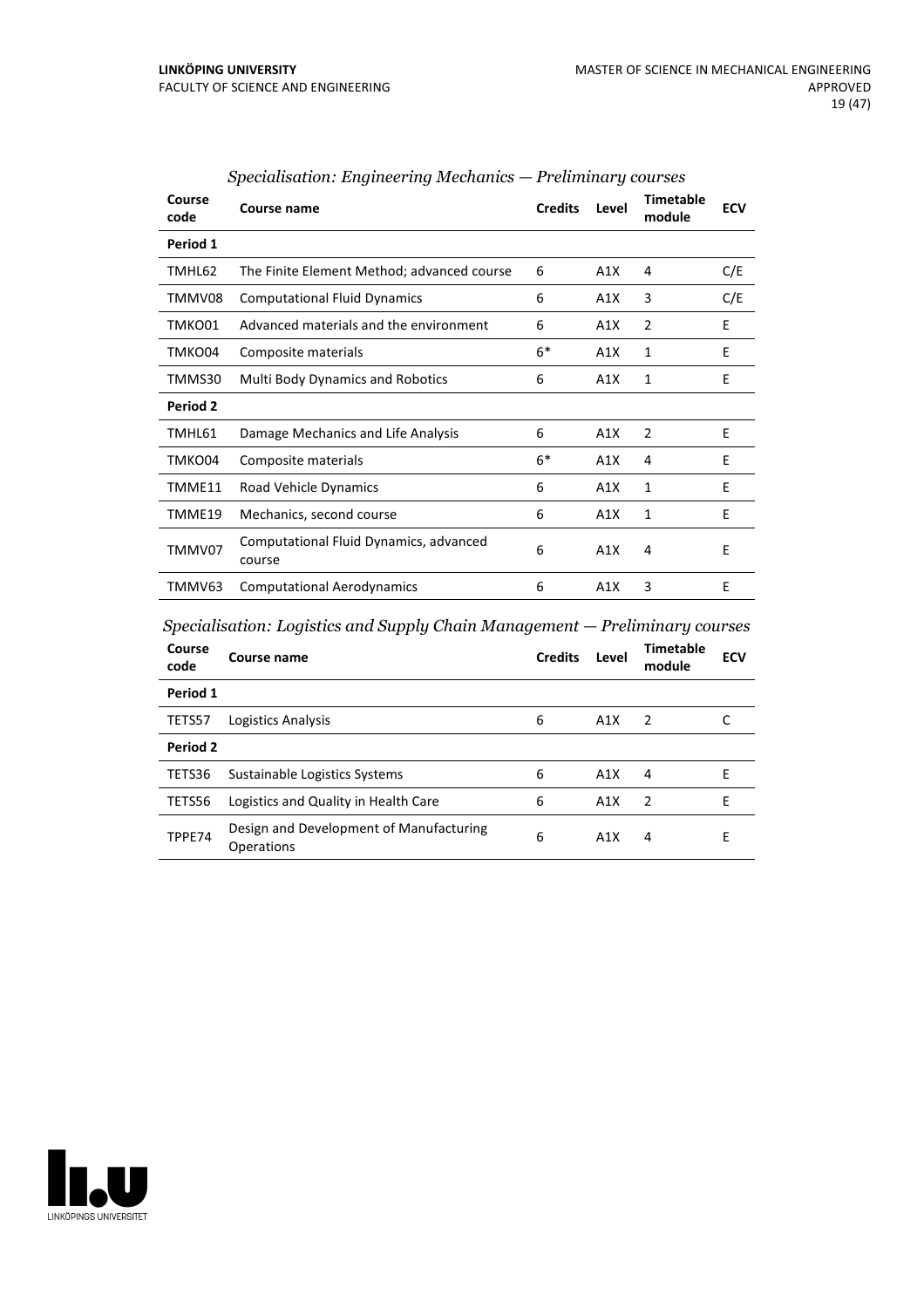| Course<br>code | Course name                             | <b>Credits</b> | Level | <b>Timetable</b><br>module | <b>ECV</b> |
|----------------|-----------------------------------------|----------------|-------|----------------------------|------------|
| Period 1       |                                         |                |       |                            |            |
| TMHP51         | <b>Hydraulic Servo Systems</b>          | 6              | A1X   | 3                          | C          |
| TMMS30         | <b>Multi Body Dynamics and Robotics</b> | 6              | A1X   | 1                          | E          |
| TSFS04         | <b>Electrical Drives</b>                | 6              | G2X   | 4                          | Ε          |
| TSRT07         | Industrial Control Systems              | 6              | A1X   | 2                          | E          |
| Period 2       |                                         |                |       |                            |            |
| TMHP06         | Fluid power systems, advanced course    | 6              | A1X   | 2                          | E          |
| TMME11         | Road Vehicle Dynamics                   | 6              | A1X   | 1                          | E          |
| TSFS03         | Vehicle Propulsion Systems              | 6              | A1X   | 3                          | E          |
| TSFS06         | Diagnosis and Supervision               | 6              | A1X   | 1                          | E          |
| TSRT14         | <b>Sensor Fusion</b>                    | 6              | A1X   | 2                          | E          |

## *Specialisation: Mechatronics — Preliminary courses*

## *Specialisation: Operations Management — Preliminary courses*

| Course<br>code | Course name                                                                | <b>Credits</b> | Level            | Timetable<br>module | <b>ECV</b> |
|----------------|----------------------------------------------------------------------------|----------------|------------------|---------------------|------------|
| Period 1       |                                                                            |                |                  |                     |            |
| TPPE78         | <b>Quantitative Models and Analysis in</b><br><b>Operations Management</b> | 6              | A1X              | 1                   | C/E        |
| TMMI46         | Industrial Automation                                                      | 6              | G2X              | 1                   | E          |
| Period 2       |                                                                            |                |                  |                     |            |
| TPPE74         | Design and Development of Manufacturing<br>Operations                      | 6              | A1X              | 4                   |            |
| TMPS27         | <b>Production Systems</b>                                                  | 6              | A <sub>1</sub> X | 3                   | F          |

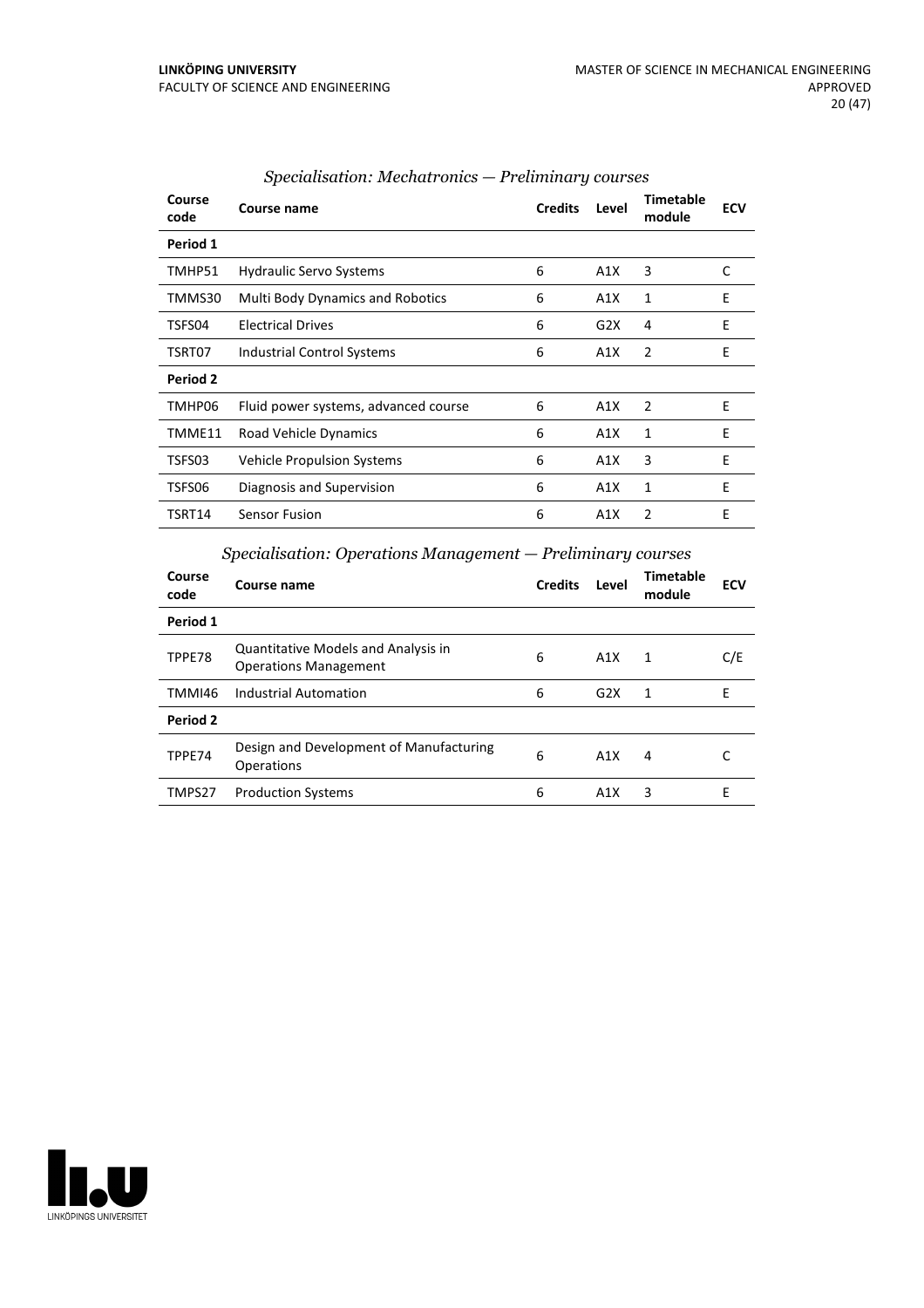| Course<br>code | Course name                                                         | <b>Credits</b> | Level | <b>Timetable</b><br>module | <b>ECV</b> |
|----------------|---------------------------------------------------------------------|----------------|-------|----------------------------|------------|
| Period 1       |                                                                     |                |       |                            |            |
| TMMI46         | Industrial Automation                                               | 6              | G2X   | 1                          | C          |
| TMQU31         | <b>Statistical Quality Control</b>                                  | 6              | A1X   | 2                          | E          |
| TPPE78         | Quantitative Models and Analysis in<br><b>Operations Management</b> | 6              | A1X   | 1                          | E          |
| Period 2       |                                                                     |                |       |                            |            |
| TMPS27         | <b>Production Systems</b>                                           | 6              | A1X   | 3                          | E          |
| TMQU04         | Six Sigma Quality                                                   | 6              | A1X   | 2                          | E          |
| TMQU13         | <b>Customer Focused Product and Service</b><br>Development          | 6              | A1X   | 4                          | E          |
| TPPE74         | Design and Development of Manufacturing<br>Operations               | 6              | A1X   | 4                          | E          |

## *Specialisation: Production Engineering — Preliminary courses*

## *Specialisation: Quality Management — Preliminary courses*

| Course<br>code | Course name                                                | <b>Credits</b> | Level | <b>Timetable</b><br>module | <b>ECV</b> |
|----------------|------------------------------------------------------------|----------------|-------|----------------------------|------------|
| Period 1       |                                                            |                |       |                            |            |
| TMQU31         | <b>Statistical Quality Control</b>                         | 6              | A1X   | $\overline{2}$             | C          |
| TAMS65         | Mathematical Statistics, second course                     | $6*$           | G2X   | 4                          | E          |
| TEIO13         | Leadership and Organizational Change                       | 6              | A1X   | 4                          | E          |
| Period 2       |                                                            |                |       |                            |            |
| TMQU04         | Six Sigma Quality                                          | 6              | A1X   | 2                          | C/E        |
| TMQU13         | <b>Customer Focused Product and Service</b><br>Development | 6              | A1X   | 4                          | C/E        |
| TAMS65         | Mathematical Statistics, second course                     | $6*$           | G2X   | $\overline{2}$             | F          |
| TEIM07         | Industrial Market Research                                 | 6              | A1X   | 2                          | E          |
| TETS56         | Logistics and Quality in Health Care                       | 6              | A1X   | $\overline{2}$             | E          |
| TPPE74         | Design and Development of Manufacturing<br>Operations      | 6              | A1X   | 4                          | E          |

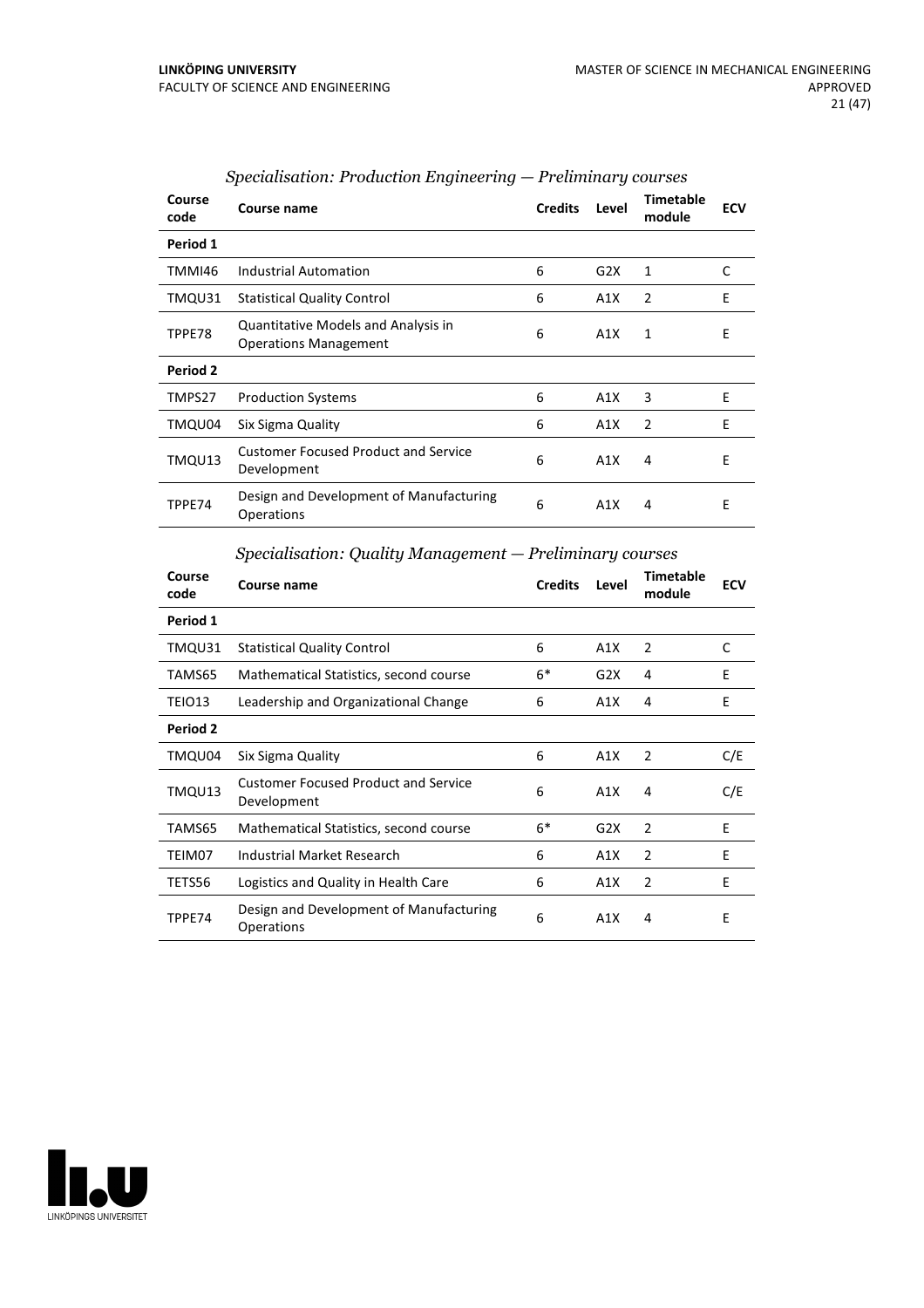## **Semester 9 (Autumn 2026)**

| Course<br>code | Course name                                                      | <b>Credits</b> | Level            | <b>Timetable</b><br>module | <b>ECV</b> |
|----------------|------------------------------------------------------------------|----------------|------------------|----------------------------|------------|
| Period 1       |                                                                  |                |                  |                            |            |
| TAOP34         | Large Scale Optimization                                         | 6              | A1X              | 3                          | E          |
| TBME04         | Anatomy and Physiology                                           | 6              | G2X              | 3                          | E          |
| TDDE56         | Foundations of AI and machine learning                           | $6*$           | G2X              | $\overline{a}$             | E          |
| TETS23         | Purchasing                                                       | 6              | A1X              | $\overline{2}$             | E          |
| TMHL19         | Advanced Material and Computational<br>Mechanics                 | 6              | A1X              | 1                          | E          |
| TMKT79         | Collaborative Multidisciplinary Design<br>Optimization           | 6              | A1X              | 2                          | E          |
| TMMS13         | <b>Electro Hydraulic Systems</b>                                 | 6              | A1X              | 3                          | E          |
| TMMV12         | <b>Gas Turbine Engines</b>                                       | 6              | A1X              | 4                          | E          |
| TMPS35         | <b>Emerging Factory Technologies</b>                             | 6              | A1X              | 3                          | E          |
| TPPE99         | Simulation in Production and Logistics                           | 6              | A1X              | 3                          | E          |
| TSFS12         | Autonomous Vehicles - Planning, Control, and<br>Learning Systems | 6              | A1X              | $\mathbf{1}$               | E          |
| TSRT92         | Modelling and Learning for Dynamical<br>Systems                  | 6              | A1X              | 3                          | E          |
| TSTE25         | <b>Power Electronics</b>                                         | 6              | A1X              | 3                          | E          |
| Period 2       |                                                                  |                |                  |                            |            |
| TAOP18         | <b>Supply Chain Optimization</b>                                 | 6              | A1X              | $\mathbf{1}$               | F          |
| TDDE56         | Foundations of AI and machine learning                           | $6*$           | G <sub>2</sub> X | 1                          | E          |
| TETS31         | Logistics Strategies                                             | 6              | A1X              | 4                          | E          |
| TKMJ32         | Integrated Product Service Engineering                           | 6              | A1X              | 3                          | E          |
| TMES25         | <b>Energy Resources</b>                                          | 6              | A1X              | 1                          | E          |
| TMES51         | <b>International Energy Markets</b>                              | 6              | A1X              | $\mathbf{1}$               | E          |
| TMMS20         | <b>Structural Optimization</b>                                   | 6              | A1X              | 1                          | E          |
| TSRT08         | Optimal Control                                                  | 6              | A1X              | 3                          | E          |
| TSTE26         | Powergrid and Technology for Renewable<br>Production             | 6              | A1X              | 3                          | E          |

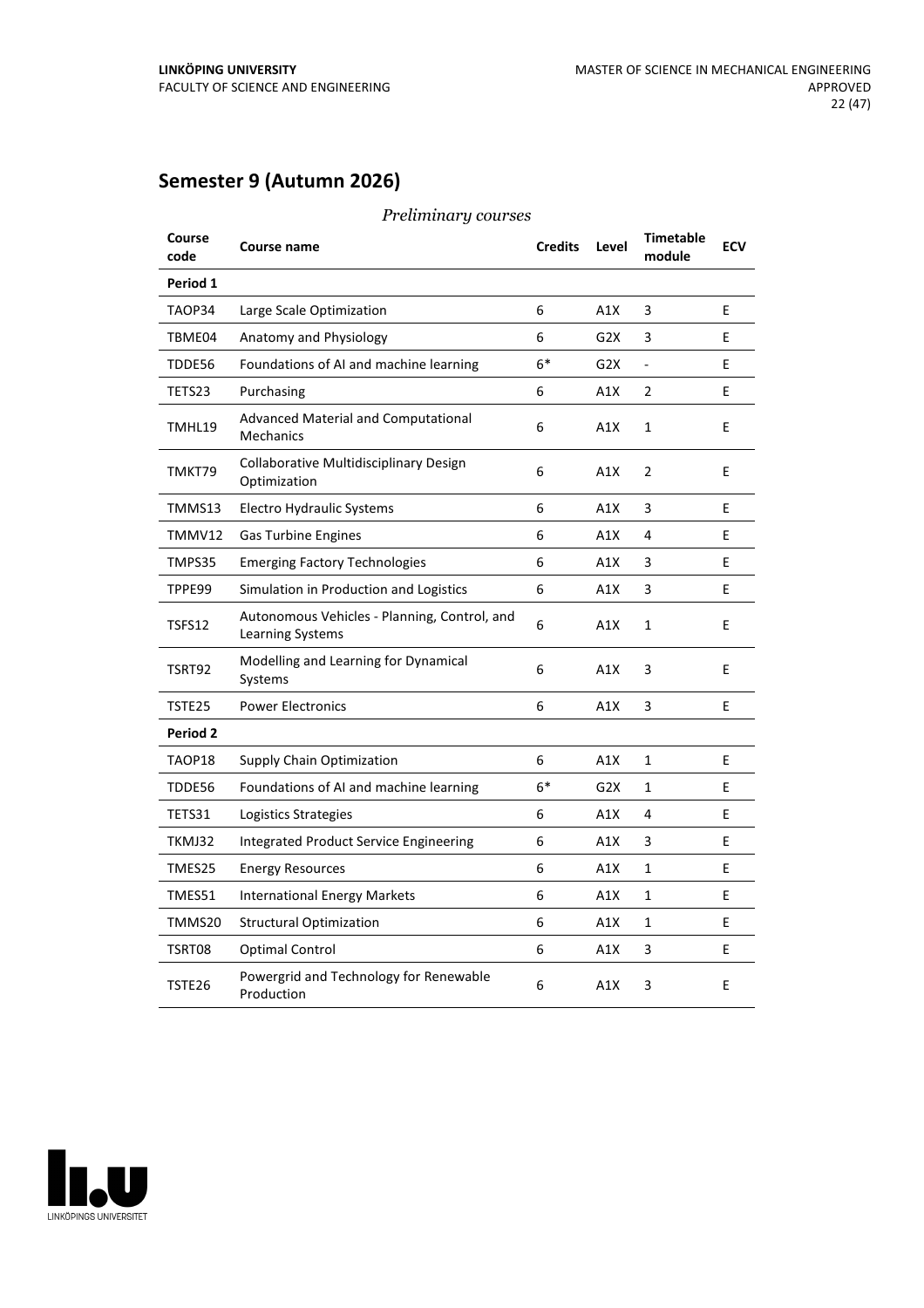| Course<br>code | Course name                                         | <b>Credits</b> | Level | <b>Timetable</b><br>module | <b>ECV</b> |
|----------------|-----------------------------------------------------|----------------|-------|----------------------------|------------|
| Period 1       |                                                     |                |       |                            |            |
| TMAL07         | <b>Prototype Realization - Project Course</b>       | 6              | A1X   |                            | C          |
| TMMV12         | <b>Gas Turbine Engines</b>                          | 6              | A1X   | 4                          | C          |
| TMME40         | <b>Vibration Analysis of Structures</b>             | 6              | A1X   | 3                          | E          |
| Period 2       |                                                     |                |       |                            |            |
| TMAL08         | Aircraft Systems Engineering - Project Course       | 6              | A1X   |                            | C/E        |
| TMHL26         | Aircraft Structures - Project Course                | 6              | A1X   |                            | C/E        |
| TMMV26         | Aircraft Aerodynamics - Project Course              | 6              | A1X   | ۰                          | C/E        |
| TMKA11         | Model-based System-of-Systems Engineering           | 6              | A1X   | 3                          | E          |
| TMKM90         | Engineering Materials - Deformation and<br>Fracture | 6              | A1X   | 2                          | E          |
| TMMV62         | <b>Computational Heat Transfer</b>                  | 6              | A1X   | 1                          | E          |

## *Specialisation: Aeronautical Engineering — Preliminary courses*

*Specialisation: Energy and Environmental Engineering — Preliminary courses*

| Course<br>code  | Course name                                                              | <b>Credits</b> | Level            | <b>Timetable</b><br>module | <b>ECV</b> |
|-----------------|--------------------------------------------------------------------------|----------------|------------------|----------------------------|------------|
| Period 1        |                                                                          |                |                  |                            |            |
| TMPE08          | Project Course Advanced - Energy and<br><b>Environmental Engineering</b> | $12*$          | A1X              |                            |            |
| <b>Period 2</b> |                                                                          |                |                  |                            |            |
| TMPE08          | Project Course Advanced - Energy and<br><b>Environmental Engineering</b> | $12*$          | A1X              |                            |            |
| TKMJ32          | Integrated Product Service Engineering                                   | 6              | A1X              | 3                          | F          |
| TMES51          | International Energy Markets                                             | 6              | A <sub>1</sub> X | 1                          | F          |
|                 |                                                                          |                |                  |                            |            |

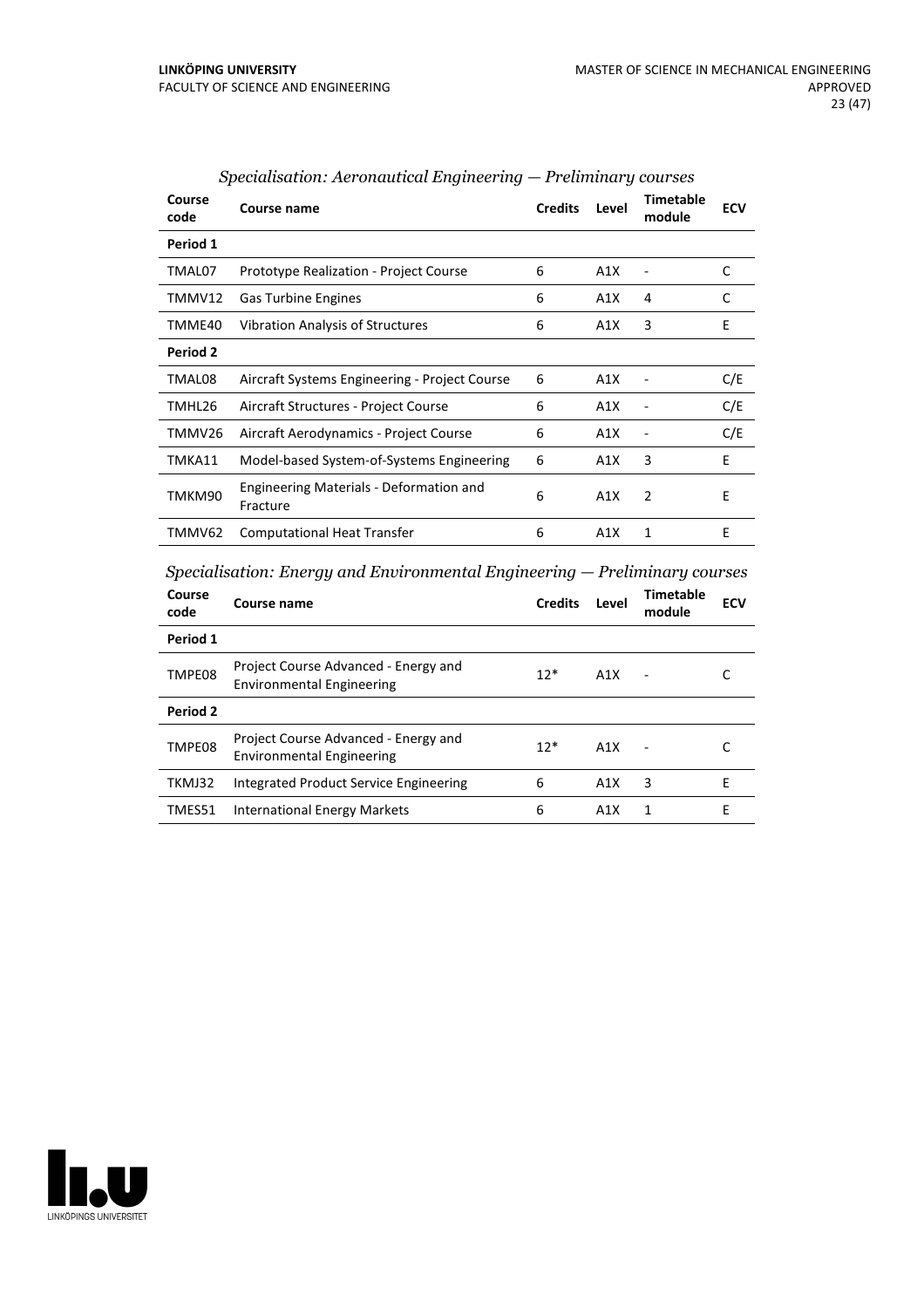| Course<br>code                                                | Course name                                                             | <b>Credits</b> | Level | <b>Timetable</b><br>module | <b>ECV</b> |  |
|---------------------------------------------------------------|-------------------------------------------------------------------------|----------------|-------|----------------------------|------------|--|
| Period 1                                                      |                                                                         |                |       |                            |            |  |
| TMPM05                                                        | Project Course Advanced - Design Engineering<br>and Product Development | $12*$          | A1X   | 1                          | C          |  |
| TDDE56                                                        | Foundations of AI and machine learning                                  | $6*$           | G2X   |                            | E          |  |
| TMKT79                                                        | Collaborative Multidisciplinary Design<br>Optimization                  | 6              | A1X   | 2                          | E          |  |
| Period 2                                                      |                                                                         |                |       |                            |            |  |
| TMPM05                                                        | Project Course Advanced - Design Engineering<br>and Product Development | $12*$          | A1X   | 4                          | C          |  |
| TDDE56                                                        | Foundations of AI and machine learning                                  | $6*$           | G2X   | 1                          | E          |  |
| TMKU01                                                        | Design Automation of Customized Products                                | 6              | A1X   | 2                          | E          |  |
| $Specialisation: Engineering materials - Preliminary courses$ |                                                                         |                |       |                            |            |  |
| Course                                                        | Course name                                                             | Crodite Loval  |       | <b>Timetable</b>           | ECV        |  |

#### *Specialisation: Engineering Design and Product Development — Preliminary courses*

| Course<br>code | Course name                                        | <b>Credits</b> | Level | <b>Timetable</b><br>module | <b>ECV</b> |
|----------------|----------------------------------------------------|----------------|-------|----------------------------|------------|
| Period 1       |                                                    |                |       |                            |            |
| TMPM09         | Project Course Advanced - Engineering<br>Materials | $12*$          | A1X   |                            | C          |
| TMHL19         | Advanced Material and Computational<br>Mechanics   | 6              | A1X   | 1                          | Ε          |
| TMMI68         | CAD and Drafting Techniques, Continued<br>Course   | $6*$           | G2X   | 2                          | E          |
| Period 2       |                                                    |                |       |                            |            |
| TMPM09         | Project Course Advanced - Engineering<br>Materials | $12*$          | A1X   |                            | C          |
| TMMI68         | CAD and Drafting Techniques, Continued<br>Course   | $6*$           | G2X   | 4                          | E          |

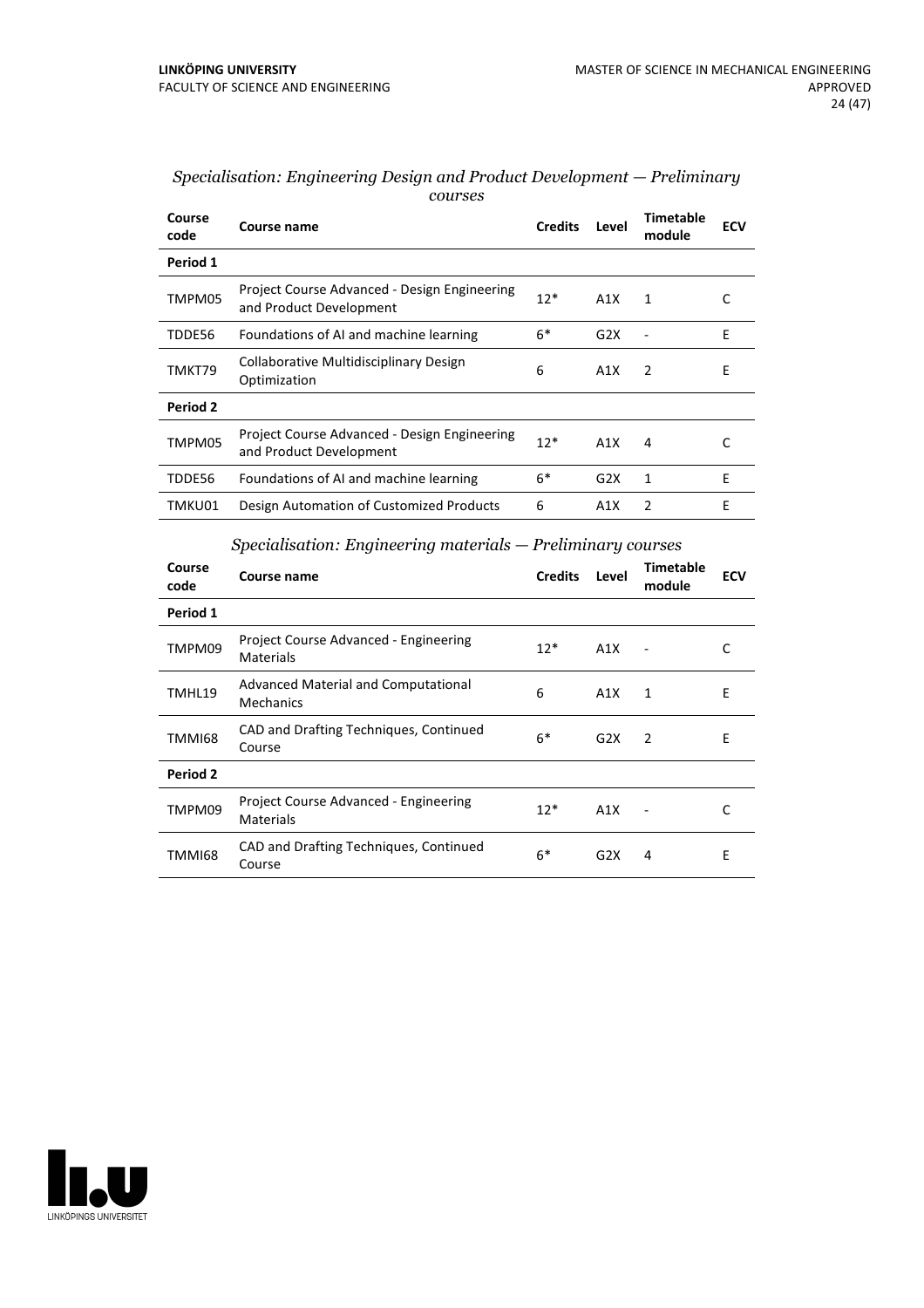| Course<br>code | Course name                                             | <b>Credits</b> | Level | Timetable<br>module | <b>ECV</b> |
|----------------|---------------------------------------------------------|----------------|-------|---------------------|------------|
| Period 1       |                                                         |                |       |                     |            |
| TMPM07         | <b>Project Course Advanced - Applied Mechanics</b>      | $12*$          | A1X   |                     |            |
| TMHL19         | <b>Advanced Material and Computational</b><br>Mechanics | 6              | A1X   | 1                   | E          |
| TMMV59         | <b>Applied Computational Fluid Dynamics</b>             | 6              | A1X   | 2                   | F          |
| Period 2       |                                                         |                |       |                     |            |
| TMPM07         | Project Course Advanced - Applied Mechanics             | $12*$          | A1X   |                     |            |
| TMMS20         | <b>Structural Optimization</b>                          | 6              | A1X   | 1                   | E          |

## *Specialisation: Engineering Mechanics — Preliminary courses*

*Specialisation: Logistics and Supply Chain Management — Preliminary courses*

| Course<br>code | Course name                            | <b>Credits</b> | Level | <b>Timetable</b><br>module | <b>ECV</b> |
|----------------|----------------------------------------|----------------|-------|----------------------------|------------|
| Period 1       |                                        |                |       |                            |            |
| TETS38         | Logistics Project                      | $12*$          | A1X   | 4                          | C          |
| TDDE56         | Foundations of AI and machine learning | $6*$           | G2X   |                            | E          |
| TETS23         | Purchasing                             | 6              | A1X   | 2                          | E          |
| TPPE99         | Simulation in Production and Logistics | 6              | A1X   | 3                          | E          |
| Period 2       |                                        |                |       |                            |            |
| TETS38         | Logistics Project                      | $12*$          | A1X   | 2                          | C          |
| TAOP18         | <b>Supply Chain Optimization</b>       | 6              | A1X   | 1                          | F          |
| TDDE56         | Foundations of AI and machine learning | $6*$           | G2X   | 1                          | E          |
| TETS31         | Logistics Strategies                   | 6              | A1X   | 4                          | E          |

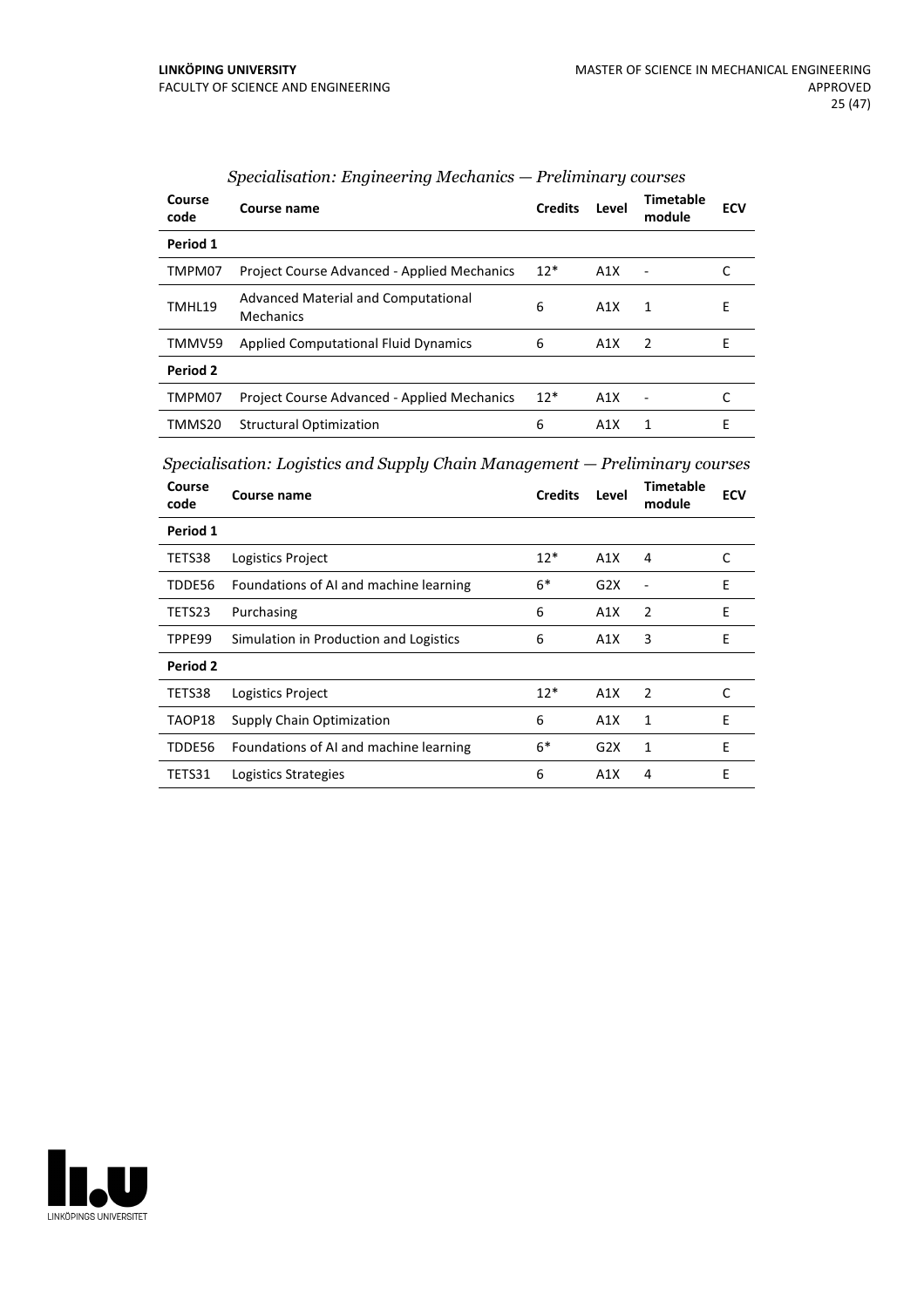| Period 1<br>C/E<br>$12*$<br><b>Project Course Advanced - Mechatronics</b><br>A1X<br>TMPM06<br>4<br>C/E<br>$12*$<br>TSRT10<br>Automatic Control - Project Course<br>A1X<br>4<br>$6*$<br>E<br>2<br>Programming C++<br>G2X<br>TDDE18<br>3<br>E<br>TMMS13<br>Electro Hydraulic Systems<br>6<br>A1X<br>Autonomous Vehicles - Planning, Control, and<br>6<br>TSFS12<br>A1X<br>1<br>E<br>Learning Systems<br>3<br>E<br>Modelling and Learning for Dynamical Systems<br>TSRT92<br>6<br>A1X<br><b>Period 2</b><br>C/E<br><b>Project Course Advanced - Mechatronics</b><br>$12*$<br>A1X<br>TMPM06<br>C/E<br>$12*$<br>A1X<br>TSRT10<br>Automatic Control - Project Course<br>4 |
|---------------------------------------------------------------------------------------------------------------------------------------------------------------------------------------------------------------------------------------------------------------------------------------------------------------------------------------------------------------------------------------------------------------------------------------------------------------------------------------------------------------------------------------------------------------------------------------------------------------------------------------------------------------------|
|                                                                                                                                                                                                                                                                                                                                                                                                                                                                                                                                                                                                                                                                     |
|                                                                                                                                                                                                                                                                                                                                                                                                                                                                                                                                                                                                                                                                     |
|                                                                                                                                                                                                                                                                                                                                                                                                                                                                                                                                                                                                                                                                     |
|                                                                                                                                                                                                                                                                                                                                                                                                                                                                                                                                                                                                                                                                     |
|                                                                                                                                                                                                                                                                                                                                                                                                                                                                                                                                                                                                                                                                     |
|                                                                                                                                                                                                                                                                                                                                                                                                                                                                                                                                                                                                                                                                     |
|                                                                                                                                                                                                                                                                                                                                                                                                                                                                                                                                                                                                                                                                     |
|                                                                                                                                                                                                                                                                                                                                                                                                                                                                                                                                                                                                                                                                     |
|                                                                                                                                                                                                                                                                                                                                                                                                                                                                                                                                                                                                                                                                     |
|                                                                                                                                                                                                                                                                                                                                                                                                                                                                                                                                                                                                                                                                     |
| $6*$<br>E<br>G2X<br>1<br>TDDE18<br>Programming C++                                                                                                                                                                                                                                                                                                                                                                                                                                                                                                                                                                                                                  |
| 3<br>E<br>TMKA11<br>Model-based System-of-Systems Engineering<br>6<br>A1X                                                                                                                                                                                                                                                                                                                                                                                                                                                                                                                                                                                           |
| 3<br>Е<br>Optimal Control<br>TSRT08<br>6<br>A1X                                                                                                                                                                                                                                                                                                                                                                                                                                                                                                                                                                                                                     |

## *Specialisation: Mechatronics — Preliminary courses*

*Specialisation: Operations Management — Preliminary courses*

| Course<br>code | Course name                                   | <b>Credits</b> | Level | Timetable<br>module | <b>ECV</b> |
|----------------|-----------------------------------------------|----------------|-------|---------------------|------------|
| Period 1       |                                               |                |       |                     |            |
| TPPE73         | <b>Operations Management - Project Course</b> | $12*$          | A1X   | 4                   |            |
| TPPE16         | <b>Manufacturing Strategies</b>               | 6              | A1X   | $\mathcal{P}$       | C/E        |
| TMPS35         | <b>Emerging Factory Technologies</b>          | 6              | A1X   | 3                   | F          |
| Period 2       |                                               |                |       |                     |            |
| TPPE73         | <b>Operations Management - Project Course</b> | $12*$          | A1X   | 4                   |            |
| TAOP18         | <b>Supply Chain Optimization</b>              | 6              | A1X   | 1                   | E          |

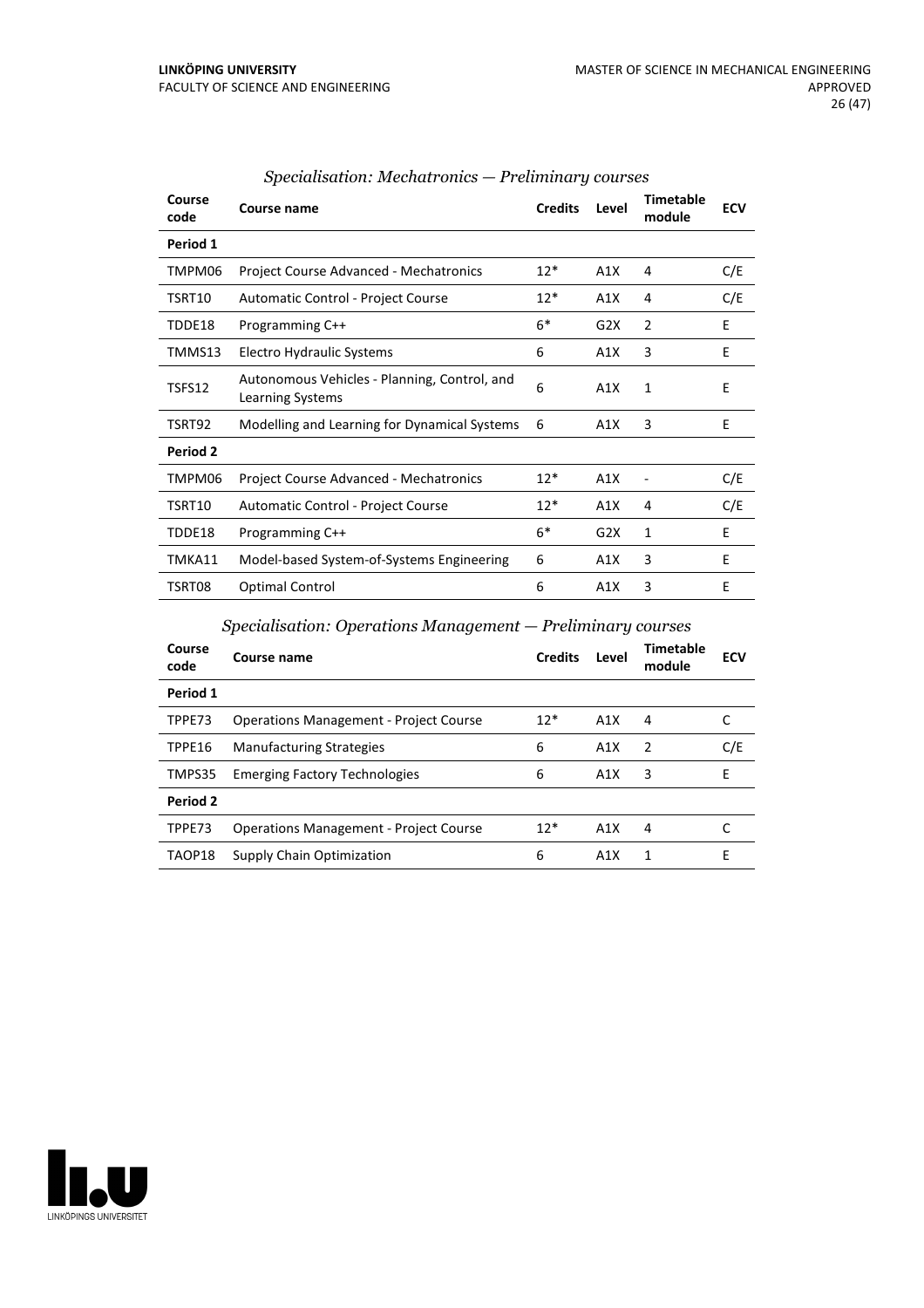| Course<br>code | Course name                                            | <b>Credits</b>                                            | Level | <b>Timetable</b><br>module | <b>ECV</b> |
|----------------|--------------------------------------------------------|-----------------------------------------------------------|-------|----------------------------|------------|
| Period 1       |                                                        |                                                           |       |                            |            |
| TMPM08         | Project Course Advanced - Manufacturing<br>Engineering | $12*$                                                     | A1X   | 1                          | C          |
| TDDE56         | Foundations of AI and machine learning                 | $6*$                                                      | G2X   |                            | E          |
| TMPS35         | <b>Emerging Factory Technologies</b>                   | 6                                                         | A1X   | 3                          | E          |
| TPPE16         | <b>Manufacturing Strategies</b>                        | 6                                                         | A1X   | 2                          | E          |
| TPPE99         | Simulation in Production and Logistics                 | 6                                                         | A1X   | 3                          | E          |
| Period 2       |                                                        |                                                           |       |                            |            |
| TMPM08         | Project Course Advanced - Manufacturing<br>Engineering | $12*$                                                     | A1X   | 4                          | C          |
| TDDE56         | Foundations of AI and machine learning                 | $6*$                                                      | G2X   | $\mathbf{1}$               | E          |
|                | $\alpha$ ii $\alpha$ ii $\mathbf{r}$ ii                | $\mathbf{r}$ , $\mathbf{r}$ , $\mathbf{r}$ , $\mathbf{r}$ |       |                            |            |

### *Specialisation: Production Engineering — Preliminary courses*

|                 | Specialisation: Quality Management — Preliminary courses |                |       |                     |            |  |  |
|-----------------|----------------------------------------------------------|----------------|-------|---------------------|------------|--|--|
| Course<br>code  | Course name                                              | <b>Credits</b> | Level | Timetable<br>module | <b>ECV</b> |  |  |
| Period 1        |                                                          |                |       |                     |            |  |  |
| TMQU27          | <b>Quality Management - Project Course</b>               | $12*$          | A1X   | $\overline{2}$      |            |  |  |
| TMQU47          | <b>Quality Engineering and Design</b>                    | 6              | A1X   | 4                   | F          |  |  |
| <b>Period 2</b> |                                                          |                |       |                     |            |  |  |
| TMQU27          | <b>Quality Management - Project Course</b>               | $12*$          | A1X   | 4                   |            |  |  |
| TEIM10          | Industrial Service Development                           | 6              | A1X   | $\mathcal{P}$       | F          |  |  |

## **Semester 10 (Spring 2027)**

#### *Preliminary courses*

| Course<br>code | Course name                      | <b>Credits</b> | Level            | <b>Timetable</b><br>module | <b>ECV</b> |
|----------------|----------------------------------|----------------|------------------|----------------------------|------------|
| Period 1       |                                  |                |                  |                            |            |
| TQXX33         | Degree project - Master's Thesis | $30*$          | A1X              | ۰                          |            |
| Period 2       |                                  |                |                  |                            |            |
| TQXX33         | Degree project - Master's Thesis | $30*$          | A <sub>1</sub> X | ٠                          |            |

ECV = Elective / Compulsory /Voluntary

\*The course is divided into several semesters and/or periods

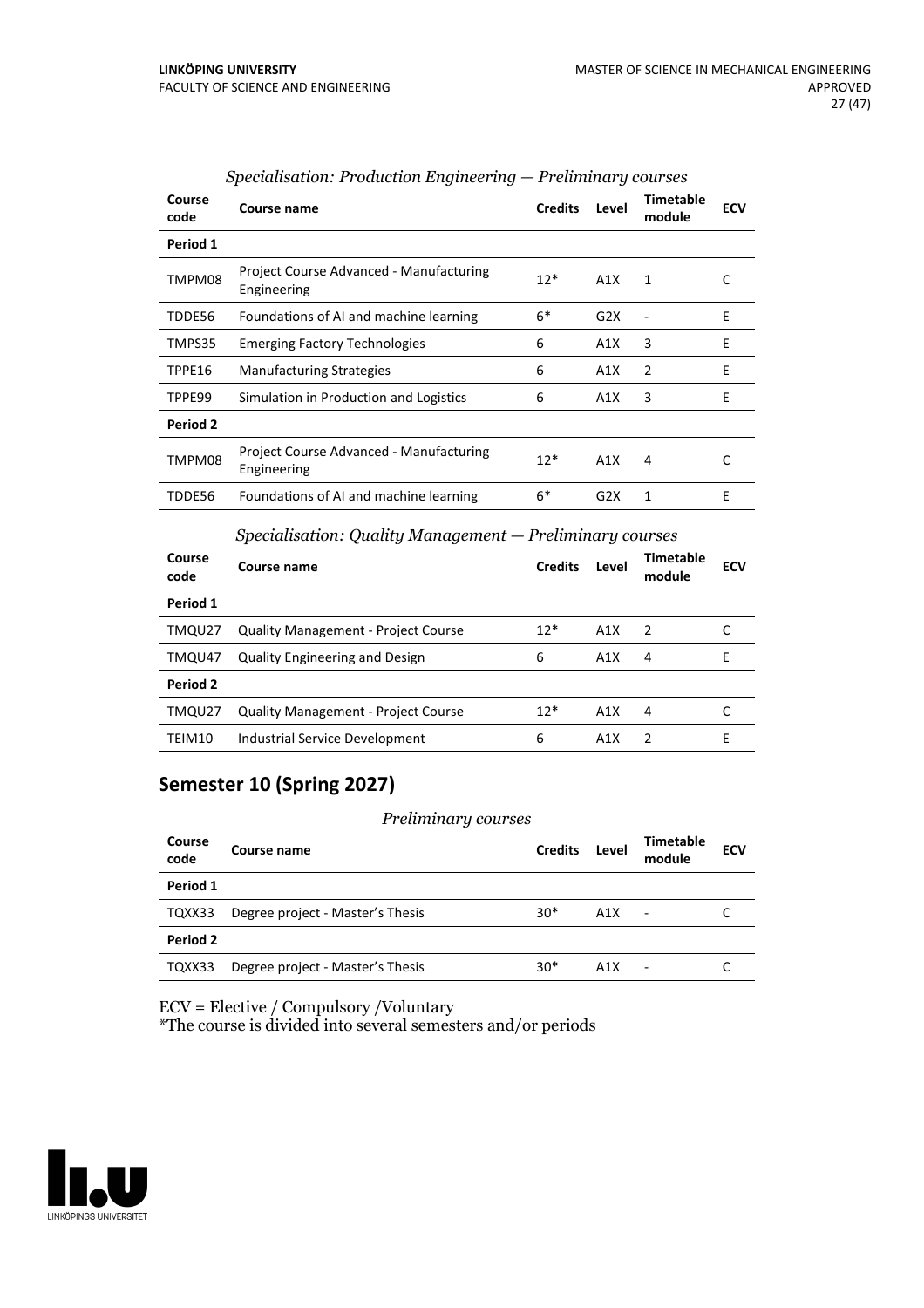# **Common rules**

Degree project for Master's Degree in Engineering 300 credits, Master of Science (Two years), Master of Philosophy (Two years), Master of Science (One year), and master's degrees without prefix

General provisions for the degree project are given here. A specific faculty programme board may have supplementary regulations that are specific for a study programme. These are specified, where relevant, in the syllabus for the field of education and/or the degree project. Information and links to course syllabuses, registration, reflection documents, etc. can be found at <https://www.lith.liu.se/examensarbete/examensarbete?l=en>.

#### **General provisions**

To be awarded a Master's Degree in Engineering 300 credits, Master of Science (Two years), Master of Philosophy (Two years), Master of Science (One year), or master's degree without prefix a student must carry out an approved degree project. The components of the degree project are described in the relevant course syllabus.

#### **Aim**

The aim of the degree project is described in the relevant course syllabus, <https://www.lith.liu.se/examensarbete/examensarbete?l=en>. Links to respective course syllabus can be found under the respective headings Master's programme, Civilingenjörsutbildning (only in Swedish), Högskoleingenjörsutbildning (only in Swedish), Kandidatutbildning (only in Swedish).

### **Extent**

Requirements for the extent of the degree project for each type of degree are given in the syllabus of the study programme.

### **Locations for a degree project**

The work is carried out in the form of:

- an internal degree project located at one of the participating departments at LiU
- an external degree project located at a company, government agency, or other organisation in Sweden or abroad, that an examiner has assessed is able to manage a degree project that satisfies the requirements, or
- a degree project within an exchange agreement in association with study abroad, whereby all study results are to be credited to the student by the relevant faculty programme board.

The main subject areas that are permitted within each study programme are described in the programme syllabus. Any individual subjects that may be relevant to the main subject area are to be determined by the relevant faculty programme

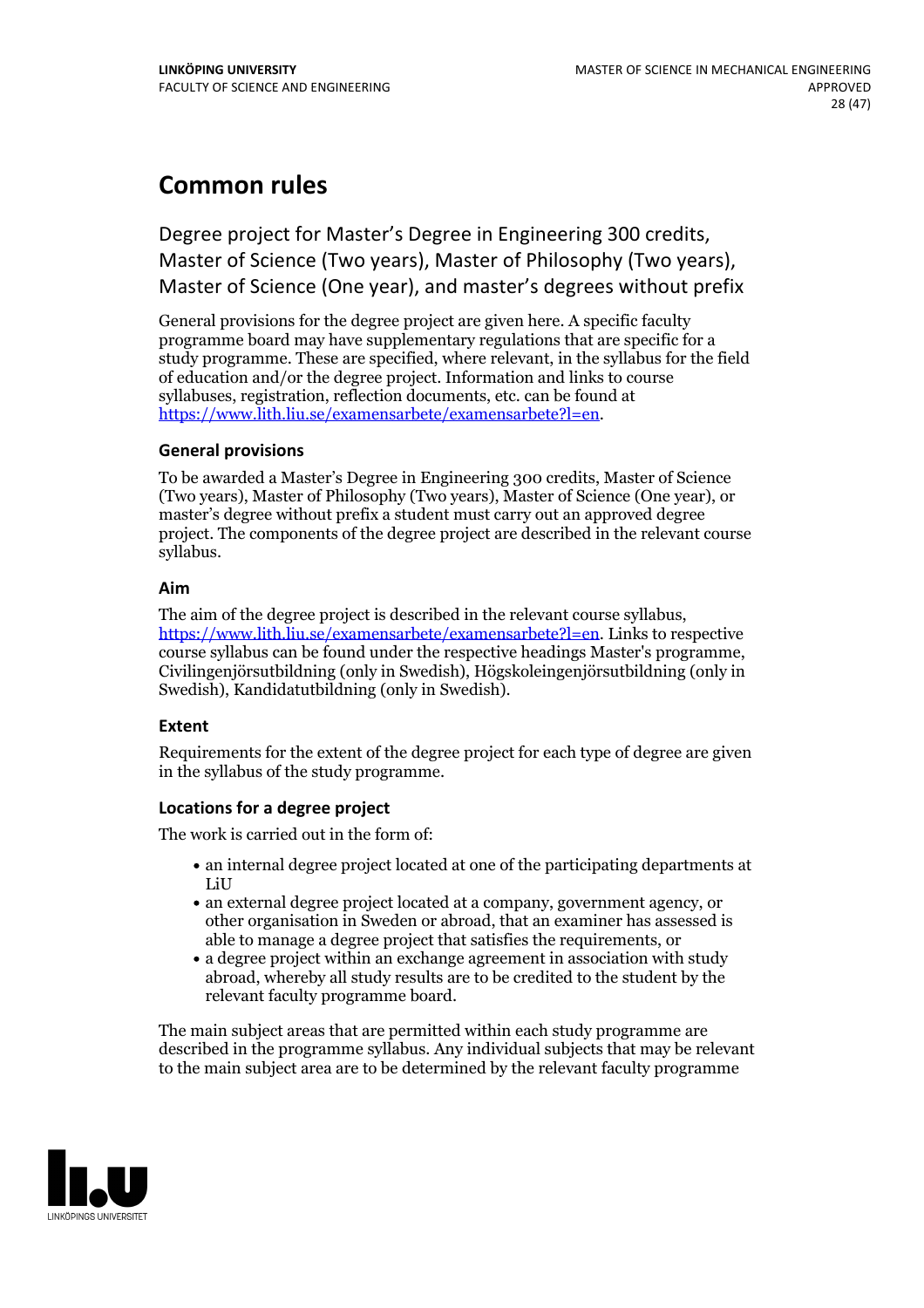board.

The examiner for a degree project within a certain subject area are determined by the faculty programme board that is responsible for general degrees within the main subject area. An up-to-date list is given at [https://www.lith.liu.se/examensarbete/examensarbete?l=en.](https://www.lith.liu.se/examensarbete/examensarbete?l=en)

#### **Degree projects within agreements relatingto study abroad**

During study abroad that takes place within the framework of an agreement, the provisions of the host institute relating to degree projects are applied. The student is to consult the faculty programme board and together ensure that the proposed degree project is carried out in a main subject area that is permitted within the study programme. Approved main subject areas for degree projects are specified in the syllabus for the relevant programme.

A certificate confirming that the degree project has been approved and a copy of the degree project thesis (in PDF format) are to be submitted to the relevant faculty programme board.

#### **Selection of degree project**

A degree project is to be selected in consultation with an examiner, who is also responsible that the specialisation, extent and level of the project satisfy the requirements specified in the course syllabus.

In cases in which issues relating to work-related copyright, patenting or remuneration may arise, provisions governing these should be established in advance. A student working on a degree project may sign a confidentiality agreement in order to obtain access to confidential information necessary for the degree project. The supervisor and examiner, however, determine whether they are prepared to sign a confidentiality agreement, and thus the confidential information must not normally be of such nature that it is necessary to supervise or grade the work. The complete degree project thesis is to be published during the grading procedure, unless exceptional circumstances prevent this. If any part of the thesis should not be published, this must be approved in advance by the examiner and the relevant head of department. Note that final decisions relating to confidentiality are taken by an administrative court.

#### **Commencement of a degree project**

Requirements that must be satisfied before a degree project can be started are given in the currently valid course syllabus, which can be obtained in the relevant programme syllabus at <https://liu.se/studieinfo/en>.

Notification of a degree project is to be carried out when the degree project starts, at <https://www.lith.liu.se/for-studenter/anmalan-till-exjobb?l=en>. Registration of the degree project is to take place before work commences.

Before the start of the degree project, the examiner is to ensure that the student satisfies the conditions for commencement of the degree project within the relevant main subject area. Support in this can be obtained from the study

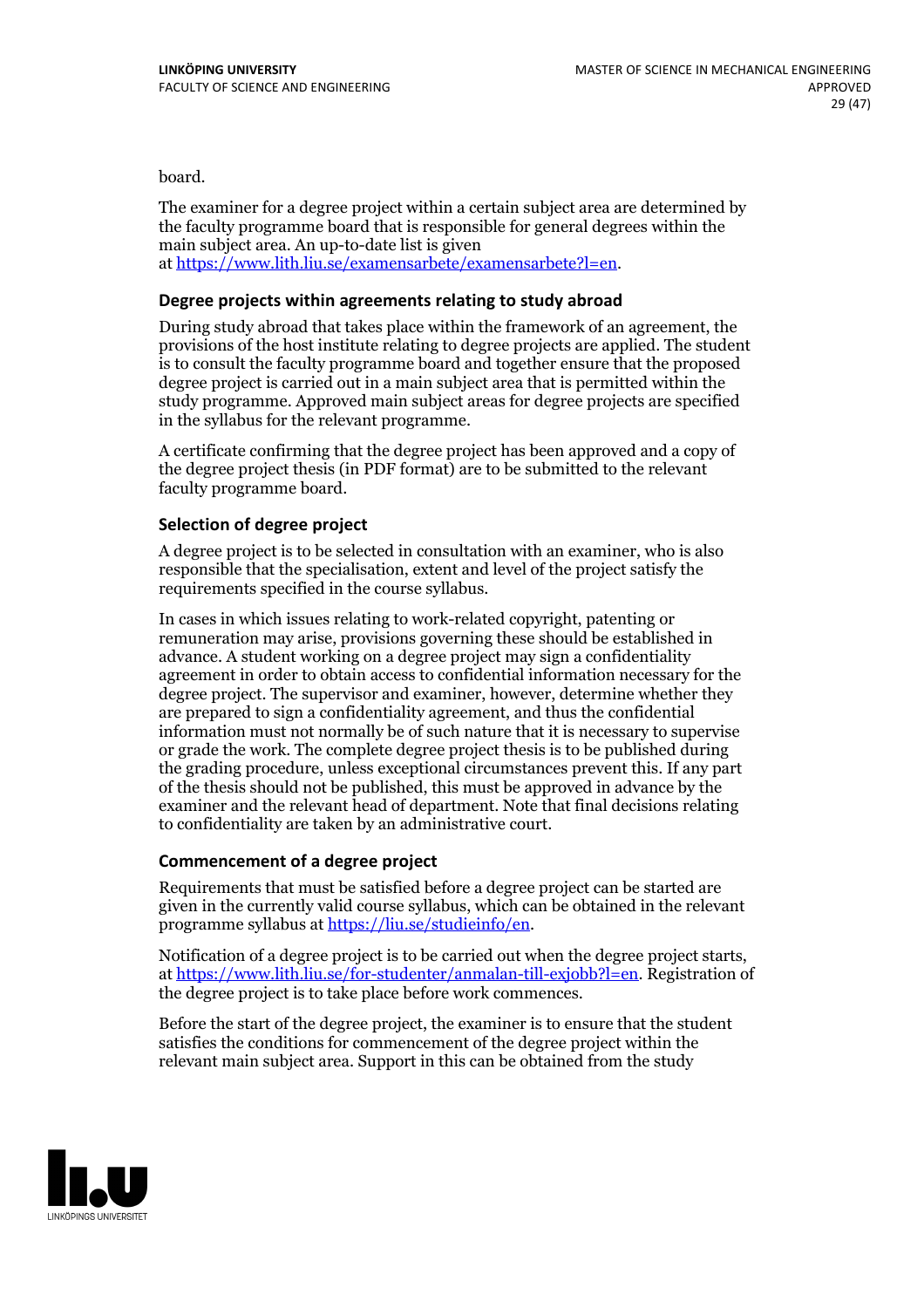guidance counsellor, who checks the general requirements for starting the degree project.

The student is also to notify the relevant department of the start of the degree project.

#### **Degree projects in collaboration with another student**

In cases in which two students carry out a degree project together, the contribution of each student is to be specified. The extent of the work is to correspond to the extent of two individual projects. The examiner is to ensure that each student has contributed in a satisfactory manner to the work, and that each student satisfies the requirements for achieving a Pass grade for the degree project.

Degree projects carried out in collaboration between more than two students are not permitted.

#### **Examiners**

The examiner must be employed as a teacher at LiU according to the LiU Regulations for Appointments

[\(https://styrdokument.liu.se/Regelsamling/VisaBeslut/622784](https://styrdokument.liu.se/Regelsamling/VisaBeslut/622784)). The following teachers can be appointed as examiner: Professor (including Adjunct and Visiting Professor), Associate Professor (including Adjunct), Senior Lecturer (including Adjunct and Visiting Senior Lecturer), Research Fellow, or Postdoc. The examiner must also have the expertise required to examine degree projects within the relevant main subject area, and be appointed by the faculty programme board. The faculty programme board can also appoint emerita/emeritus as examiner for a single thesis work.

The examiner is to:

- ensure before the start of the degree project that the student satisfies the conditions for commencement of the degree project within the relevant main subject area. The study guidance counsellor is to check whether the commencement criteria are satisfied and inform the examiner of this
- check whether special admission requirements (where relevant) are satisfied, for example that the student can demonstrate a certain degree of in-depth knowledge within the field relevant for the degree project
- determine the specialisation and principal work of the degree project, based on an assessment of whether the degree project will result in the learning outcomes of the course syllabus being satisfied
- in conjunction with the planning report, check that the student has registered for the degree project
- pass/fail the planning report
- pass/fail the mid-way assessment
- be responsible that the supervisor or supervisors carry out their duties
- approve the work for presentation
- before the presentation, check that the proposed opponent satisfies the conditions for commencement of the degree project and has attended three

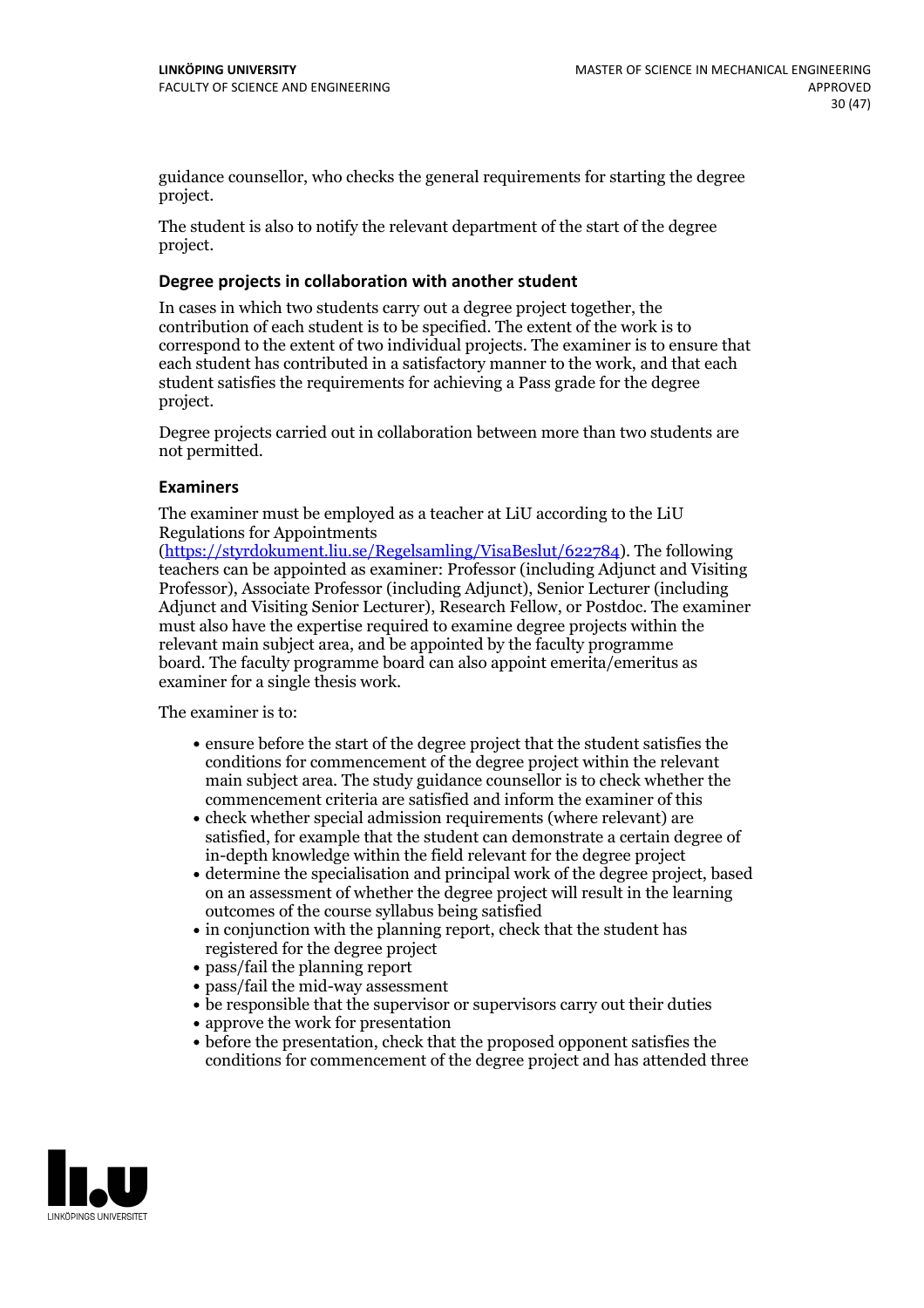thesis presentations

- pass/fail the presentation and the opposition to it
- approve a concluding reflection document
- ensure that a degree project that has been passed satisfies the learning outcomes of the course syllabus and other requirements, and award a grade to the degree project (either  $G = Pass$ , or  $U = Fail$ ).

In cases in which a degree project is carried out jointly by two students with different main subject areas, one examiner in each main subject area must be appointed, where this is necessary.

#### **Supervisors**

A student working on a degree project is to have access to an internal supervisor at the department at which the degree project has been registered. The internal supervisor is to have a degree that corresponds at least to the level of the degree project to be supervised. The internal supervisor may, in exceptional circumstances, be the same individual as the examiner. A decision of whether to allow this in a particular case is to be made by the relevant faculty programme board before the degree project is started.

The supervisor is to ensure that the student obtains help with:

- expert support in general questions related to methods, specialist knowledge of the subject, and writing the thesis
- problem formulation, and setting the limits of the work
- scheduling and planning work, and selection of appropriate methods.

If the degree project is being carried out outside of LiTH, an external supervisor from the commissioner is to be appointed.

#### **Planning report**

During the first weeks of the degree project, the student is to draw up a planning report that contains:

- a preliminary title of the degree project
- a preliminary statement of the research question, against the background of a literature search
- a preliminary description of the approach to be taken
- planned literature foundation
- a schedule for the execution of the degree project, including suggested dates for the mid-way assessment and presentation.

Formulation of the research question is to be bounded, realistic and viewed from a perspective ofsocietal or commercial benefit. The term "societal" is to be understood here to include universities and university colleges.

#### **Mid-way assessment**

Approximately half-way through the degree project, the student is to describe to the examiner at a mid-way assessment how the work is progressing relative to the

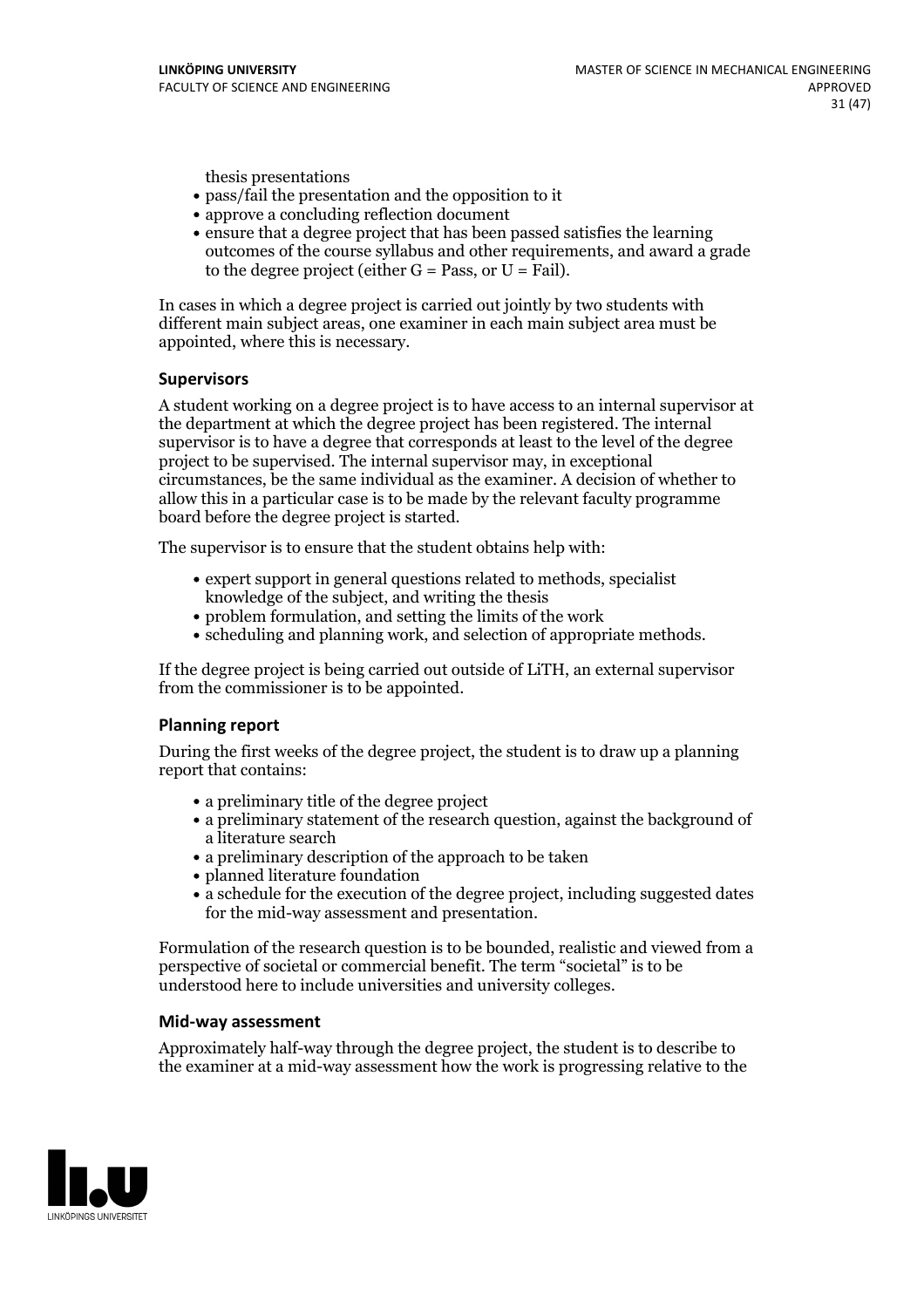planning report. The supervisor should also participate. The form of the mid-way assessment may be anything from an oral presentation to a public seminar. The conclusion of the mid-way assessment may be one of three possibilities:

- 1. The work has been carried out essentially as planned, and can continue as planned. The mid-way assessment has been passed.
- 2. The work has been carried out with certain deviations from the planning report. It is, however, believed that it will be possible to complete the work with minor adjustments to the formulation of the research question,<br>approach and/or schedule. The mid-way assessment has been passed.<br>3. The work has deviated from the planning report in a significant manner,<br>and there is
- assessment has been failed. A new planning report must be drawn up and a new mid-way assessment carried out.

#### **Reporting**

Both oral and written reports of the degree project are to be made, in Swedish or English. For the international Master's programmes, both the oral and written examination should be made in English. The faculty programme board can allow the reporting to be carried out in another language than Swedish or English.

The oral presentation is to take place in public, unless there are exceptional circumstances that this should not be done. The written report is to be in the form of a professionally produced degree project thesis. The presentation and thesis are to follow the instructions given below.

#### **Presentation**

The oral presentation is to take place when the examiner considers that the work has been completed and is ready to be presented. The presentation is to take place on site at LiU at atime when other students can attend. This means that the presentation can take place on a date that the student has agreed with the examiner, normally between the re-examination period in August and midsummer, and after the student has attended three thesis presentations.

The oral presentation is to describe the background to the problem that has been studied, describe the methods used, and present the results and conclusions. The presentation is to be at a level suitable for everyone present, not just for specialists. After the oral presentation, the student is to counter any criticism that the opponent may raise, and allow other participants to pose questions. The presentation and the opposition are to be approved by the examiner. When any required adjustments of the thesis have been made, the reflection document has been approved, and the student has functioned as an opponent for another degree project, the degree project is reported as a passed course and the credits can be used to satisfy the requirements for a qualification.

#### **Degree project thesis**

The written degree project report is to be professionally written and comprehensive, and it is to demonstrate a scientific approach. The report must be prepared in accordance with principles for acceptable practice when referring to

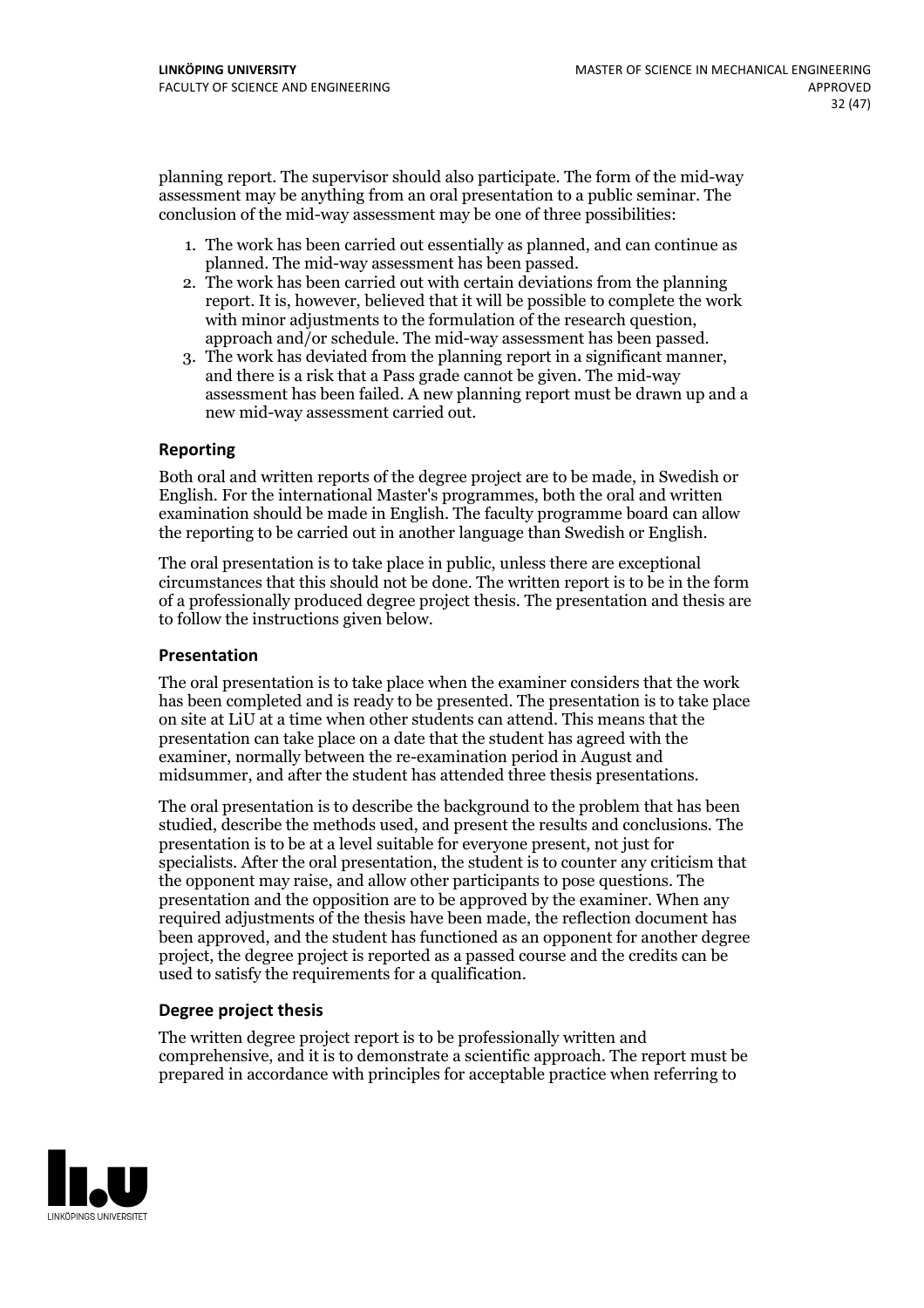sources (references or quotations for which the source is specified) when the text, images, ideas, data, etc., of other people are used. It is also to be made clear whether the author has reused his or her own text, images, ideas, data, etc. from previous examinations, such asundergraduate work, project reports, etc. (This is sometimes known as "self-plagiarism".) A failure to specify such sources may be regarded as attempted deception during examination.

The contents are to be easy to understand, and the way in which material is presented is important. It must describe the background to the project and the formulation of the research question. The choice of approach is to be clearly explained, and the thesis should make clear the coupling between the results and the conclusions. Commonly accepted scientific methods are to be used for processing the results. The discussion is to be comprehensive, and demonstrate that the student masters analytical thought processes. The thesis is to demonstrate good mastery of the literature in the field, and include an abstract. Theses that are principally written in Swedish should contain a summary in English. A publication-ready manuscript and a reflection document covering the work undertaken are to be submitted to the examiner within 10 days after the oral presentation. The examiner may grant an exemption from this requirement. If final versions of the required documents are not submitted as stipulated, the examiner may determine that the presentation is to be rescheduled.

The Faculty of Science and Engineering (Institute of Technology) at Linköping University recommends that degree project theses be published.

#### **Opposition**

An oral opposition is to be carried out in connection with the student's own presentation of his or her thesis, i.e. at the end of the own studies, and is to take place on site at LiU. The opposition is made on other degree projects at the same level and of the same extent as the own degree project. The opponent must also have attended three thesis presentations as a member of the audience. In a normal case, the number of opponents will be the same as the number of respondents. In exceptional cases, the examiner may decide that this is not to be the case. Acting as an opponent during the thesis presentation of another student is subject to points-based assessment as described in the course syllabus.

The opponent is to:

- discuss and comment on the selection of methods, results and (where relevant) data processing, conclusions, possible alternative solutions and conclusions, and the management of literature
- comment on the general arrangement of the degree project thesis and related, formal aspects of style, and comment on the oral presentation technique
- illuminate the strengths and weaknesses of the thesis.

The duration of the opposition should be approximately the same as that of the presentation, and it is to include a discussion in which the student presenting the thesis replies to and comments on the criticism raised by the opponent.

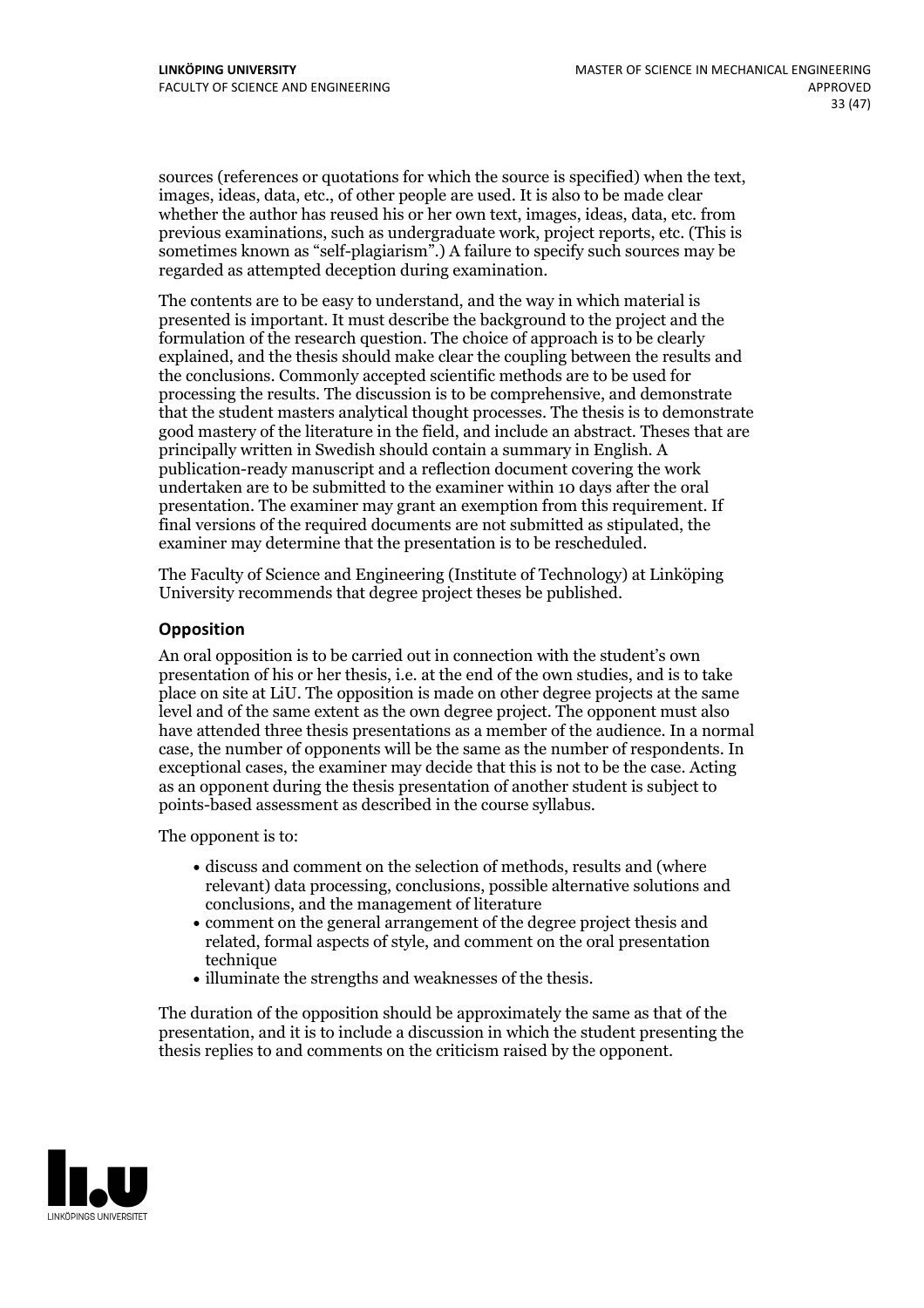Unless otherwise agreed, at least one week before the presentation the opponent is to present in writing to the examiner the important issues that will be discussed, and the structure ofthe opposition that will be taken. The opponent and the examiner discuss the structure that the opponent has drawn up.

#### **Attendance at presentations**

A student is to attend presentations of degree project theses as described in the course syllabus. The presentations attended must be at the same level or a higher level than the degree project of the student.

It is advantageous that one of the presentations attended is a licenciate degree seminar or a doctoral disputation. The student is responsible for ensuring that a certification of attendance at the presentation is obtained and passed to the departmental administrator for registration in Ladok. Attendance at such presentations is a component of the degree work that is subject to points-based assessment.

The occasions on which a student attends presentations are to be completed before the student presents the degree project thesis. The course syllabus for the degree project describes the scheduling of the attendance at presentations.

The attendance at presentations is to take place on site at LiU. It is not possible to participate remotely.

#### **Reflection document**

A document reflecting on the work that has been carried outis to be submitted to the examiner within 10 working days of the oral presentation. Instructions for preparing a reflection document can be reached through [https://www.lith.liu.se/examensarbete/reflektionsdokument?l=en.](https://www.lith.liu.se/examensarbete/reflektionsdokument?l=en)

#### **Grades**

The degree project is graded as either Pass or Fail. In order for a student to obtain a pass grade for the degree project, all components must be completed and be awarded a pass grade.

#### **Right to obtain supervision**

It is expected that the student complete and pass a degree project within specified time limits. The department is required to provide supervision for a maximum of 18 months after the student has registered the degree project in Ladok. The examiner may grant additional supervision after this period in special cases. If the examiner determines that supervision is to be ended, the degree project is to be awarded a Fail grade. The examiner does not have to fail the degree project if it is considered possible that the student can finish the thesis without further supervision.

If the degree project is awarded a Fail grade for the reason described above or for any other reason, the student is to be directed towards carrying out a further degree project. However, carrying out a new degree project means very limited opportunities for supervision.

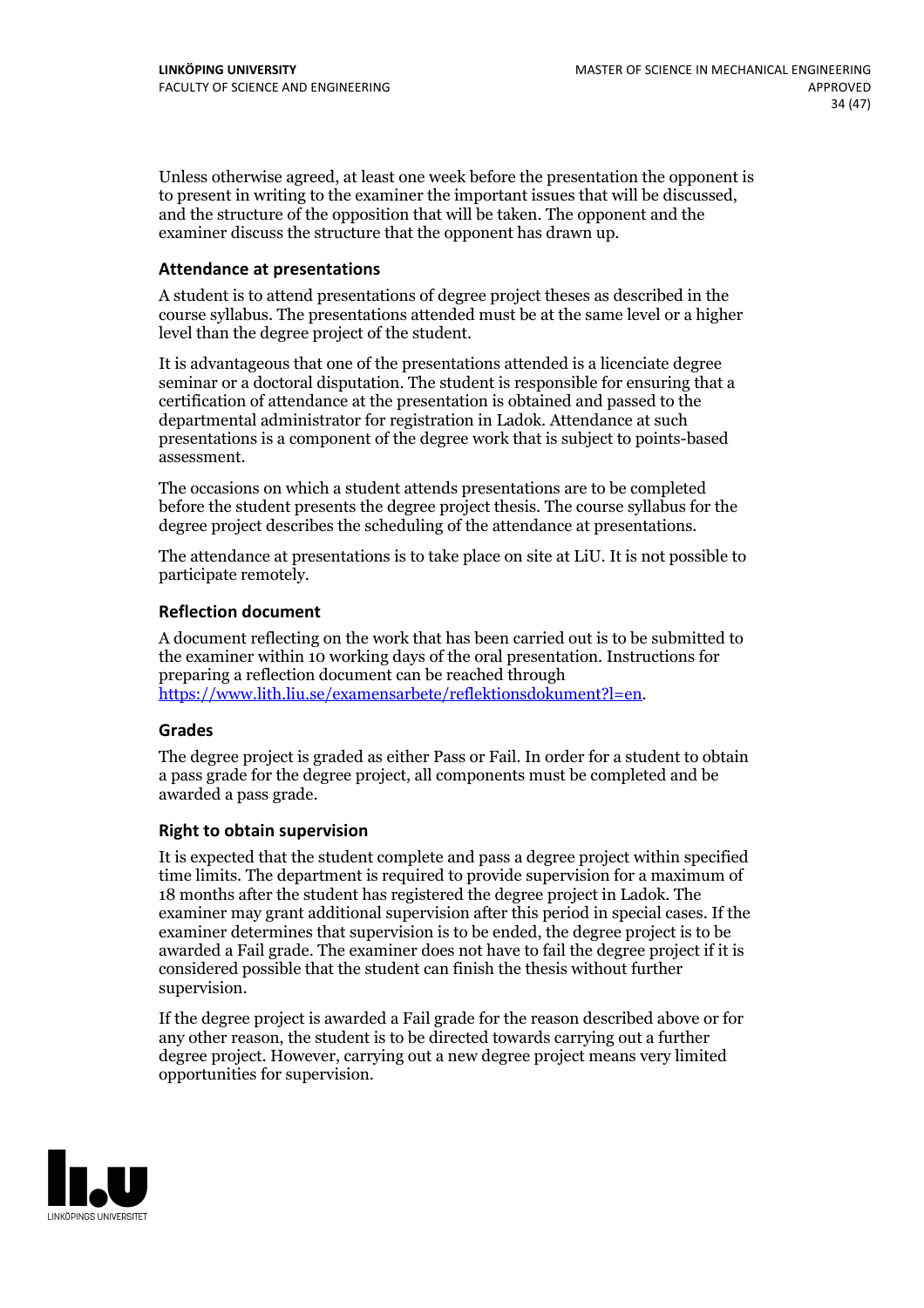### **Quality assurance**

The relevant faculty programme board has overall responsibility for the quality of study programmes. This responsibility covers also degree projects. Quality assurance is to be carried out as determined by the faculty board.

#### **Exemptions**

If there are exceptional circumstances, an exemption can be granted from the above regulations.

Exemption to replace the oral opposition with a detailed written opposition can be granted after approval by the faculty programme board when all other elements for the degree have been fulfilled, the degree project has been submitted and there are exceptional circumstances. It is the examiner who applies to the faculty programme board for an exemption for written opposition.

Written opposition can be carried out in any of the following ways:

- The student makes <sup>a</sup> written opposition to <sup>a</sup> work done by another student, whose examiner then examines the opposition
- The student's examiner instructs the person in question to make a written opposition to a degree project that has already been examined by the examiner.

In the case of a written opposition, there is no need for an initial account of the structure of the opposition.

Exemption from conducting the oral opposition on site at LiU (and instead conducting it remotely) with reference to exceptional circumstances is given by the examiner. Examples of exceptional circumstances are the lack of a visa to come to Sweden.

Exemption from carrying out presentation on site at LiU (and instead conducting it remotely) can be granted by the respective faculty programme board if there are exceptional circumstances. Examples of exceptional circumstances are the lack of a visa to come to Sweden.

## Degree projects (included in Term 6 of study programmes in engineering)

#### **General provisions**

All study programmes in engineering (with the exception of the programme in Industrial Engineering and Management – International and the programme in Applied Physics and Electrical Engineering – International) have since 2014 included an obligatory degree project. The project undertaken may also be included as part of the Bachelor of Science (Technology). During Term 6 of each programme, one or several special courses are given that constitute degree projects. The syllabuses of these courses contain course-specific provisions, which are supplemented with the general provisions given below.

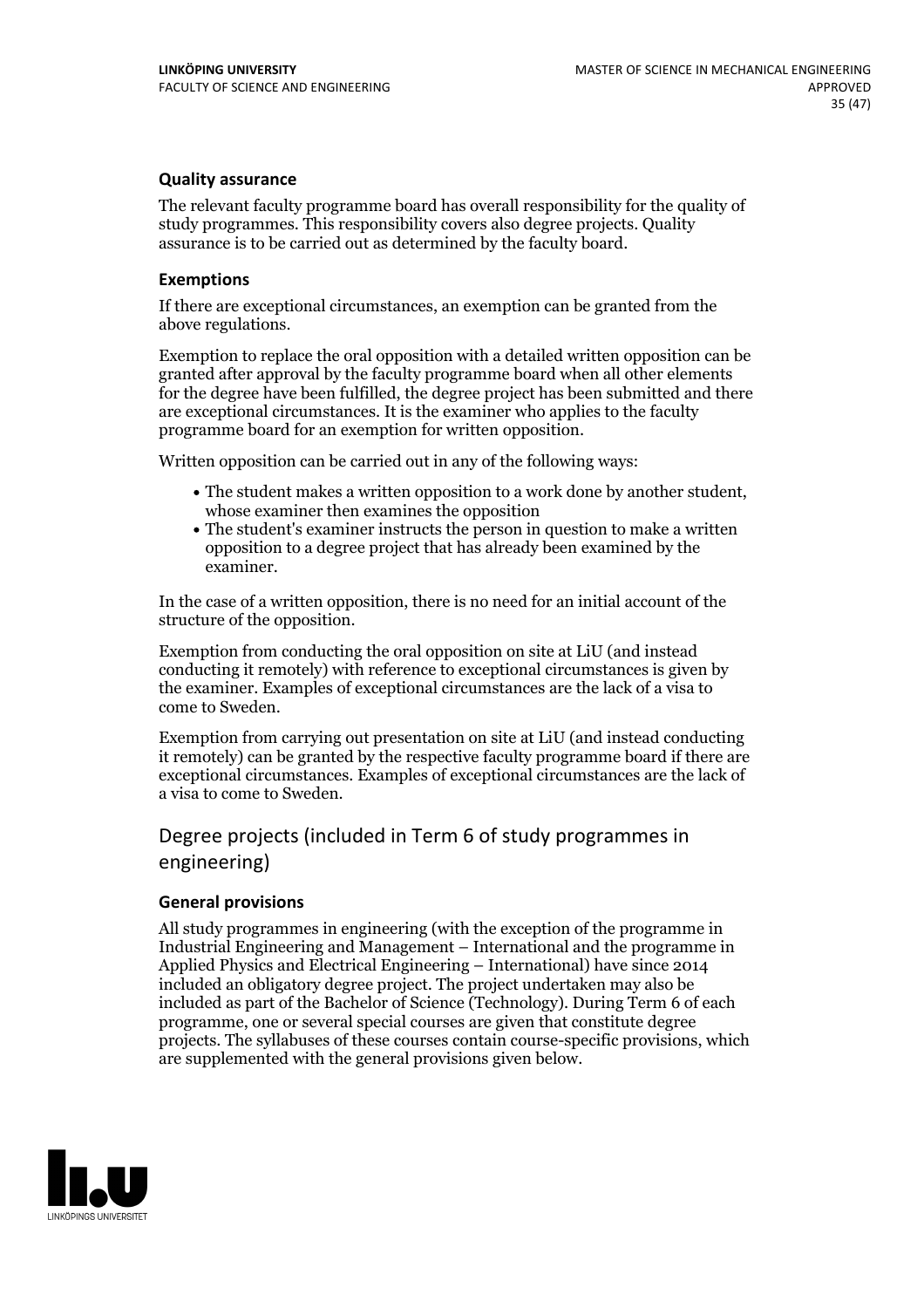#### **Aim**

The degree project is to contribute to general and programme-specific objectives of the study programmes in engineering being achieved. Specific learning outcomes are given in the relevant course syllabus. In addition, the degree project has also the following learning outcomes, which are common to all degree project- based courses at LiTH:

• Knowledge of the subject

After carrying out the degree project, the student is expected to master the following:

- $\circ$  integrating in a systematic manner the knowledge gained during the period of study
- $\circ$  applying methodological knowledge and subject-specific knowledge within the main subject area
- $\circ$  assimilating the contents of relevant technical publications and relating the study to such contents.<br>• Personal and professional skills
- 

After carrying out the degree project, the student is expected to possess the following skills:

- $\circ$  formulating research questions and limiting the same, within a specified time schedule
- $\circ$  seeking and evaluating scientific literature. <br> Working and communicating in a group
- 

After carrying out the degree project, the student is expected to possess the following skills:

- planning, executing and presenting independent work in the form of a project carried out in a group
- $\circ$  expressing oneself professionally, in writing and orally
- $\circ$  critically examining and discussing independent work presented in speech and in writing.
- $\bullet$  Engineering fundamentals

After carrying out the degree project, the student is expected to master the following:

- $\circ$  creating, analysing and/or evaluating technical solutions
- making assessments that consider relevant scientific, societal and ethical aspects.

#### **Degree projects undertaken while studying abroad**

During study abroad, an individual plan is to be drawn up together with the faculty programme director to determine how the requirements for a degree project in engineering can be satisfied.

### **Commencing a degree project**

Before a student commences a degree project, the following requirements must be satisfied:

The student must have a minimum of 90 credits obtained from courses

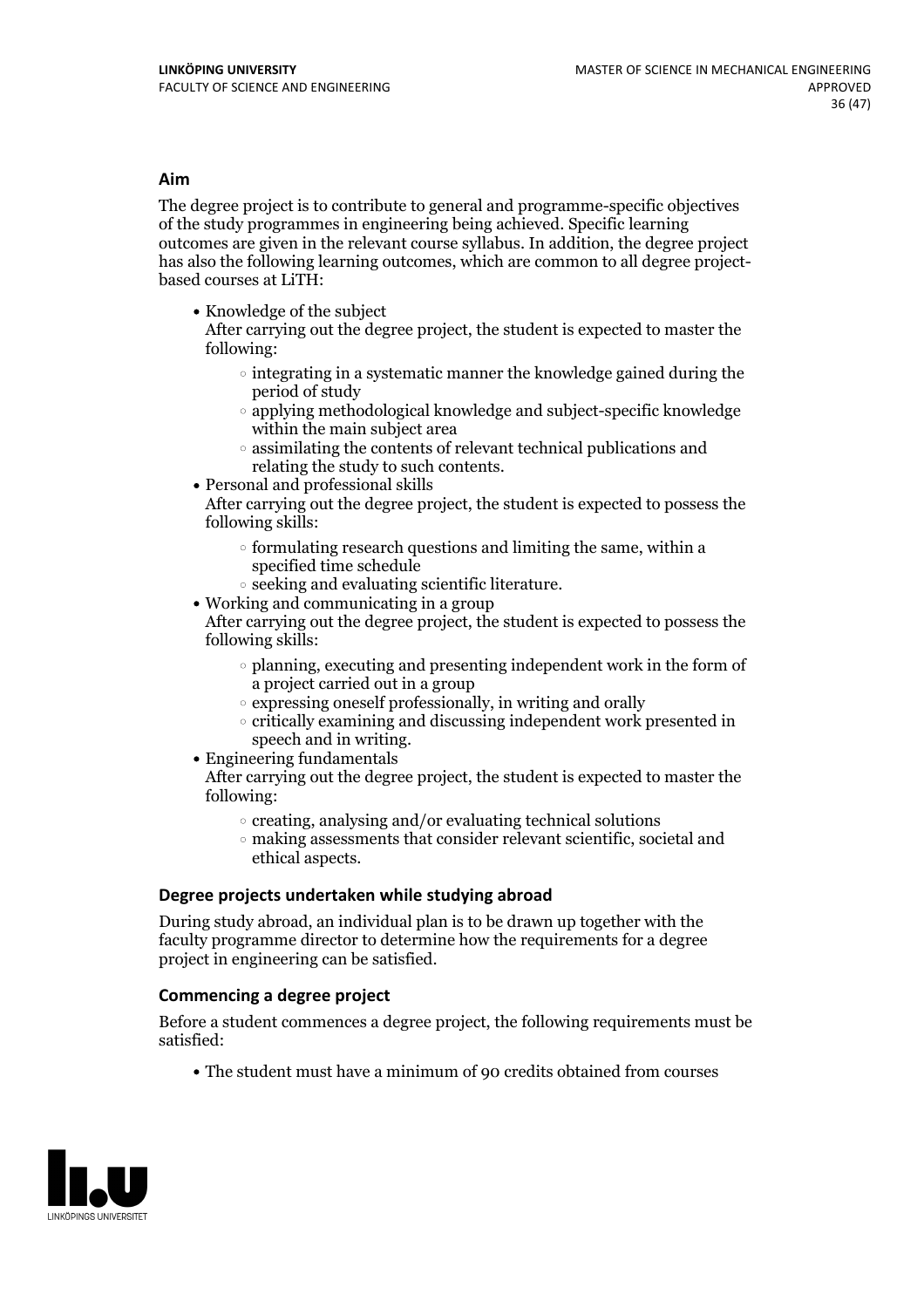from Terms 1-4 of the programme (courses taken voluntarily are not counted). This requirement must be satisfied before the end of the third week of study period 2 of the autumn term before the degree project is to be

- carried out.<br>• The student must have completed the subject-specific courses listed in the course syllabus for the relevant degree project course. This requirement must be satisfied before the end of the third week of study period 2 of the
- autumn term before the degree project is to be carried out.<br>• When assessing whether the requirements have been satisfied, individual decisions (such as those taken in association with admission to subsequent parts of the programme) are to be considered.

Registration for a degree project is carried out during the course registration period 1-10 October in the autumn before the degree project is to be undertaken.

#### **Forms of examination**

The examiner for the degree project is responsible for ensuring that examination takes place as specified by the course syllabus, and, where appropriate, carries out the duties of an examiner for degree projects.

The written report of the degree project corresponds to a degree project for a bachelor's degree. This means that it is to be managed in an equivalent manner with respect to publication, unless special circumstances apply.

The report must be prepared in accordance with principles for acceptable practice when referring to sources (references or quotations for which the source is specified) when the text, images, ideas, data, etc., of other people are used. It is also to be made clear whether the author has reused his or her own text, images, ideas, data, etc. from previous examinations, such as undergraduate work, project reports, etc. (This is sometimes known as"self-plagiarism".) A failure to specify such sources may be regarded as attempted deception during examination.

In cases in which several students carry out a degree project together, the contribution of each student is to be specified. The extent of the work for each student is to correspond to that of a degree project. The examiner is to ensure that each student has contributed in a satisfactory manner to the work, and that each student satisfies the requirements for achieving a Pass grade for the degree project.

## Course syllabus

A syllabus must be established for each course. The syllabus specifies the aim and contents of the course, and the prior knowledge that a student must have in order to be able to benefit from the course.

## Timetabling

Courses are timetabled after a decision has been made for this course concerning its assignment to a timetable module.

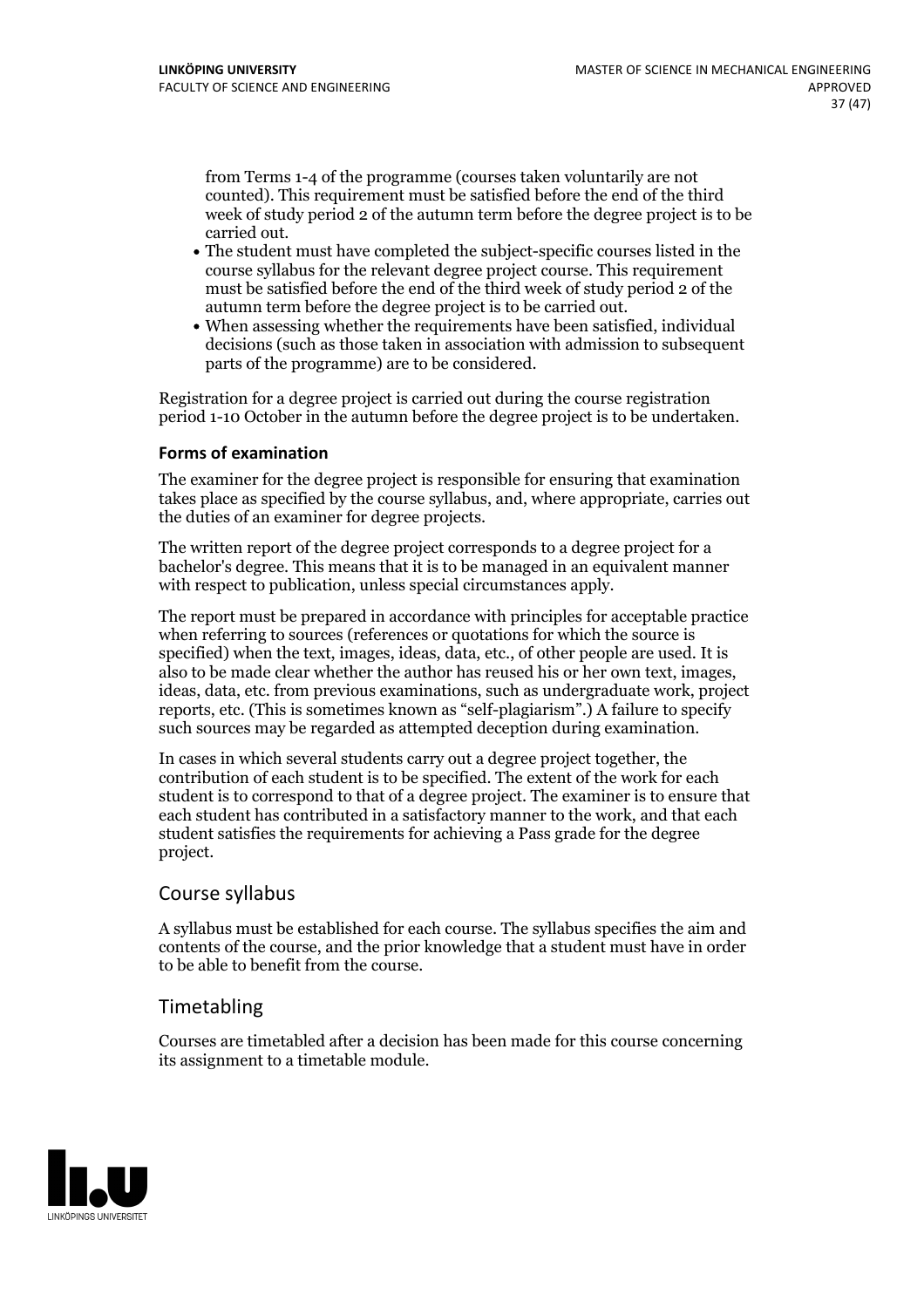## Interruption in and deregistration from a course

The LiU decision, Guidelines concerning confirmation of participation in education (Dnr LiU-2020-02256), states that interruptions in study are to be recorded in Ladok. Thus, all students who do not participate in a course for which they have registered must record the interruption, such that the registration on the course can be removed. Deregistration from or interrupting a course is carried out using <sup>a</sup> web-based form: https://www.lith.liu.se/for- [studenter/kurskomplettering?l=en.](https://www.lith.liu.se/for-studenter/kurskomplettering?l=en)

## Cancelled coursesand changes to the course syllabus

Courses with few participants (fewer than 10) may be cancelled or organised in a manner that differs from that stated in the course syllabus. The Dean is to deliberate and decide whether a course is to be cancelled or changed from the course syllabus.

## Guidelines relating to examinations and examiners

For details, see Guidelines for education and examination for first-cycle and second-cycle education at Linköping University, Dnr LiU-2020-04501 [\(http://styrdokument.liu.se/Regelsamling/VisaBeslut/917592\)](http://styrdokument.liu.se/Regelsamling/VisaBeslut/917592).

An examiner must be employed as a teacher at LiU according to the LiU Regulations for Appointments, Dnr LiU-2021-01204

[\(https://styrdokument.liu.se/Regelsamling/VisaBeslut/622784](https://styrdokument.liu.se/Regelsamling/VisaBeslut/622784)). For courses in second-cycle, the following teachers can be appointed as examiner: Professor (including Adjunct and Visiting Professor), Associate Professor (including Adjunct), Senior Lecturer (including Adjunct and Visiting Senior Lecturer), Research Fellow, or Postdoc. For courses in first-cycle, Assistant Lecturer (including Adjunct and Visiting Assistant Lecturer) can also be appointed as examiner in addition to those listed for second-cycle courses. In exceptional cases, a Part-time Lecturer can also be appointed as an examiner at both first- and second cycle, see Delegation of authority for the Board of Faculty of Science and Engineering.

### Forms of examination

#### **Principles for examination**

Written and oral examinations and digital and computer-based examinations are held at least three times a year: once immediately after the end of the course, once in August, and once (usually) in one of the re-examination periods. Examinations held at other times are to follow a decision of the faculty programme board.

Principles for examination scheduling for courses that follow the study periods:

- courses given in VT1 are examined for the first time in March, with re-examination in June and August
- courses given in VT2 are examined for the first time in May, with re-

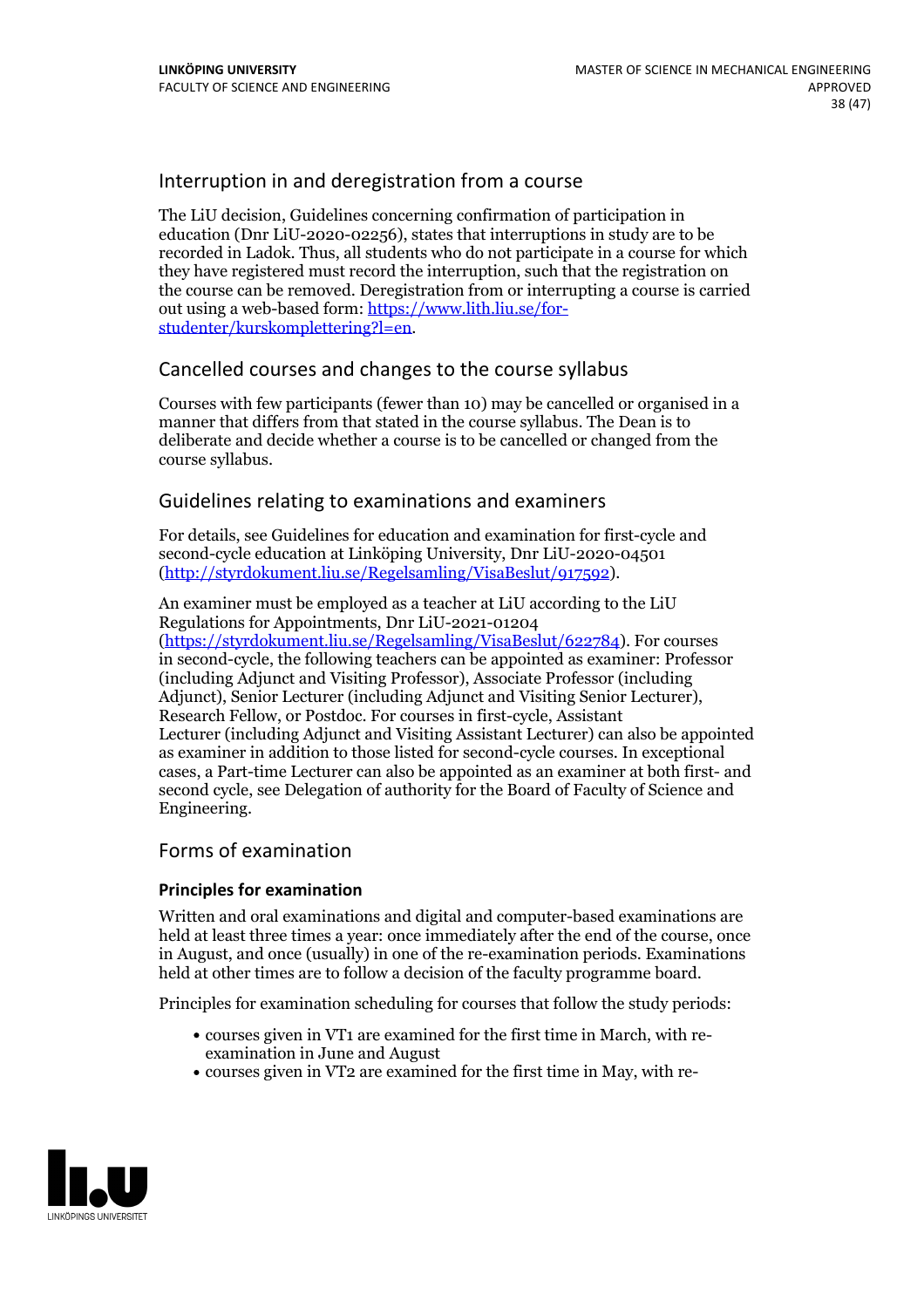examination in August and October

- courses given in HT1 are examined for the first time in October, with re-examination in January and August
- courses given in HT2 are examined for the first time in January, with re-examination in March and in August.

The examination schedule is based on the structure of timetable modules, but there may be deviations from this, mainly in the case of courses that are studied and examined for several programmes and in lower grades (i.e. 1 and 2).

Examinations for courses that the faculty programme board has decided are to be held in alternate years are held three times during the school year in which the course is given according to the principles stated above.

Examinations for courses that are cancelled orrescheduled such that they are not given in one or several years are held three times during the year that immediately follows the course, with examination scheduling that corresponds to the scheduling that was in force before the course was cancelled or rescheduled.

When a course, or a written examination (TEN, DIT, DAT), is given for the last time, the regular examination and two re-examinations will be offered. Thereafter, examinations are phased out by offering three examinations during the following academic year at the same times as the examinations in any substitute course. If there is no substitute course, three examinations will be offered during re- examination periods during the following academic year. Other examination times are decided by the faculty programme board. In all cases above, the examination is also offered one more time during the academic year after the following, unless the faculty programme board decides otherwise. In total, 6 re-examinations are offered, of which 2 are regular re-examinations. In the examination registration system, the examinations given for the penultimate time and the last time are denoted.

If a course is given during several periods of the year (for programmes, or on different occasions for different programmes) the faculty programme board or boards determine together the scheduling and frequency of re-examination occasions.

#### **Retakes of other forms of examination**

Regulations concerning retakes of other forms of examination than written examinations and digital and computer-based examinations are given in the LiU guidelines for examinations and examiners, [http://styrdokument.liu.se/Regelsamling/VisaBeslut/917592.](http://styrdokument.liu.se/Regelsamling/VisaBeslut/917592)

#### **Course closure**

For Decision on Routines for Administration of the Discontinuation of Educational Programs, Freestanding Courses and Courses in Programs, see DNR LiU-2021-04782. After a decision on closure and after the end of the discontinuation period, the students are referred to a replacement course (or similar) according to information in the course syllabus or programme syllabus. If a student has passed some part/parts of a closed program course but not all, and

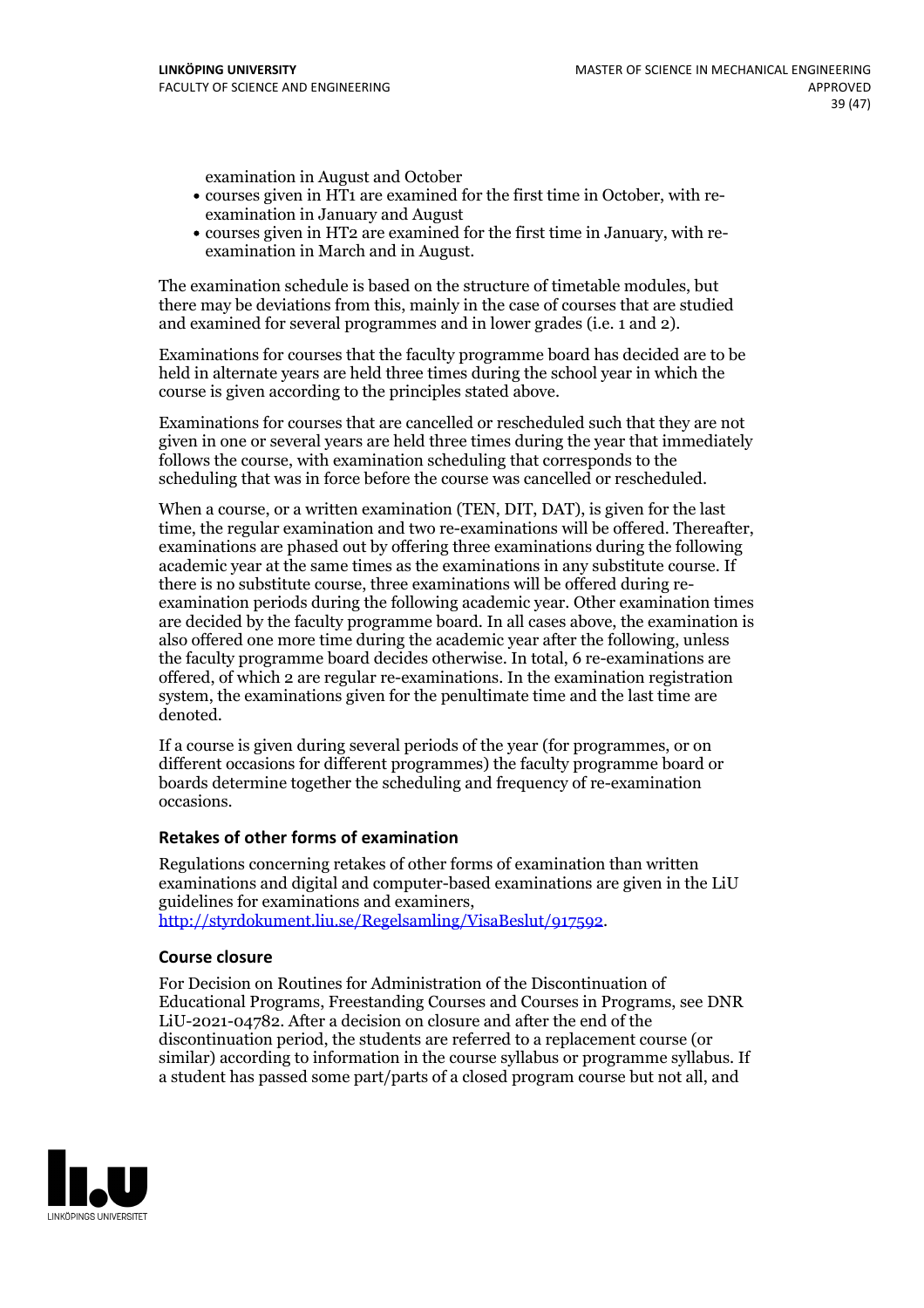there is an at least partially replacing course, an assessment of crediting can be made. Any crediting of course components is made by the examiner.

#### **Registration for examination**

In order to take an written, digital or computer-based examination, registration in advance is mandatory, see decision in the university's rule book [https://styrdokument.liu.se/Regelsamling/VisaBeslut/622682.](https://styrdokument.liu.se/Regelsamling/VisaBeslut/622682) An unregistered student can thus not be offered a place. The registration is done at the Student Portal or in the LiU-app during the registration period. The registration period opens 30 days before the date of the examination and closes 10 days before the date of the examination. Candidates are informed of the location of the examination by email, four days in advance.

#### **Code of conduct for students during examinations**

Details are given in a decision in the university's rule book: <http://styrdokument.liu.se/Regelsamling/VisaBeslut/622682>.

#### **Retakes for higher grade**

Students at the Institute of Technology at LiU have the right to retake written examinations and digital and computer-based examinations in an attempt to achieve a higher grade. This is valid for all examination components with code "TEN", "DIT" and "DAT". The same right may not be exercised for other examination components, unless otherwise specified in the course syllabus.

A retake is not possible on courses that are included in an issued degree diploma.

#### **Grades**

The grades that are preferably to be used are Fail (U), Pass (3), Pass not without distinction (4) and Pass with distinction (5).

- Grades U, 3, 4, 5 are to be awarded for courses that have written or digital examinations.<br>• Grades Fail (U) and Pass (G) may be awarded for courses with a large
- degree of practical components such as laboratory work, project work and group work.<br>• Grades Fail (U) and Pass (G) are to be used for degree projects and other
- independent work.

#### **Examination components**

The following examination components and associated module codes are used at the Faculty of Science and Engineering:

- Grades U, 3, 4, 5 are to be awarded for written examinations (TEN) and digital examinations (DIT).
- $\bullet$  Examination components for which the grades Fail (U) and Pass (G) may be awarded are laboratory work (LAB), project work (PRA), preparatory written examination (KTR), digital preparatory written examination (DIK), oral examination (MUN), computer-based examination (DAT), home

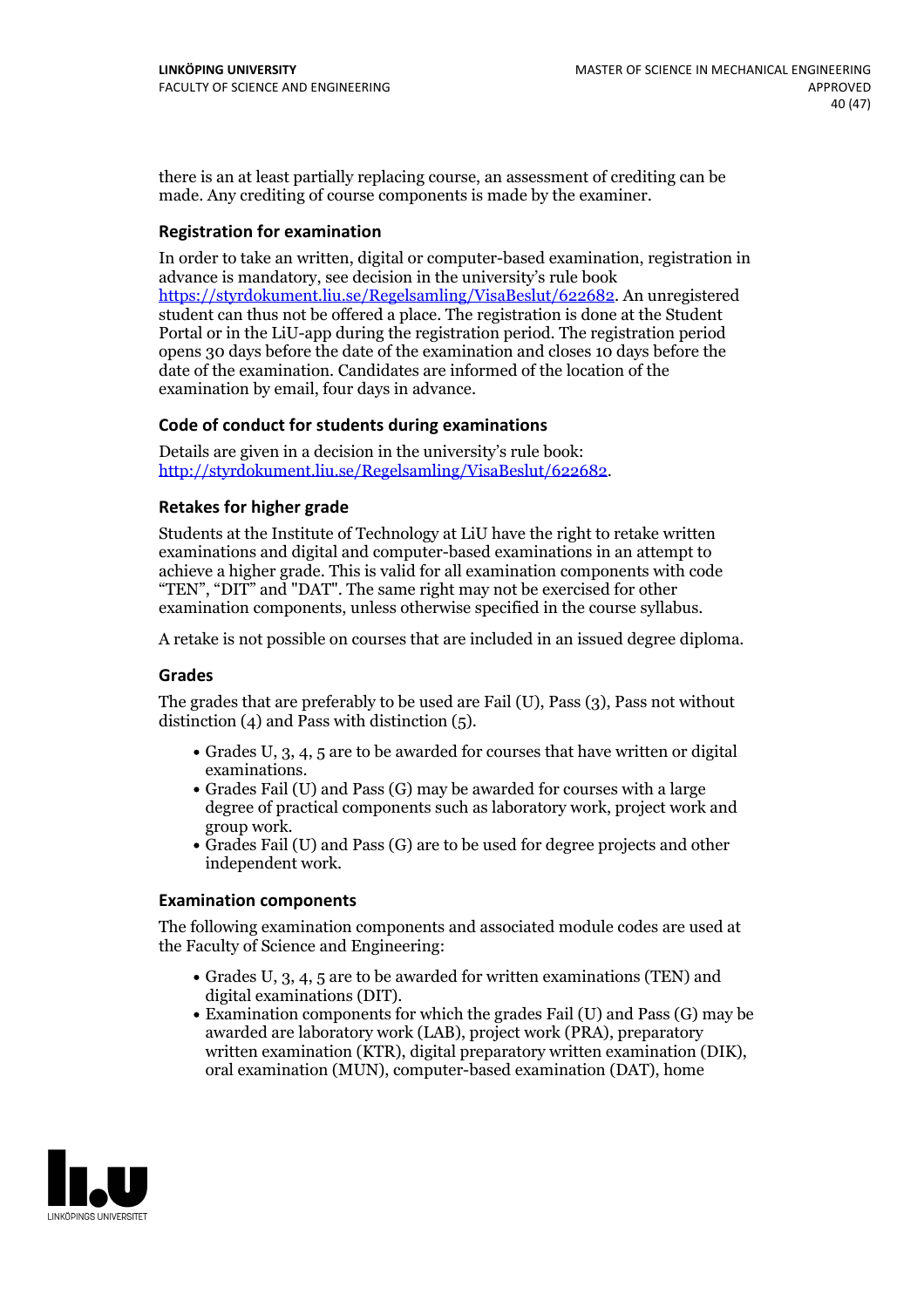- assignment (HEM), and assignment (UPG).<br>• Students receive grades either Fail (U) or Pass (G) for other examination components in which the examination criteria are satisfied principally through active attendance such as tutorial group (BAS) or examination item
- (MOM).<br>• Grades Fail (U) and Pass (G) are to be used for the examination components Opposition (OPPO) and Attendance at thesis presentation (AUSK) (i.e. part of the degree project).

In general, the following applies:

- 
- Mandatory course components must be scored and given <sup>a</sup> module code. Examination components that are not scored, cannot be mandatory. Hence, it is voluntary to participate in these examinations, and the voluntariness must be clearly stated. Additionally, if there are any associated conditions to the examination component, these must be clearly stated as well.<br>• For courses with more than one examination component with grades
- U,3,4,5, it shall be clearly stated how the final grade is weighted.

For mandatory components, the following applies (in accordance with the LiU Guidelines for education and examination for first-cycle and second-cycle education at Linköping University, [http://styrdokument.liu.se/Regelsamling/VisaBeslut/917592\)](http://styrdokument.liu.se/Regelsamling/VisaBeslut/917592):

If special circumstances prevail, and if it is possible with consideration of the nature of the compulsory component, the examiner may decide to replace the compulsory component with another equivalent component.

For possibilities to alternative forms of examinations, the following applies (in accordance with the LiU Guidelines for education and examination for first-cycle [http://styrdokument.liu.se/Regelsamling/VisaBeslut/917592\)](http://styrdokument.liu.se/Regelsamling/VisaBeslut/917592):

- If the LiU coordinator for students with disabilities has granted a student the right to an adapted examination for a written examination in an examination hall, the student has the right to it.<br>If the coordinator has recommended for the student an adapted
- examination or alternative form of examination, the examiner may grant this if the examiner assesses that it is possible, based on consideration of
- $\bullet$  An examiner may also decide that an adapted examination or alternative form of examination if the examiner assessed that special circumstances prevail, and the examiner assesses that it is possible while maintaing the objectives of the course.

#### **Reporting of examination results**

The examination results for a student are reported at the relevant department.

#### **Plagiarism**

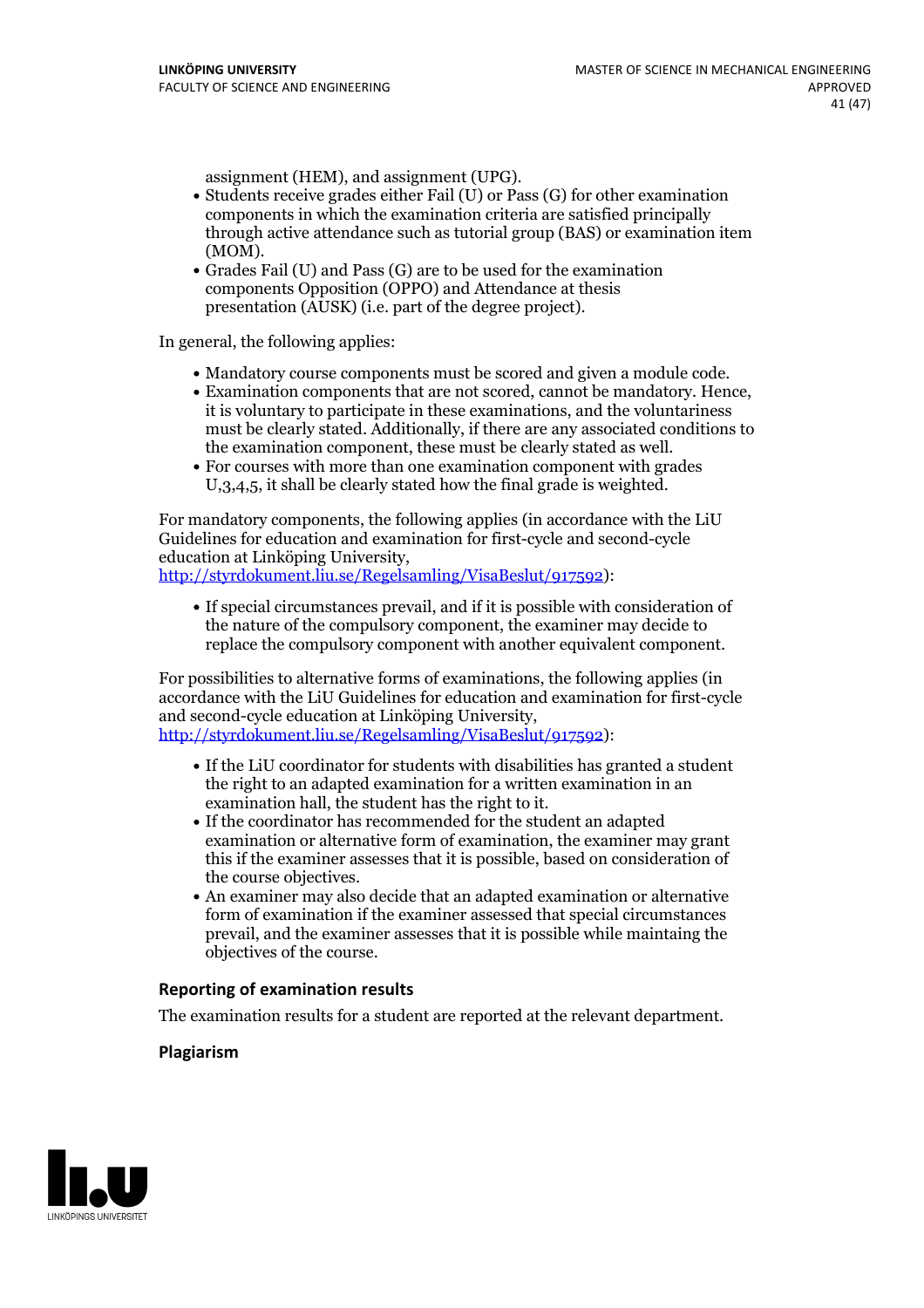For examinations that involve the writing of reports, in cases in which it can be assumed that the student has had access to other sources (such asduring project work, writing essays, etc.), the material submitted must be prepared in accordance with principles for acceptable practice when referring to sources (references or quotations for which the source is specified) when the text, images, ideas, data, etc. of other people are used. It is also to be made clear whether the author has reused his or her own text, images, ideas, data, etc. from previous examinations, such as degree projects, project reports, etc. (this is sometimes known as "self- plagiarism").

A failure to specify such sources may be regarded as attempted deception during examination.

#### **Attempts to cheat**

In the event of <sup>a</sup> suspected attempt by <sup>a</sup> student to cheat during an examination, or when study performance is to be assessed as specified in Chapter <sup>10</sup> of the Higher Education Ordinance, the examiner is to report this to the disciplinary board of the university. Possible consequences for the student are suspension from study and a formal warning. More information is available at <https://www.student.liu.se/studenttjanster/lagar-regler-rattigheter?l=en>.

## Structure and organisation of study programmes

The contents and design of the programmes are to be continuously revised such that new knowledge is integrated into courses and specialisations. Within one programme, several study specialisations or profiles may be available. The identities of the study specialisations or profiles and the regulations governing how these may be selected are given in the syllabus and curriculum for the particular field of study and programmes.

The structure and organisation of the programmes are to follow specified criteria that are summarised in the syllabus for each programme.

- 
- The syllabus defines the aims of the study programme.<br>• The curriculum, which constitutes one part of the syllabus for the field of study, gives details of the terms in which the various courses have been
- timetabled, and their scheduling through the academic year.<br>• The course syllabus specifies, among other things, the aim and contents of the course, and the prior knowledge that a student must have, in addition to the admission requirements for the programme, in order to be able to benefit from the course.

### Qualification requirements

The qualification requirements specified in the Higher Education Ordinance 2007 apply to students admitted after 1 July 2007. A student who has completed components of a programme after 1 July 2007 has the right to be assessed with respect to the qualification requirements specified by the Higher Education Ordinance 2007. In addition, local regulations laid down by the faculty boards and

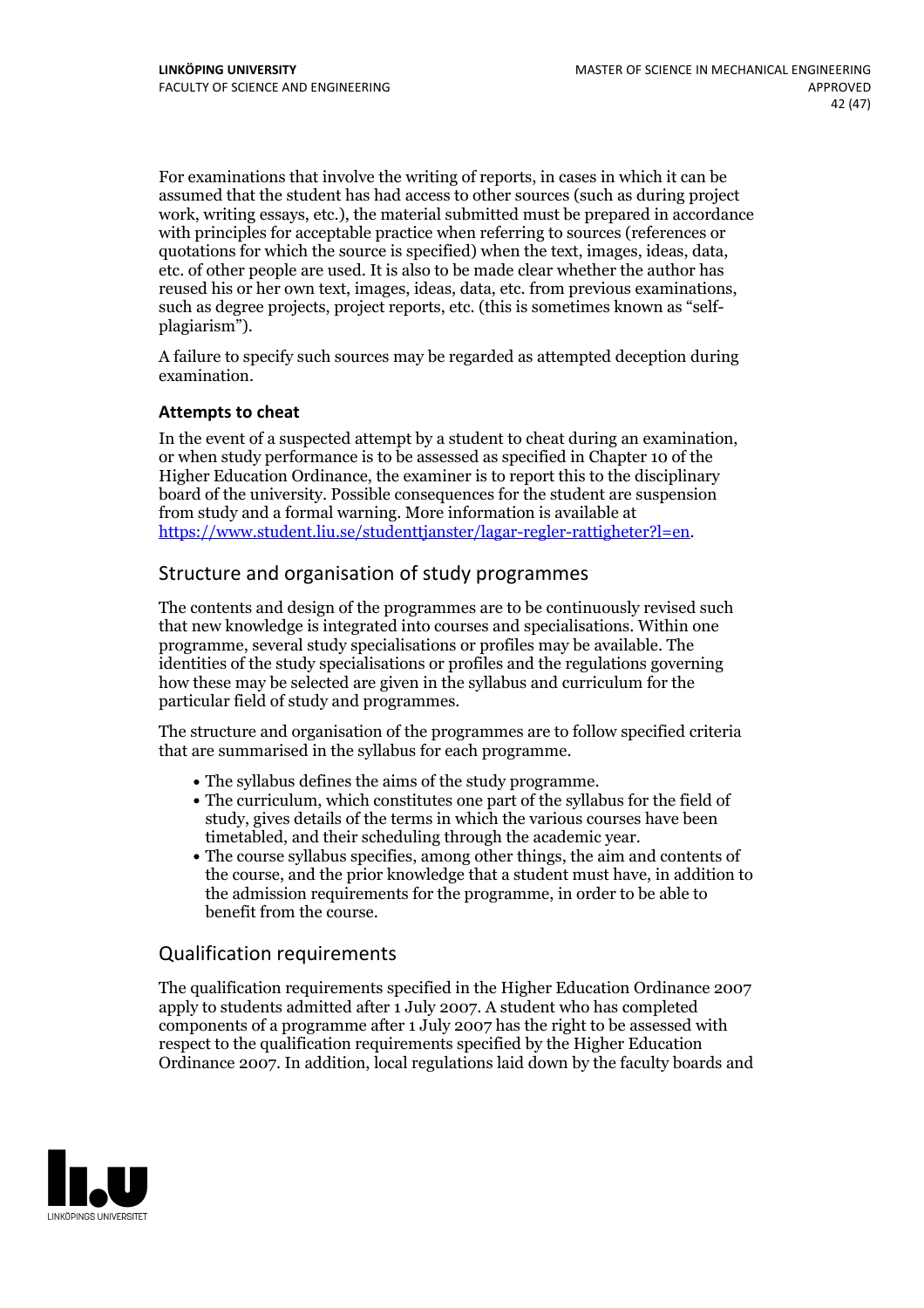university board apply, see http://styrdokument.liu.se/Regelsamling/Innehall/Utbildning\_pa\_grund- \_och\_avancerad\_niva/Examina.

Higher Education Act Chapter 1, Section 8:

First-cycle courses and study programmes are to develop:

- the ability to make independent and critical assessments
- the ability to identify, formulate and solve problems autonomously, and
- the preparedness to deal with changes in working life.

In addition to knowledge and skills in their field of study, students shall develop the ability to:

- gather and interpret information at a scholarly level
- stay abreast of the development of knowledge, and
- communicate their knowledge to others, including those who lack specialist knowledge in the field.

### Qualifications within astudy programme

Qualification requirements that are specific to a study programme are given in the syllabus for that programme.

## Admission requirements and matriculation and postponement of matriculation

A person who has been accepted for a study programme is to start their studies (matriculate) in the term that is specified in the decision about admission. The date and location of the compulsory matriculation procedure will be communicated to those admitted to the first term of the programme.

Regulations concerning admission requirements, matriculation and postponement of matriculation have been laid down in the admission regulations for Linköping University, http://styrdokument.liu.se/Regelsamling/VisaBeslut/622645.

#### Admission to a later part of a programme

Admission to a part of a study programme is used here to refer to admission with the purpose of completing the programme and taking a degree. Admission to a later part of a programme may take place only if sufficient resources and space on the programme are available. Furthermore, the applicant must satisfy the entry requirements for the relevant term of the programme, as specified in http://styrdokument.liu.se/Regelsamling/Innehall/Utbildning\_pa\_grund- \_och\_avancerad\_niva/Tekniska\_fakulteten.

#### Interruption in studies

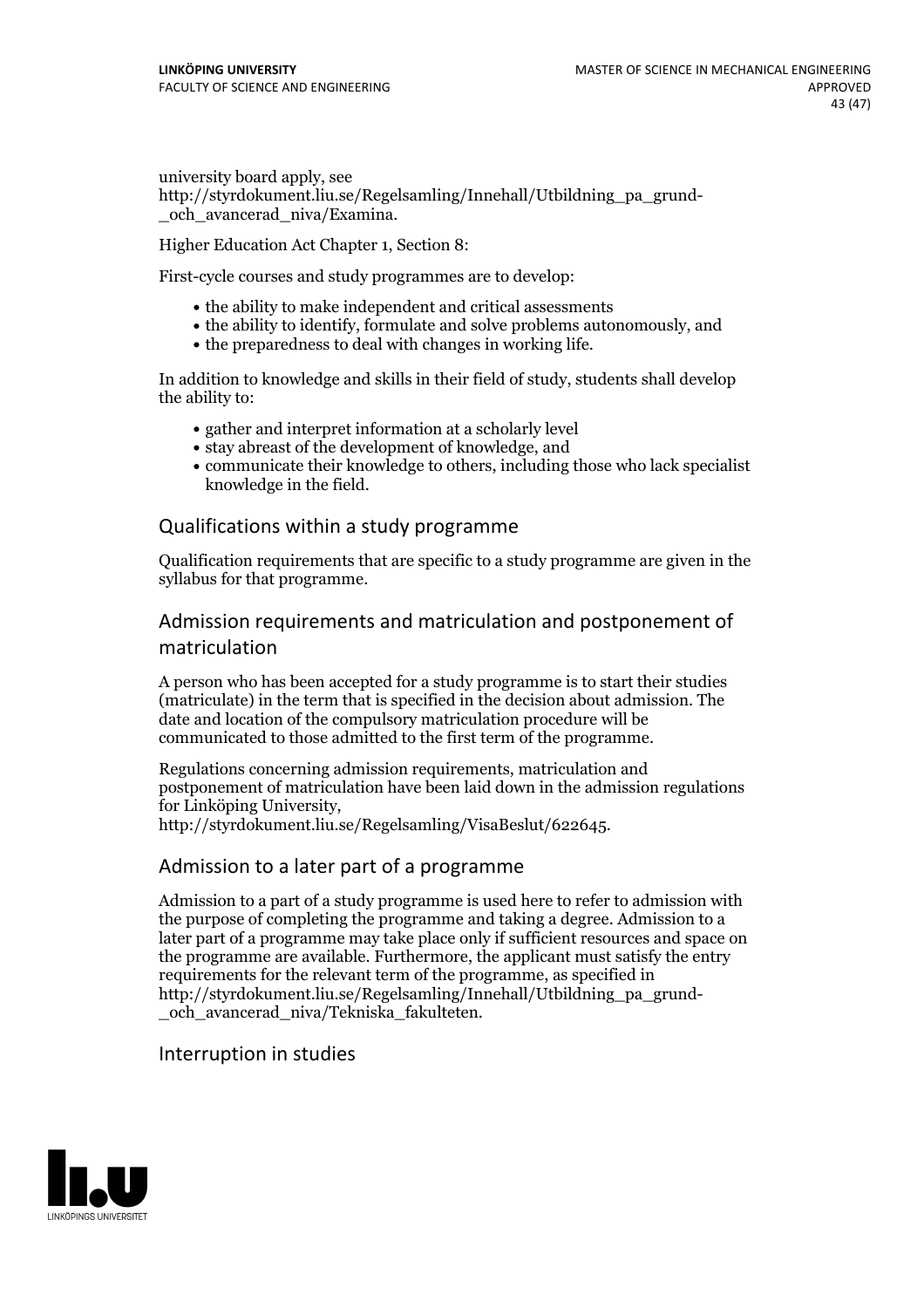Notification of an interruption in studies is to be made through a web form, https://www.lith.liu.se/for-studenter/anmalan-studieuppehall?l=en. If such a notification is not made and if the student does not do a course registration during the first term during which the interruption is to take place, the interruption will be considered to be a withdrawal. An interruption in studies must cover a complete term, and notification of interruptions can be given for a maximum of two consecutive terms. Notification of resumption of studies is to take place at the course registration for the term that follows the interruption.

A student who is taking an interruption in studies may during this period retake examinations. The student is responsible that registration for courses is carried out at the correct times in preparation for the resumption of studies.

## Withdrawal from a study programme

A student who wishes to withdraw from a study programme must notify the study guidance counsellor. A student who leaves the studies without giving notification of an interruption in study and who fails to register on a course for the immediately subsequent term is considered to have withdrawn. A student who has withdrawn may return to the study programme if a vacancy is available that is not required for students returning after an interruption in study, and not required for students who are changing their location of study and/or study programme.

### Courses within astudy programme

The curriculum for the various years of a study programme specify which courses are mandatory  $(m)$ , elective (e) and voluntary  $(v)$ . If a student wishes to study a different combination than the one specified in the curriculum, an application must be made to the faculty programme board.

#### **Voluntarycourses**

The course specified as voluntary (labelled with "v") in the programme syllabus are assessed solely as voluntary courses, and credits from these may not contribute to the requirements for a degree.

## Courses from another study programme or third-cycle courses

To include courses in a degree from another study programme or third-cycle courses, the student need to apply to and be granted this from the faculty programme board. If such a decision is not taken, such courses are regarded as voluntary courses.

When selecting a course from another programme, the admission requirements specified in the course syllabus should be satisfied.

Admission is granted to the extent that resources allow, provided that places are available on the course.

Admission to third-cycle courses requires studies at Master's level, i.e. year 4-5 or admitted to a Master's programme. Information can be obtained from the relevant

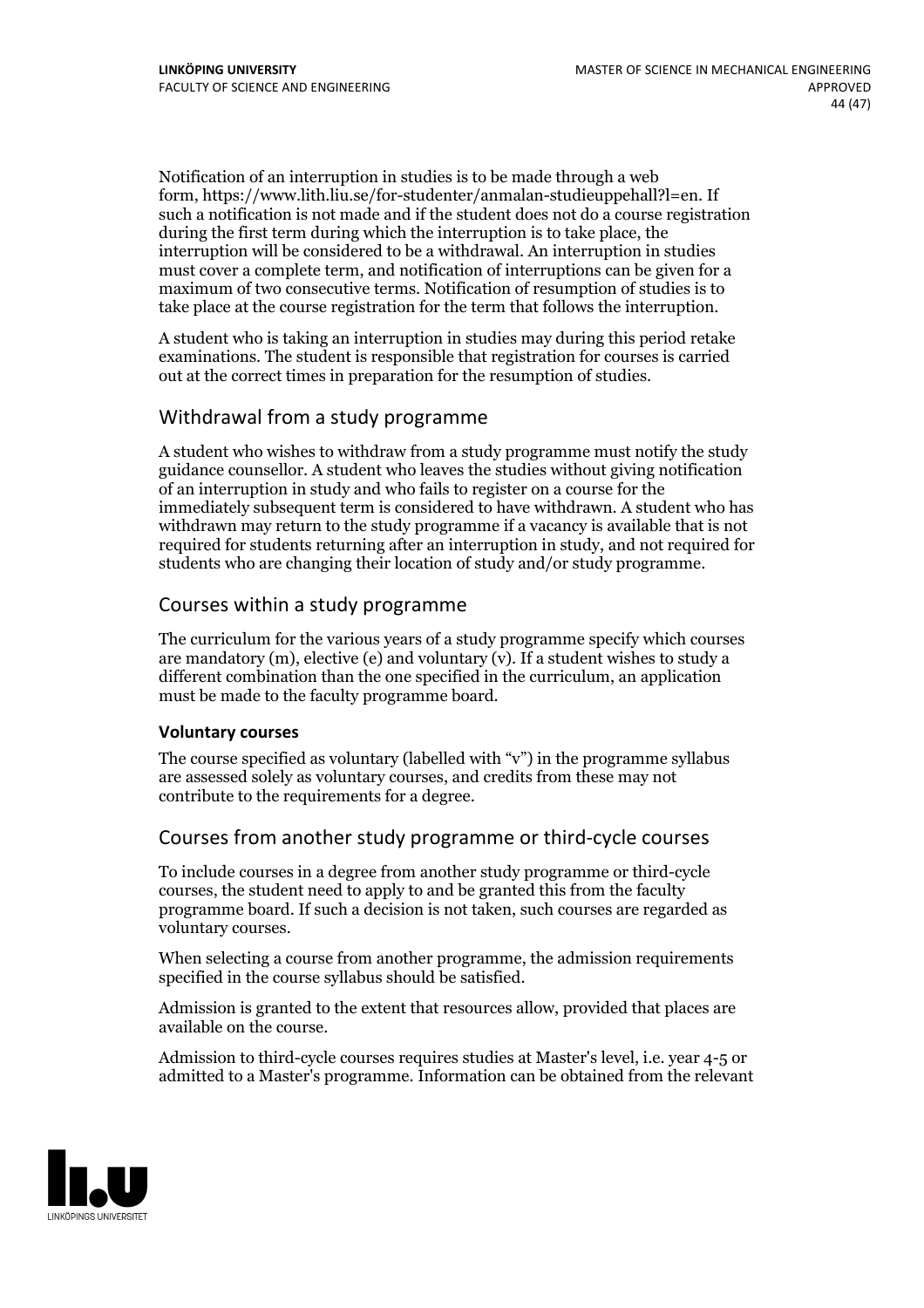director of advanced studies.

#### **Students taking a master's programme in engineering**

Students taking a master's programme in engineering can apply to take courses given in Term 7 and later terms of the programme from all engineering master's programmes. Admission to courses at Term 7 or higher requires the possession of at least 150 credits within the programme to which the student has been admitted.

#### **Students taking a Bachelor of Science (Engineering)**

Students taking Bachelor of Science (Engineering) degrees may apply to take courses specified in the programme syllabuses of all Bachelor of Science (Engineering) programmes.

#### **Students taking a Bachelor of Science**

Students taking Bachelor of Science degrees may apply to take courses specified in the programme syllabuses of all Bachelor of Science programmes.

#### Single-subject courses, courses from other faculties, or other

### Higher Education Institutions

To include single-subject courses, courses from another faculty, or courses from other Higher Education Institutions in a degree, the student need to apply to and be granted this from the faculty programme board.

### Registration for programme courses

Registration for courses that are given as part of a study programme must be made during the specified period, which has been preliminarily set to 1-10 April for the autumn term, and 1-10 October for the spring term. Information about course registration is published on the Study councellors webpages or in programme rooms, sent to students by email, and disseminated at scheduled information meetings.

### Registration for programme courses as single-subject courses

Admission to a programme course as a single-subject subject course may take place only if sufficient resources and space on the course are available. Furthermore, the applicant must satisfy the entry requirements for the relevant course.

In the event of a scarcity of resources, the board of LiTH can decide to limit the possibilities of taking courses that are part of a programme as freestanding courses.

#### Study planning

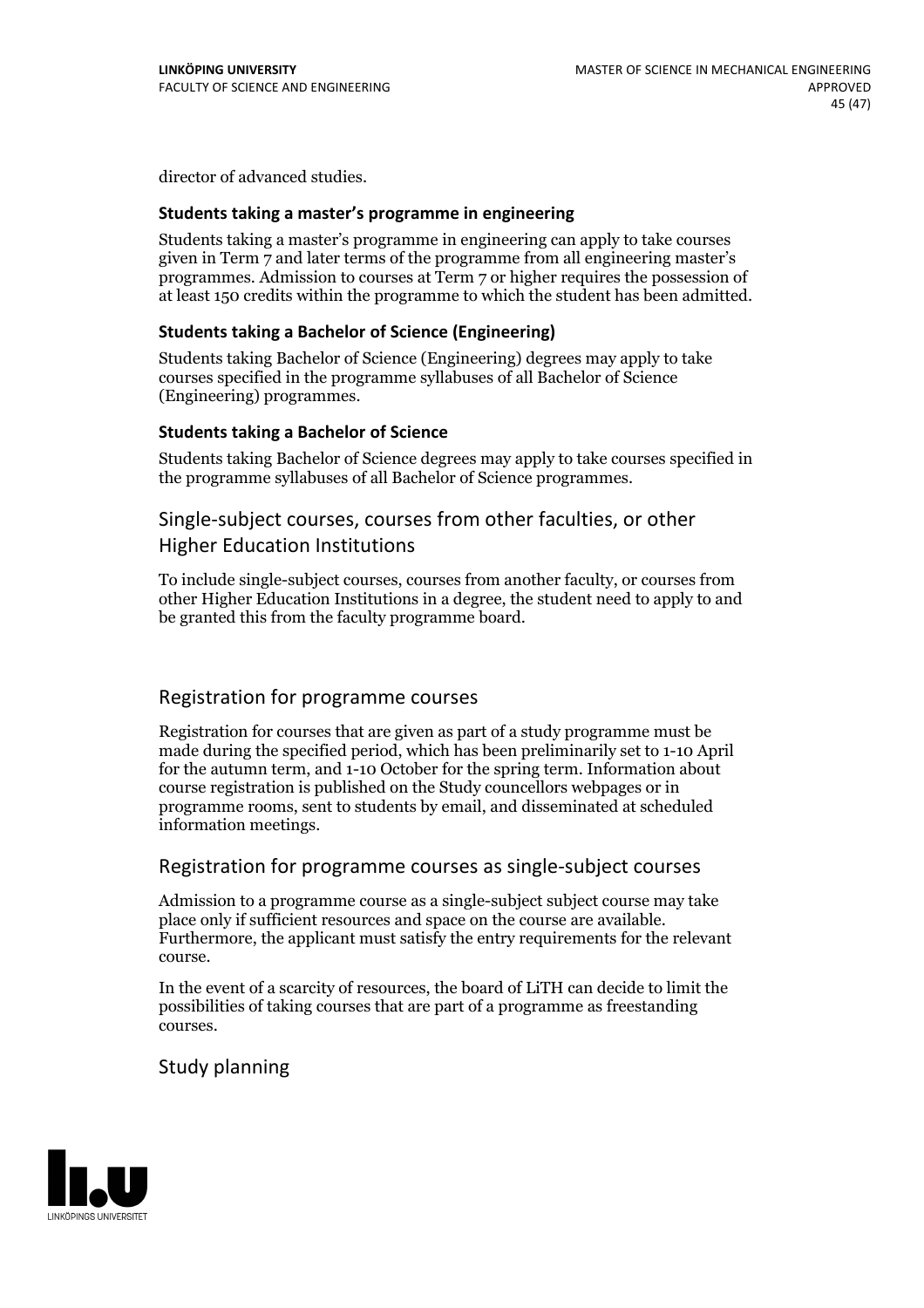Students who require support in planning their continued studies can contact the study guidance counsellor of the programme. Study planning involves the student and the study guidance counsellor together drawing up an individual plan for studies during the subsequent term. The individual plan may allow the student to deviate from the general curriculum.

Completed first-cycle courses are a precondition for successful studies at more advanced levels. For this reason, study planning is based on giving priority to courses from earlier years of study that have not been completed. If further capacity is available, new courses may be taken.

Study planning takes place on a regular basis if the student:

- does not satisfy the requirements for progression to later terms. In order for a student to be able to participate in courses from later years in such cases, a decision of exemption is required.<br>
• does not satisfy the requirements for starting a degree project.
- 

Other situations in which study planning may be required:

- A student has fallen behind during the early part of a study programme and
- has failed to complete several courses.<br>• A student has not satisfied the entry requirements for a degree project<br>before term 6 of an engineering degree.
- A student has applied for admission to a later part of a programme.<br>• Studies have been carried out abroad.<br>• A study programme is to be resumed after an interruption.
- 
- 

In these cases the study guidance counsellor supports the student in planning the continued studies, also in situations in which the student can register for the relevant courses without the need for a special decision for the continued studies.

## Part of education abroad

Students can exchange study at LiTH for study at an institute of higher education abroad, and/or work on a degree project abroad.

In the event that study (courses) at LiTH are exchanged for study abroad, the faculty programme director is responsible for a decision about a preliminary individual study plan, which is to be drawn up in advance. After the exchange, the student apply to credit completed courses from the exchange into their degree. The guideline for credit assessment in an exchange is that the courses should be in line with the program's orientation.

Regulations for entry requirements, ranking and nomination for study abroad through LiTH's exchange agreements and for the compulsory study abroad period within Ii (Industrial Engineering and Management – International) and Yi (Applied Physics and Electrical Engineering – International) can be found at: http://styrdokument.liu.se/Regelsamling/Innehall/Utbildning\_pa\_grund- \_och\_avancerad\_niva/Tekniska\_fakulteten.